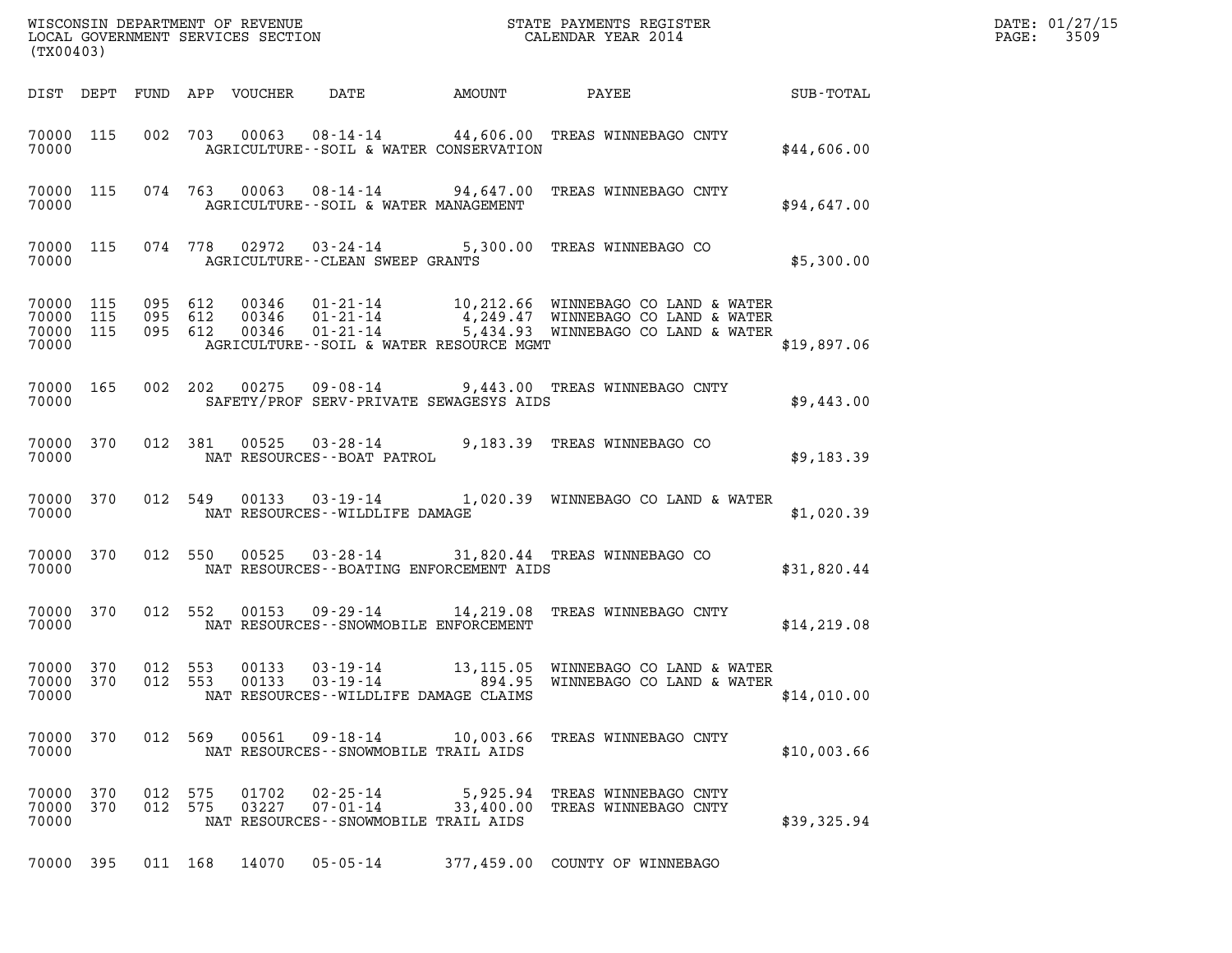| WISCONSIN DEPARTMENT OF REVENUE<br>LOCAL GOVERNMENT SERVICES SECTION<br>. | STATE PAYMENTS REGISTER<br>CALENDAR YEAR 2014 | DATE: 01/27/15<br>3510<br>PAGE: |
|---------------------------------------------------------------------------|-----------------------------------------------|---------------------------------|

| (TX00403)                                                                                                                               |                                                                                         |                                                                                                                                                    |                                                                                         | WISCONSIN DEPARTMENT OF REVENUE<br>LOCAL GOVERNMENT SERVICES SECTION                                                       |                                                                                                                                                                                                                                                                  |                                                                                                                                                                         | STATE PAYMENTS REGISTER<br>CALENDAR YEAR 2014                                                                                                                                                                           |                | DATE: 01/27/15<br>PAGE:<br>3510 |
|-----------------------------------------------------------------------------------------------------------------------------------------|-----------------------------------------------------------------------------------------|----------------------------------------------------------------------------------------------------------------------------------------------------|-----------------------------------------------------------------------------------------|----------------------------------------------------------------------------------------------------------------------------|------------------------------------------------------------------------------------------------------------------------------------------------------------------------------------------------------------------------------------------------------------------|-------------------------------------------------------------------------------------------------------------------------------------------------------------------------|-------------------------------------------------------------------------------------------------------------------------------------------------------------------------------------------------------------------------|----------------|---------------------------------|
| DIST DEPT                                                                                                                               |                                                                                         |                                                                                                                                                    |                                                                                         | FUND APP VOUCHER                                                                                                           | DATE                                                                                                                                                                                                                                                             | AMOUNT PAYEE                                                                                                                                                            |                                                                                                                                                                                                                         | SUB-TOTAL      |                                 |
| 70000                                                                                                                                   |                                                                                         |                                                                                                                                                    |                                                                                         |                                                                                                                            | TRANSPORTATION--ELDERLY & DISABLED                                                                                                                                                                                                                               |                                                                                                                                                                         |                                                                                                                                                                                                                         | \$377,459.00   |                                 |
| 70000 395<br>70000<br>70000<br>70000<br>70000<br>70000<br>70000<br>70000<br>70000<br>70000<br>70000<br>70000<br>70000<br>70000<br>70000 | 395<br>395<br>395<br>395<br>395<br>395<br>395<br>395<br>395<br>395<br>395<br>395<br>395 | 011 185<br>011<br>011 185<br>011 185<br>011 185<br>011 185<br>011 185<br>011 185<br>011 185<br>011 185<br>011 185<br>011 185<br>011 185<br>011 185 | 185                                                                                     | 00383<br>01867<br>06717<br>09353<br>11829<br>12511<br>16073<br>18083<br>19965<br>28238<br>28238<br>35007<br>35007<br>35121 | $12 - 29 - 14$                                                                                                                                                                                                                                                   | TRANSPORTATION - - HIGHWAY SAFETY - FEDERAL                                                                                                                             | 1,974.50 TREAS WINNEBAGO CO                                                                                                                                                                                             | \$37,426.60    |                                 |
| 70000<br>70000<br>70000<br>70000                                                                                                        | 395<br>395<br>395                                                                       | 011 190<br>011 190<br>011 190                                                                                                                      |                                                                                         | 02070<br>18070<br>28070                                                                                                    | 01-06-14<br>07-07-14                                                                                                                                                                                                                                             | TRANSPORTATION--GENERAL TRANSP AIDS-GTA                                                                                                                                 | 479,262.35 COUNTY OF WINNEBAGO<br>958,524.70 COUNTY OF WINNEBAGO<br>10-06-14 479, 262.37 COUNTY OF WINNEBAGO                                                                                                            | \$1,917,049.42 |                                 |
| 70000<br>70000<br>70000                                                                                                                 | 395<br>395                                                                              | 011 278<br>011 278                                                                                                                                 |                                                                                         | 00021<br>19300                                                                                                             | $01 - 07 - 14$<br>$07 - 23 - 14$                                                                                                                                                                                                                                 | TRANSPORTATION - - LRIP/TRIP/MSIP GRANTS                                                                                                                                | 3,931.87 TREAS WINNEBAGO CO<br>4,134.27 TREAS WINNEBAGO CO                                                                                                                                                              | \$8,066.14     |                                 |
| 70000 410<br>70000                                                                                                                      |                                                                                         | 002 116                                                                                                                                            |                                                                                         | 11261                                                                                                                      | 11-05-14<br>CORRECTIONS - - LOCAL AID                                                                                                                                                                                                                            |                                                                                                                                                                         | 218,878.60 TREAS WINNEBAGO CNTY                                                                                                                                                                                         | \$218,878.60   |                                 |
| 70000<br>70000<br>70000<br>70000<br>70000<br>70000<br>70000<br>70000<br>70000<br>70000<br>70000<br>70000<br>70000<br>70000              | 435<br>435<br>435<br>435<br>435<br>435<br>435<br>435<br>435<br>435<br>435<br>435<br>435 | 005<br>005<br>005<br>005<br>005<br>005<br>005<br>005<br>005<br>005<br>005<br>005<br>005                                                            | 000<br>000<br>000<br>000<br>000<br>000<br>000<br>000<br>000<br>000<br>000<br>000<br>000 | 90412<br>90415<br>90416<br>90417<br>90419<br>90420<br>90421<br>90500<br>90502<br>90506<br>90508<br>90509<br>90510          | 01-01-14<br>$02 - 01 - 14$<br>$03 - 01 - 14$<br>04-01-14<br>$05 - 01 - 14$<br>$06 - 01 - 14$<br>$06 - 30 - 14$<br>$07 - 01 - 14$<br>$08 - 01 - 14$<br>$09 - 01 - 14$<br>$10 - 01 - 14$<br>$11 - 01 - 14$<br>$12 - 01 - 14$<br>HEALTH SERVICES - - STATE/FED AIDS | 50,877.00<br>499,248.00<br>761,804.00<br>450,138.00<br>539,498.00<br>299,225.00<br>2, 124, 470.00<br>900,405.00<br>363,170.00<br>928,988.00<br>667,489.00<br>461,697.00 | 410,309.00 WINNEBAGO CO<br>WINNEBAGO CO<br>WINNEBAGO CO<br>WINNEBAGO CO<br>WINNEBAGO CO<br>WINNEBAGO CO<br>WINNEBAGO CO<br>WINNEBAGO CO<br>WINNEBAGO CO<br>WINNEBAGO CO<br>WINNEBAGO CO<br>WINNEBAGO CO<br>WINNEBAGO CO | \$8,457,318.00 |                                 |
| 70000<br>70000                                                                                                                          | 437<br>437                                                                              | 005<br>005                                                                                                                                         | 000<br>000                                                                              | 00000<br>00000                                                                                                             | $01 - 06 - 14$<br>$01 - 30 - 14$                                                                                                                                                                                                                                 | 66,627.99<br>262,589.16                                                                                                                                                 | WINNEBAGO<br>WINNEBAGO CHILD SUPPORT                                                                                                                                                                                    |                |                                 |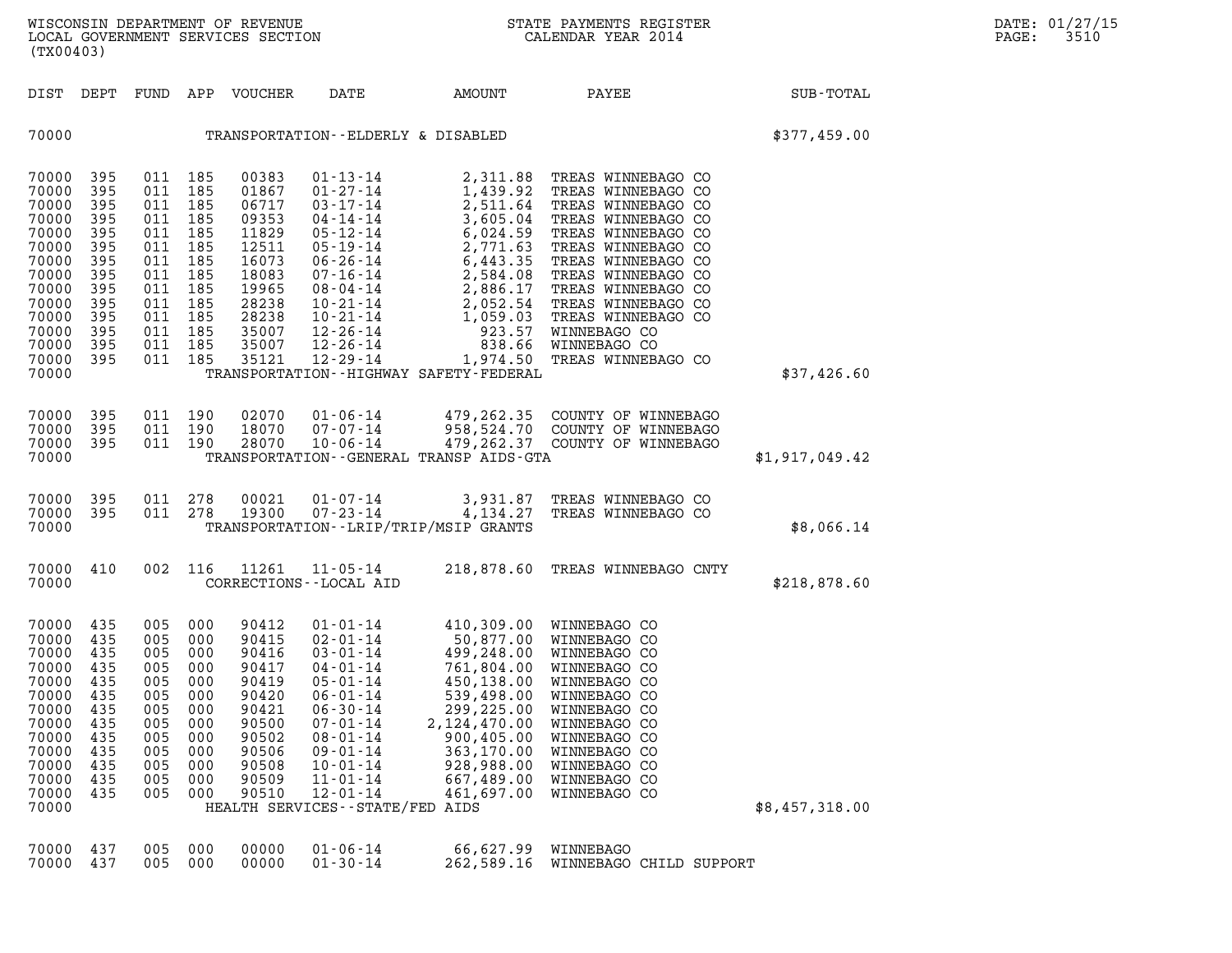| (TX00403)                                          |                                        |                                        |                                        |                                                    |                                                                      |                                                     |                                                                                            |                      |                |
|----------------------------------------------------|----------------------------------------|----------------------------------------|----------------------------------------|----------------------------------------------------|----------------------------------------------------------------------|-----------------------------------------------------|--------------------------------------------------------------------------------------------|----------------------|----------------|
| DIST                                               | DEPT                                   | FUND APP                               |                                        | VOUCHER                                            | DATE                                                                 | AMOUNT                                              | PAYEE                                                                                      |                      | SUB-TOTAL      |
| 70000<br>70000<br>70000<br>70000                   | 437<br>437<br>437<br>437               | 005<br>005<br>005<br>005               | 000<br>000<br>000<br>000               | 00000<br>00000<br>00000<br>00000                   | $02 - 05 - 14$                                                       | 69,378.00                                           | WINNEBAGO                                                                                  | HEALTH D<br>HEALTH D |                |
| 70000<br>70000<br>70000<br>70000                   | 437<br>437<br>437<br>437               | 005<br>005<br>005<br>005               | 000<br>000<br>000<br>000               | 00000<br>00000<br>00000<br>00000                   |                                                                      |                                                     |                                                                                            | HEALTH D             |                |
| 70000<br>70000<br>70000<br>70000                   | 437<br>437<br>437<br>437               | 005<br>005<br>005<br>005               | 000<br>000<br>000<br>000               | 00000<br>00000<br>00000<br>00000                   |                                                                      |                                                     |                                                                                            | HEALTH D<br>HEALTH D |                |
| 70000<br>70000<br>70000                            | 437<br>437<br>437                      | 005<br>005<br>005                      | 000<br>000<br>000                      | 00000<br>00000<br>00000                            |                                                                      |                                                     |                                                                                            |                      |                |
| 70000<br>70000<br>70000<br>70000                   | 437<br>437<br>437<br>437               | 005<br>005<br>005<br>005               | 000<br>000<br>000<br>000               | 00000<br>00000<br>00000<br>00000                   |                                                                      |                                                     |                                                                                            | HEALTH D<br>HEALTH D |                |
| 70000<br>70000<br>70000                            | 437<br>437<br>437                      | 005<br>005<br>005                      | 000<br>000<br>000                      | 00000<br>00000<br>00000                            |                                                                      |                                                     |                                                                                            | HEALTH D             |                |
| 70000<br>70000<br>70000<br>70000<br>70000<br>70000 | 437<br>437<br>437<br>437<br>437<br>437 | 005<br>005<br>005<br>005<br>005<br>005 | 000<br>000<br>000<br>000<br>000<br>000 | 00000<br>00000<br>00000<br>00000<br>00000<br>00000 |                                                                      |                                                     |                                                                                            | HEALTH D             |                |
| 70000<br>70000                                     | 437                                    | 005                                    | 000                                    | 00000                                              |                                                                      | CHILDREN & FAMILIES - - STATE/FEDERAL AIDS          |                                                                                            | HEALTH D             | \$4,889,402.12 |
| 70000<br>70000                                     | 455                                    | 002                                    | 221                                    | 13                                                 | $07 - 30 - 14$                                                       | 1,720.00<br>JUSTICE -- LAW ENFORCEMENT SERVICES AID | TREAS WINNEBAGO CNTY                                                                       |                      | \$1,720.00     |
| 70000<br>70000<br>70000                            | 455<br>455                             | 002<br>002                             | 225<br>225                             | 01377<br>03305                                     | $02 - 18 - 14$<br>$12 - 22 - 14$                                     | JUSTICE - - LAW ENFORCEMENT - - DRUG CRIMES         | 54,498.00 TREAS WINNEBAGO CNTY<br>54,498.00 TREAS WINNEBAGO CNTY                           |                      | \$108,996.00   |
| 70000<br>70000<br>70000                            | 455<br>455                             | 002<br>002                             | 231<br>231                             | 01844<br>02950                                     | 02-26-14<br>12-04-14<br>JUSTICE - - LAW ENFORCEMENT TRAINING         | 20,640.00<br>800.00                                 | TREAS WINNEBAGO CNTY<br>TREAS WINNEBAGO CNTY                                               |                      | \$21,440.00    |
| 70000<br>70000<br>70000                            | 455<br>455<br>455<br>455               | 002<br>002<br>002                      | 251<br>251<br>251<br>251               | 00251<br>00359<br>00769<br>00769                   | $08 - 04 - 14$<br>$08 - 11 - 14$<br>$01 - 08 - 14$<br>$01 - 08 - 14$ | 35,425.66<br>39, 156. 35<br>26,894.78<br>4,255.26   | TREAS WINNEBAGO CNTY<br>TREAS WINNEBAGO CNTY<br>TREAS WINNEBAGO CO                         |                      |                |
| 70000<br>70000<br>70000<br>70000                   | 455<br>455<br>455                      | 002<br>002<br>002<br>002               | 251<br>251<br>251                      | 02165<br>02511<br>02511                            | $03 - 25 - 14$<br>$11 - 14 - 14$<br>$11 - 14 - 14$                   | 19,100.93<br>387.10<br>29,806.00                    | TREAS WINNEBAGO CO<br>TREAS WINNEBAGO CNTY<br>TREAS WINNEBAGO CNTY<br>TREAS WINNEBAGO CNTY |                      |                |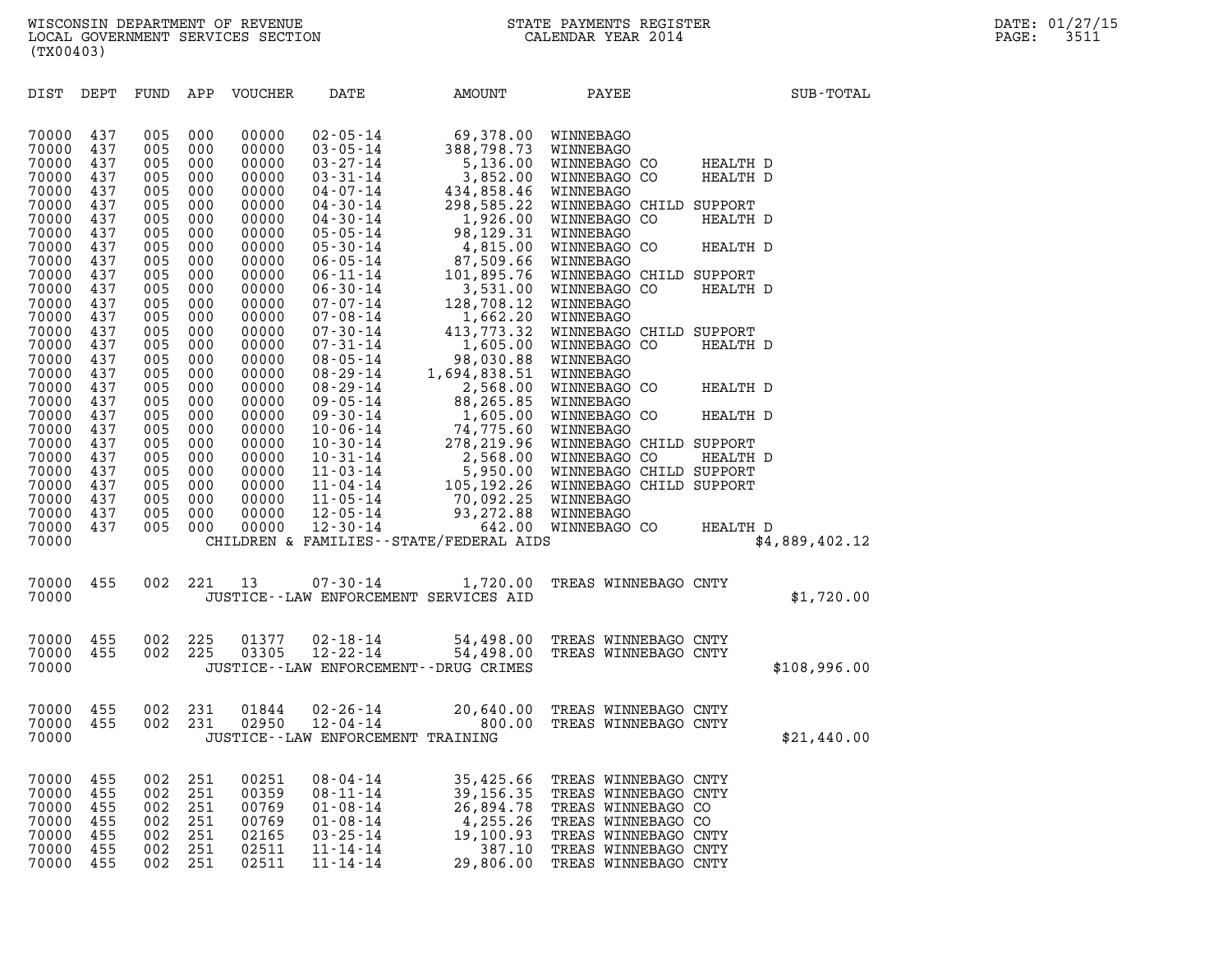| (TX00403)                                                                     |                                                      |                                                      |                                                      |                                                                      |                                                                                                                                                                                           |                                                                                                  |                                                                                                                                                                                              |              |  |
|-------------------------------------------------------------------------------|------------------------------------------------------|------------------------------------------------------|------------------------------------------------------|----------------------------------------------------------------------|-------------------------------------------------------------------------------------------------------------------------------------------------------------------------------------------|--------------------------------------------------------------------------------------------------|----------------------------------------------------------------------------------------------------------------------------------------------------------------------------------------------|--------------|--|
| DIST                                                                          | DEPT                                                 | FUND                                                 | APP                                                  | VOUCHER                                                              | DATE                                                                                                                                                                                      | <b>AMOUNT</b>                                                                                    | PAYEE                                                                                                                                                                                        | SUB-TOTAL    |  |
| 70000<br>70000<br>70000<br>70000<br>70000<br>70000<br>70000<br>70000<br>70000 | 455<br>455<br>455<br>455<br>455<br>455<br>455<br>455 | 002<br>002<br>002<br>002<br>002<br>002<br>002<br>002 | 251<br>251<br>251<br>251<br>251<br>251<br>251<br>251 | 02514<br>02526<br>02724<br>02756<br>03160<br>03160<br>03160<br>03160 | $11 - 14 - 14$<br>$04 - 16 - 14$<br>$05 - 12 - 14$<br>$05 - 12 - 14$<br>$12 - 15 - 14$<br>$12 - 15 - 14$<br>$12 - 15 - 14$<br>$12 - 15 - 14$<br>JUSTICE - - TRUANCY PROGRAM - GRANT FUNDS | 20,065.55<br>34,047.74<br>8,287.77<br>10,294.55<br>2,404.12<br>4,339.88<br>4,104.00<br>15,934.15 | TREAS WINNEBAGO CNTY<br>TREAS WINNEBAGO CNTY<br>TREAS WINNEBAGO CNTY<br>TREAS WINNEBAGO CNTY<br>TREAS WINNEBAGO CNTY<br>TREAS WINNEBAGO CNTY<br>TREAS WINNEBAGO CNTY<br>TREAS WINNEBAGO CNTY | \$254,503.84 |  |
| 70000<br>70000<br>70000                                                       | 455<br>455                                           | 002<br>002                                           | 532<br>532                                           | 009                                                                  | $07 - 22 - 14$<br>$03 - 10 - 14$<br>JUSTICE - - VICTIM/WITNESS ASSISTANCE SERV                                                                                                            | 45,741.75<br>45,496.87                                                                           | TREAS WINNEBAGO CNTY<br>TREAS WINNEBAGO CO                                                                                                                                                   | \$91, 238.62 |  |
| 70000<br>70000<br>70000                                                       | 465<br>465                                           | 002<br>002                                           | 133<br>133                                           | 01268<br>01751                                                       | $12 - 16 - 14$<br>$02 - 11 - 14$<br>MILITARY AFFAIRS--L E COUNTER DRUG ACTIV                                                                                                              | 10,000.00<br>6,100.00                                                                            | TREAS WINNEBAGO CNTY<br>TREAS WINNEBAGO CNTY                                                                                                                                                 | \$16, 100.00 |  |
| 70000<br>70000                                                                | 465                                                  | 002                                                  | 308                                                  | 00098                                                                | $11 - 19 - 14$<br>MILITARY AFFAIRS-EMER MGMT-RESPONSE EOMT                                                                                                                                | 7,722.00                                                                                         | TREAS WINNEBAGO CNTY                                                                                                                                                                         | \$7,722.00   |  |
| 70000<br>70000<br>70000                                                       | 465<br>465                                           | 002<br>002                                           | 337<br>337                                           | 00618<br>01591                                                       | $01 - 13 - 14$<br>$07 - 09 - 14$<br>MILITARY AFFAIRS-EMERGENCY MGMT PLANNING                                                                                                              | 21,748.00<br>23, 272.00                                                                          | TREAS WINNEBAGO CO<br>TREAS WINNEBAGO CNTY                                                                                                                                                   | \$45,020.00  |  |
| 70000<br>70000<br>70000                                                       | 465<br>465                                           | 002<br>002                                           | 342<br>342                                           | 01023<br>01658                                                       | $01 - 15 - 14$<br>$07 - 11 - 14$<br>MILITARY AFFAIRS-EMERGENCY MGMT-FED FUND                                                                                                              | 43,114.19<br>45,316.57                                                                           | TREAS WINNEBAGO CO<br>TREAS WINNEBAGO CNTY                                                                                                                                                   | \$88,430.76  |  |
| 70000<br>70000<br>70000<br>70000                                              | 465<br>465<br>465                                    | 002<br>002<br>002                                    | 350<br>350<br>350                                    | 00977<br>01292<br>01342                                              | $04 - 07 - 14$<br>$06 - 30 - 14$<br>$07 - 14 - 14$<br>MILITARY AFFAIRS--HOMELAND SEC GRANT                                                                                                | 9,995.80<br>5,321.82<br>36,815.50                                                                | TREAS WINNEBAGO CNTY<br>TREAS WINNEBAGO CNTY<br>TREAS WINNEBAGO CNTY                                                                                                                         | \$52,133.12  |  |
| 70000<br>70000                                                                | 485                                                  | 002                                                  | 127                                                  | 06290                                                                | $06 - 19 - 14$<br>VETERANS AFFAIRS GRANTS                                                                                                                                                 | 1,300.00                                                                                         | TREAS WINNEBAGO CNTY                                                                                                                                                                         | \$1,300.00   |  |
| 70000 485<br>70000                                                            |                                                      |                                                      | 082 267                                              | 06290                                                                | $06 - 19 - 14$<br>VETERANS AFFAIRS -- GRANTS TO COUNTIES                                                                                                                                  |                                                                                                  | 5,850.00 TREAS WINNEBAGO CNTY                                                                                                                                                                | \$5,850.00   |  |
| 70000<br>70000                                                                | 485                                                  | 083                                                  | 370                                                  | 06290                                                                | $06 - 19 - 14$<br>VETERANS AFFAIRS -- GRANTS TO COUNTIES                                                                                                                                  |                                                                                                  | 5,850.00 TREAS WINNEBAGO CNTY                                                                                                                                                                | \$5,850.00   |  |
|                                                                               |                                                      |                                                      |                                                      |                                                                      | 70000 505 002 155 60011 07-23-14 6,094.59 TREAS WINNEBAGO CNTY                                                                                                                            |                                                                                                  |                                                                                                                                                                                              |              |  |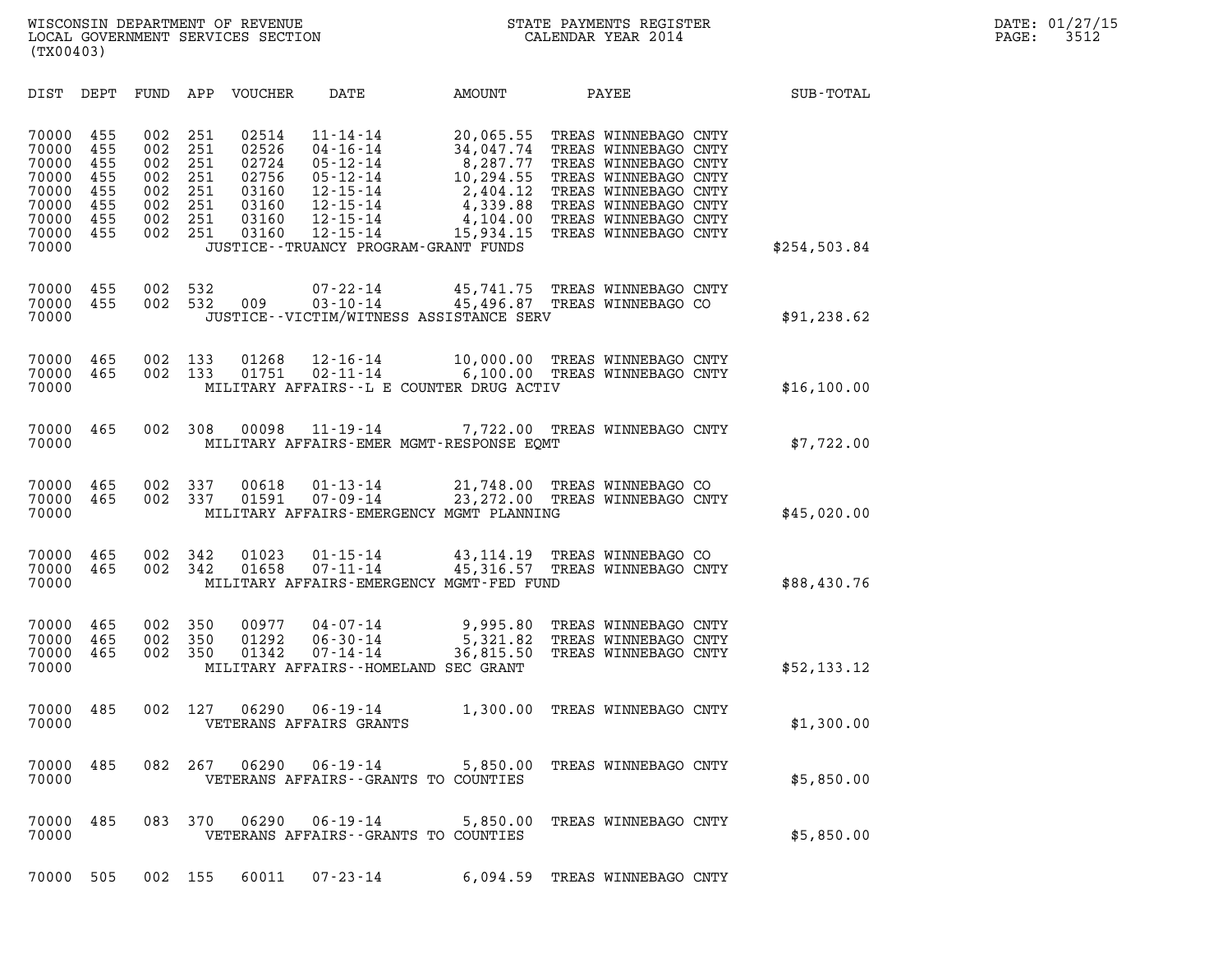| (TX00403)                                                                                                                                                                                                                                       |                                                                                                                                                                                    |                                                                                                                                                                                    |                                                                                                                                                                                    |                                                                                                                                                                                                                                        |                                                                                                                                                                |                                                                                                          |                                                                                                                                                                                                        |              |  |  |
|-------------------------------------------------------------------------------------------------------------------------------------------------------------------------------------------------------------------------------------------------|------------------------------------------------------------------------------------------------------------------------------------------------------------------------------------|------------------------------------------------------------------------------------------------------------------------------------------------------------------------------------|------------------------------------------------------------------------------------------------------------------------------------------------------------------------------------|----------------------------------------------------------------------------------------------------------------------------------------------------------------------------------------------------------------------------------------|----------------------------------------------------------------------------------------------------------------------------------------------------------------|----------------------------------------------------------------------------------------------------------|--------------------------------------------------------------------------------------------------------------------------------------------------------------------------------------------------------|--------------|--|--|
| DIST                                                                                                                                                                                                                                            | DEPT                                                                                                                                                                               | FUND                                                                                                                                                                               | APP                                                                                                                                                                                | VOUCHER                                                                                                                                                                                                                                | DATE                                                                                                                                                           | <b>AMOUNT</b>                                                                                            | PAYEE                                                                                                                                                                                                  | SUB-TOTAL    |  |  |
| 70000<br>70000<br>70000<br>70000<br>70000<br>70000<br>70000<br>70000<br>70000<br>70000<br>70000<br>70000<br>70000<br>70000<br>70000<br>70000<br>70000<br>70000<br>70000<br>70000<br>70000<br>70000<br>70000<br>70000<br>70000<br>70000<br>70000 | 505<br>505<br>505<br>505<br>505<br>505<br>505<br>505<br>505<br>505<br>505<br>505<br>505<br>505<br>505<br>505<br>505<br>505<br>505<br>505<br>505<br>505<br>505<br>505<br>505<br>505 | 002<br>002<br>002<br>002<br>002<br>002<br>002<br>002<br>002<br>002<br>002<br>002<br>002<br>002<br>002<br>002<br>002<br>002<br>002<br>002<br>002<br>002<br>002<br>002<br>002<br>002 | 155<br>155<br>155<br>155<br>155<br>155<br>155<br>155<br>155<br>155<br>155<br>155<br>155<br>155<br>155<br>155<br>155<br>155<br>155<br>155<br>155<br>155<br>155<br>155<br>155<br>155 | 60011<br>60083<br>60083<br>60164<br>60164<br>60215<br>60215<br>60354<br>60366<br>60366<br>60377<br>60377<br>60440<br>60440<br>60471<br>60471<br>60587<br>60587<br>60587<br>60659<br>60659<br>60659<br>60692<br>60692<br>60761<br>60761 |                                                                                                                                                                | DOA-HOUSING ASSISTANCE-FEDERAL FUNDS                                                                     |                                                                                                                                                                                                        | \$185,914.84 |  |  |
| 70000<br>70000<br>70000<br>70000<br>70000<br>70000<br>70000<br>70000<br>70000<br>70000<br>70000<br>70000<br>70000<br>70000<br>70000<br>70000<br>70000<br>70000<br>70000<br>70000<br>70000<br>70000<br>70000<br>70000                            | 505<br>505<br>505<br>505<br>505<br>505<br>505<br>505<br>505<br>505<br>505<br>505<br>505<br>505<br>505<br>505<br>505<br>505<br>505<br>505<br>505<br>505<br>505<br>505               | 035<br>035<br>035<br>035<br>035<br>035<br>035<br>035<br>035<br>035<br>035<br>035<br>035<br>035<br>035<br>035<br>035<br>035<br>035<br>035<br>035<br>035<br>035<br>035               | 371<br>371<br>371<br>371<br>371<br>371<br>371<br>371<br>371<br>371<br>371<br>371<br>371<br>371<br>371<br>371<br>371<br>371<br>371<br>371<br>371<br>371<br>371<br>371               | 60011<br>60011<br>60011<br>60083<br>60083<br>60083<br>60164<br>60164<br>60164<br>60215<br>60215<br>60215<br>60354<br>60354<br>60366<br>60366<br>60366<br>60377<br>60377<br>60377<br>60440<br>60440<br>60440<br>60471                   | $12 - 23 - 14$<br>$12 - 23 - 14$<br>$01 - 07 - 14$<br>$01 - 07 - 14$<br>$01 - 07 - 14$<br>$02 - 06 - 14$<br>$02 - 06 - 14$<br>$02 - 06 - 14$<br>$02 - 25 - 14$ | 2,773.27<br>3,740.24<br>2,050.55<br>3,867.13<br>3,744.89<br>3,219.83<br>3,230.35<br>4,599.83<br>2,363.35 | TREAS WINNEBAGO CNTY<br>TREAS WINNEBAGO CNTY<br>TREAS WINNEBAGO CO<br>TREAS WINNEBAGO CO<br>TREAS WINNEBAGO CO<br>TREAS WINNEBAGO CO<br>TREAS WINNEBAGO CO<br>TREAS WINNEBAGO CO<br>TREAS WINNEBAGO CO |              |  |  |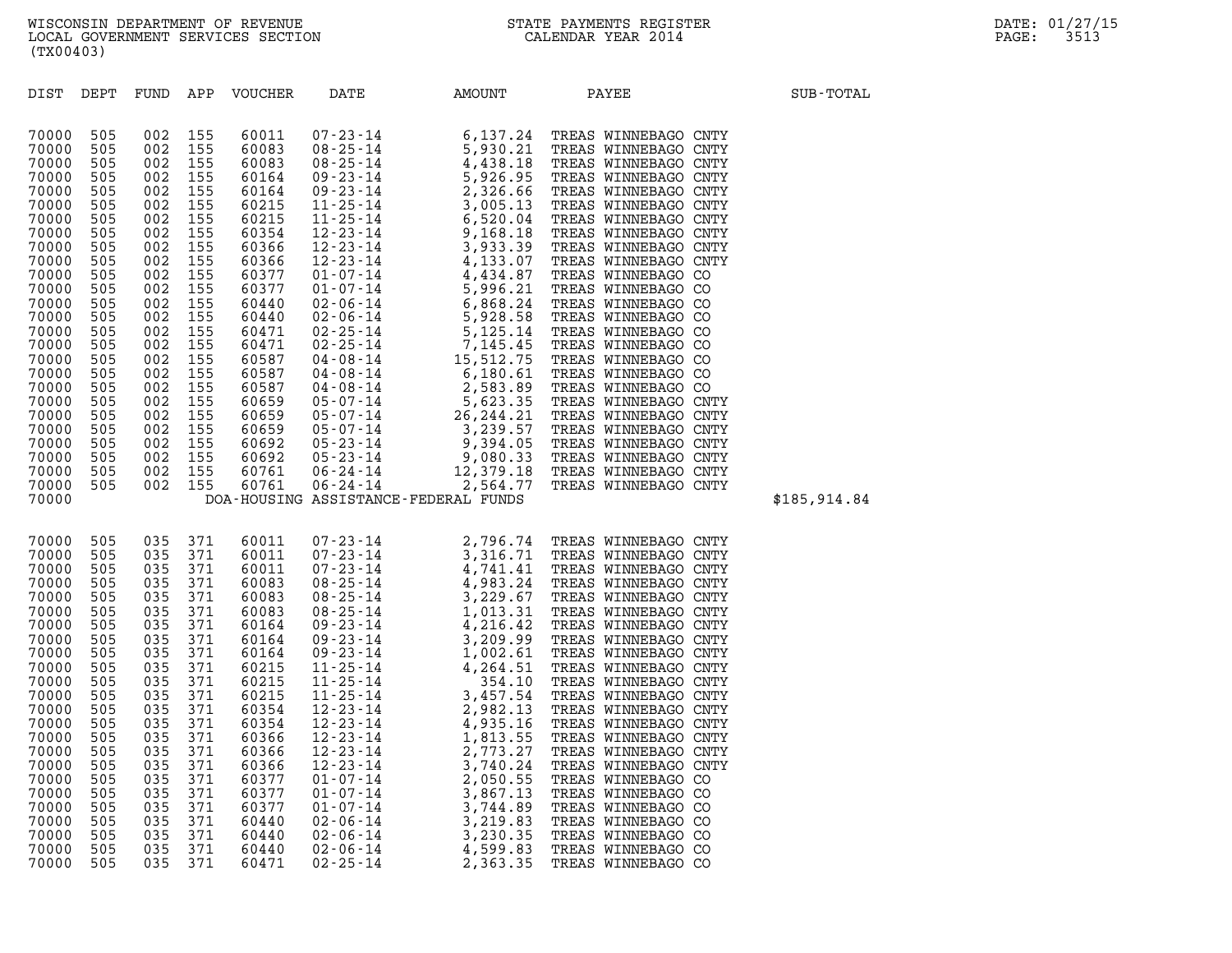| DIST<br>DEPT                                                                                                                                                                                          | VOUCHER<br>FUND<br>APP                                                                                                                                                                                                                                                           | DATE                                                                                                                                                                                                                                              | <b>AMOUNT</b>                                                                                                                                 | PAYEE                                                                                                                                                                                                                                                                                | <b>SUB-TOTAL</b> |
|-------------------------------------------------------------------------------------------------------------------------------------------------------------------------------------------------------|----------------------------------------------------------------------------------------------------------------------------------------------------------------------------------------------------------------------------------------------------------------------------------|---------------------------------------------------------------------------------------------------------------------------------------------------------------------------------------------------------------------------------------------------|-----------------------------------------------------------------------------------------------------------------------------------------------|--------------------------------------------------------------------------------------------------------------------------------------------------------------------------------------------------------------------------------------------------------------------------------------|------------------|
| 70000<br>505<br>70000<br>505<br>70000<br>505<br>70000<br>505<br>70000<br>505<br>70000<br>505<br>70000<br>505<br>70000<br>505<br>70000<br>505<br>70000<br>505<br>70000<br>505<br>70000<br>505<br>70000 | 035<br>371<br>60471<br>371<br>035<br>60471<br>035<br>371<br>60587<br>371<br>035<br>60587<br>035<br>371<br>60659<br>035<br>371<br>60659<br>035<br>371<br>60692<br>035<br>371<br>60692<br>035<br>371<br>60692<br>035<br>371<br>60761<br>035<br>371<br>60761<br>035<br>371<br>60761 | $02 - 25 - 14$<br>$02 - 25 - 14$<br>$04 - 08 - 14$<br>$04 - 08 - 14$<br>$05 - 07 - 14$<br>$05 - 07 - 14$<br>$05 - 23 - 14$<br>$05 - 23 - 14$<br>$05 - 23 - 14$<br>$06 - 24 - 14$<br>$06 - 24 - 14$<br>$06 - 24 - 14$<br>DOA--PUBLIC BENEFITS FUND | 4,588.84<br>3,208.48<br>1,976.21<br>5,465.77<br>4,599.28<br>1,717.57<br>3,647.68<br>4,576.59<br>6,495.68<br>13,949.53<br>1,746.47<br>2,562.97 | TREAS WINNEBAGO CO<br>TREAS WINNEBAGO CO<br>TREAS WINNEBAGO CO<br>TREAS WINNEBAGO CO<br>TREAS WINNEBAGO CNTY<br>TREAS WINNEBAGO CNTY<br>TREAS WINNEBAGO CNTY<br>TREAS WINNEBAGO CNTY<br>TREAS WINNEBAGO CNTY<br>TREAS WINNEBAGO CNTY<br>TREAS WINNEBAGO CNTY<br>TREAS WINNEBAGO CNTY | \$130,441.60     |
| 70000<br>505<br>70000                                                                                                                                                                                 | 089<br>166<br>05156                                                                                                                                                                                                                                                              | $01 - 28 - 14$<br>DOA--LAND INFORMATION FUND                                                                                                                                                                                                      | 1,000.00                                                                                                                                      | TREAS WINNEBAGO CO                                                                                                                                                                                                                                                                   | \$1,000.00       |
| 70000<br>835<br>70000<br>835<br>70000                                                                                                                                                                 | 002<br>105<br>44773<br>002<br>81882<br>105                                                                                                                                                                                                                                       | $07 - 28 - 14$<br>$11 - 17 - 14$<br>REVENUE - - STATE SHARED REVENUES                                                                                                                                                                             | 2,400,461.69                                                                                                                                  | 419,370.94 TREAS WINNEBAGO CNTY<br>TREAS WINNEBAGO CNTY                                                                                                                                                                                                                              | \$2,819,832.63   |
| 835<br>70000<br>70000                                                                                                                                                                                 | 002<br>109<br>01070                                                                                                                                                                                                                                                              | $07 - 28 - 14$<br>REVENUE - - EXEMPT COMPUTER AID                                                                                                                                                                                                 | 500,284.00                                                                                                                                    | TREAS WINNEBAGO CNTY                                                                                                                                                                                                                                                                 | \$500,284.00     |
| 70000<br>835<br>70000<br>835<br>70000                                                                                                                                                                 | 002<br>302<br>10142<br>002<br>11141<br>302                                                                                                                                                                                                                                       | $07 - 28 - 14$                                                                                                                                                                                                                                    | $07 - 28 - 14$ 7, 702, 175.61<br>1,482,797.41<br>REVENUE-FIRST DOLLAR/SCHOOL LEVY CREDITS                                                     | TREAS WINNEBAGO CNTY<br>TREAS WINNEBAGO CNTY                                                                                                                                                                                                                                         | \$9,184,973.02   |
| 70000<br>835<br>70000                                                                                                                                                                                 | 021<br>363<br>37421                                                                                                                                                                                                                                                              | $03 - 24 - 14$<br>REVENUE - - LOTTERY CREDIT -                                                                                                                                                                                                    | 1,884,604.62                                                                                                                                  | TREAS WINNEBAGO CO                                                                                                                                                                                                                                                                   | \$1,884,604.62   |
| 70000                                                                                                                                                                                                 |                                                                                                                                                                                                                                                                                  | DISTRICT TOTAL APPROPRIATIONS                                                                                                                                                                                                                     |                                                                                                                                               |                                                                                                                                                                                                                                                                                      | \$31,606,430.89  |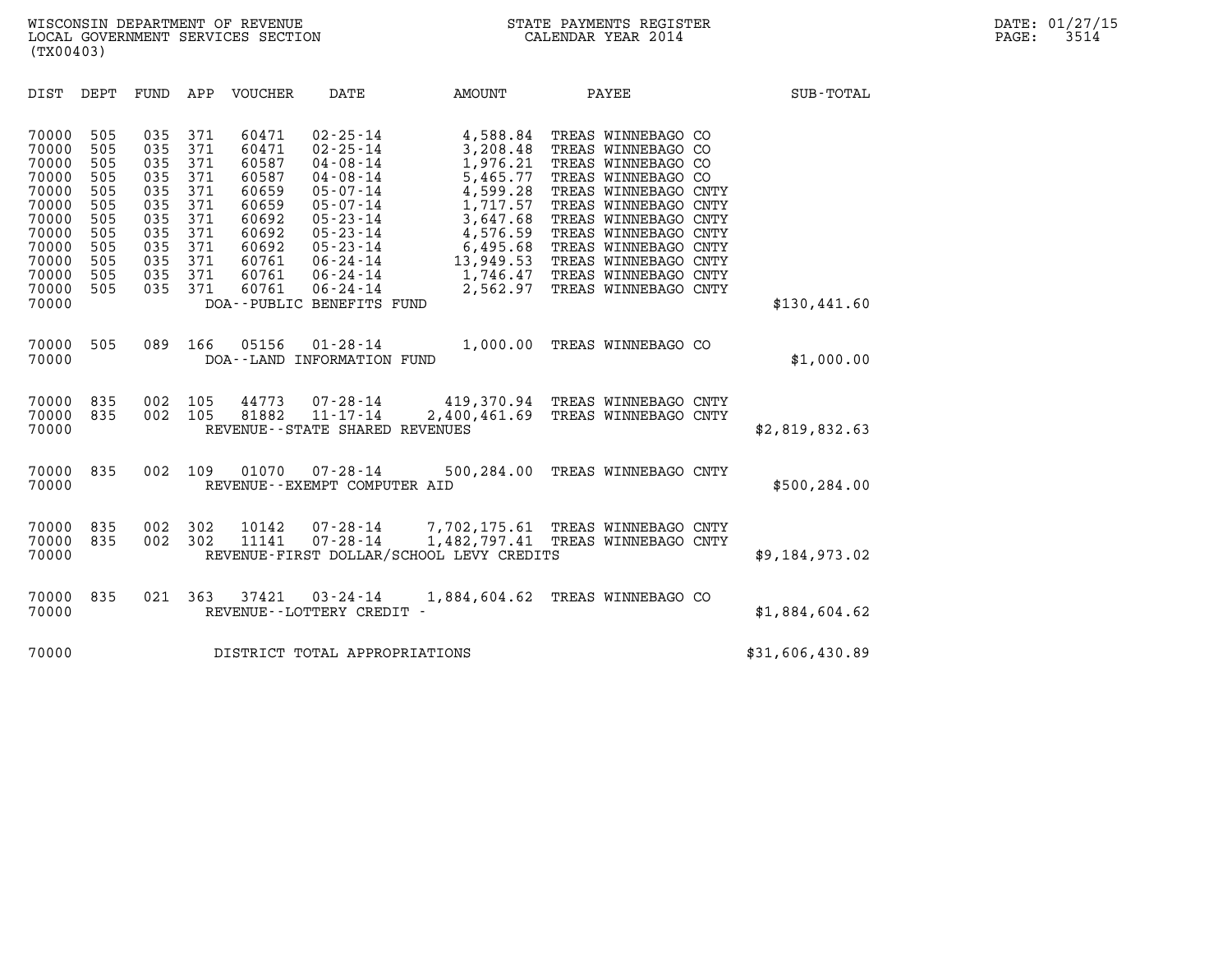| (TX00403)                                 |                          |                                          |         | WISCONSIN DEPARTMENT OF REVENUE<br>LOCAL GOVERNMENT SERVICES SECTION |                                                                                                                              |           | STATE PAYMENTS REGISTER<br>CALENDAR YEAR 2014                                    |               | DATE: 01/27/15<br>$\mathtt{PAGE}$ :<br>3515 |
|-------------------------------------------|--------------------------|------------------------------------------|---------|----------------------------------------------------------------------|------------------------------------------------------------------------------------------------------------------------------|-----------|----------------------------------------------------------------------------------|---------------|---------------------------------------------|
| DIST DEPT                                 |                          |                                          |         | FUND APP VOUCHER                                                     | DATE                                                                                                                         | AMOUNT    | PAYEE                                                                            | SUB-TOTAL     |                                             |
| 70002 165<br>70002                        |                          |                                          |         |                                                                      | SAFETY/PROF SERV--FIRE INSURANCE DUES                                                                                        |           | 002 225 01795 06-30-14 24,151.09 TREAS TN ALGOMA                                 | \$24,151.09   |                                             |
| 70002 370<br>70002                        |                          | 074                                      | 670     |                                                                      | 42185 05-23-14 10,760.63<br>NAT RESOURCES--RU RECYCLING GRANT                                                                |           | TREAS TN ALGOMA                                                                  | \$10,760.63   |                                             |
| 70002 370<br>70002                        |                          | 074 673                                  |         | 42185                                                                | $05 - 23 - 14$<br>NAT RESOURCES - - RU CONSOLIDATED GRANT                                                                    |           | 1,801.30 TREAS TN ALGOMA                                                         | \$1,801.30    |                                             |
| 70002<br>70002<br>70002<br>70002<br>70002 | 395<br>395<br>395<br>395 | 011 191<br>011 191<br>011 191<br>011 191 |         | 05795<br>11795<br>21795<br>31795                                     | 01-06-14 21,884.48 TOWN OF ALGOMA<br>04-07-14<br>$07 - 07 - 14$<br>$10 - 06 - 14$<br>TRANSPORTATION--GENERAL TRANSP AIDS-GTA |           | 21,884.48 TOWN OF ALGOMA<br>21,884.48 TOWN OF ALGOMA<br>21,884.51 TOWN OF ALGOMA | \$87,537.95   |                                             |
| 70002<br>70002<br>70002                   | 835<br>835               | 002 105<br>002 105                       |         | 44752<br>81861                                                       | 07-28-14<br>11-17-14<br>REVENUE - - STATE SHARED REVENUES                                                                    | 51,733.16 | 9,129.53 TREAS TN ALGOMA<br>TREAS TN ALGOMA                                      | \$60,862.69   |                                             |
| 70002 835<br>70002                        |                          |                                          | 002 109 |                                                                      | REVENUE - - EXEMPT COMPUTER AID                                                                                              |           | 03637  07-28-14  1,035.00 TREAS TN ALGOMA                                        | \$1,035.00    |                                             |
| 70002                                     |                          |                                          |         |                                                                      | DISTRICT TOTAL APPROPRIATIONS                                                                                                |           |                                                                                  | \$186, 148.66 |                                             |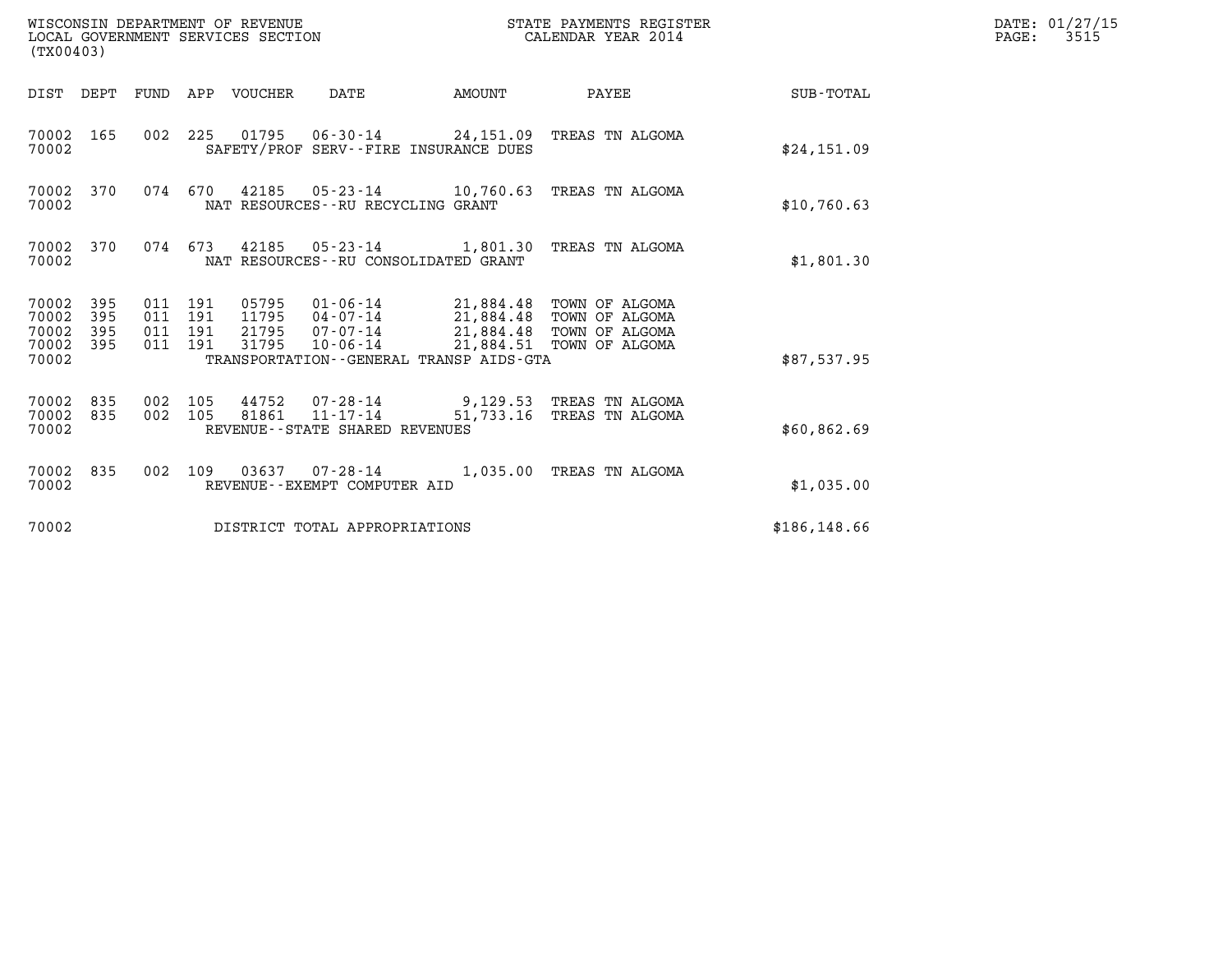| WISCONSIN DEPARTMENT OF REVENUE<br>LOCAL GOVERNMENT SERVICES SECTION<br>(TX00403)                              |                                                                                                                 | STATE PAYMENTS REGISTER<br>CALENDAR YEAR 2014                                                |               | DATE: 01/27/15<br>$\mathtt{PAGE:}$<br>3516 |
|----------------------------------------------------------------------------------------------------------------|-----------------------------------------------------------------------------------------------------------------|----------------------------------------------------------------------------------------------|---------------|--------------------------------------------|
| DIST DEPT FUND APP VOUCHER DATE                                                                                | <b>AMOUNT</b>                                                                                                   | <b>PAYEE</b>                                                                                 | SUB-TOTAL     |                                            |
| 70004 165<br>70004                                                                                             | 002 225 01796 06-30-14 10,206.71 TREAS TN BLACK WOLF<br>SAFETY/PROF SERV--FIRE INSURANCE DUES                   |                                                                                              | \$10, 206.71  |                                            |
| 70004 370<br>012 571<br>70004                                                                                  | 38437<br>06-16-14 59.65 TREAS TN BLACK WOLF<br>NAT RESOURCES--FOREST CROP/MFL/CO FOREST                         |                                                                                              | \$59.65       |                                            |
| 70004 370<br>074 670<br>70004                                                                                  | 42186  05-23-14  4,159.73  TREAS TN BLACK WOLF<br>NAT RESOURCES - - RU RECYCLING GRANT                          |                                                                                              | \$4,159.73    |                                            |
| 70004 370<br>074 673<br>70004                                                                                  | 42186  05-23-14  630.99  TREAS TN BLACK WOLF<br>NAT RESOURCES -- RU CONSOLIDATED GRANT                          |                                                                                              | \$630.99      |                                            |
| 70004 395<br>011 191<br>395<br>011 191<br>70004<br>395<br>011 191<br>70004<br>395<br>011 191<br>70004<br>70004 | 05796<br>11796<br>04-07-14<br>21796<br>07-07-14<br>31796<br>10-06-14<br>TRANSPORTATION--GENERAL TRANSP AIDS-GTA | 14,961.89 TOWN OF BLACK WOLF<br>14,961.89 TOWN OF BLACK WOLF<br>14,961.92 TOWN OF BLACK WOLF | \$59,847.59   |                                            |
| 70004 835<br>002 105<br>002 105<br>835<br>70004<br>70004                                                       | 07-28-14  4,161.64 TREAS TN BLACK WOLF<br>44753<br>81862<br>11-17-14<br>REVENUE - - STATE SHARED REVENUES       | 23,577.33 TREAS TN BLACK WOLF                                                                | \$27,738.97   |                                            |
| 70004 835<br>70004                                                                                             | 002 109 03638 07-28-14<br>REVENUE--EXEMPT COMPUTER AID                                                          | 521.00 TREAS TN BLACK WOLF                                                                   | \$521.00      |                                            |
| 70004                                                                                                          | DISTRICT TOTAL APPROPRIATIONS                                                                                   |                                                                                              | \$103, 164.64 |                                            |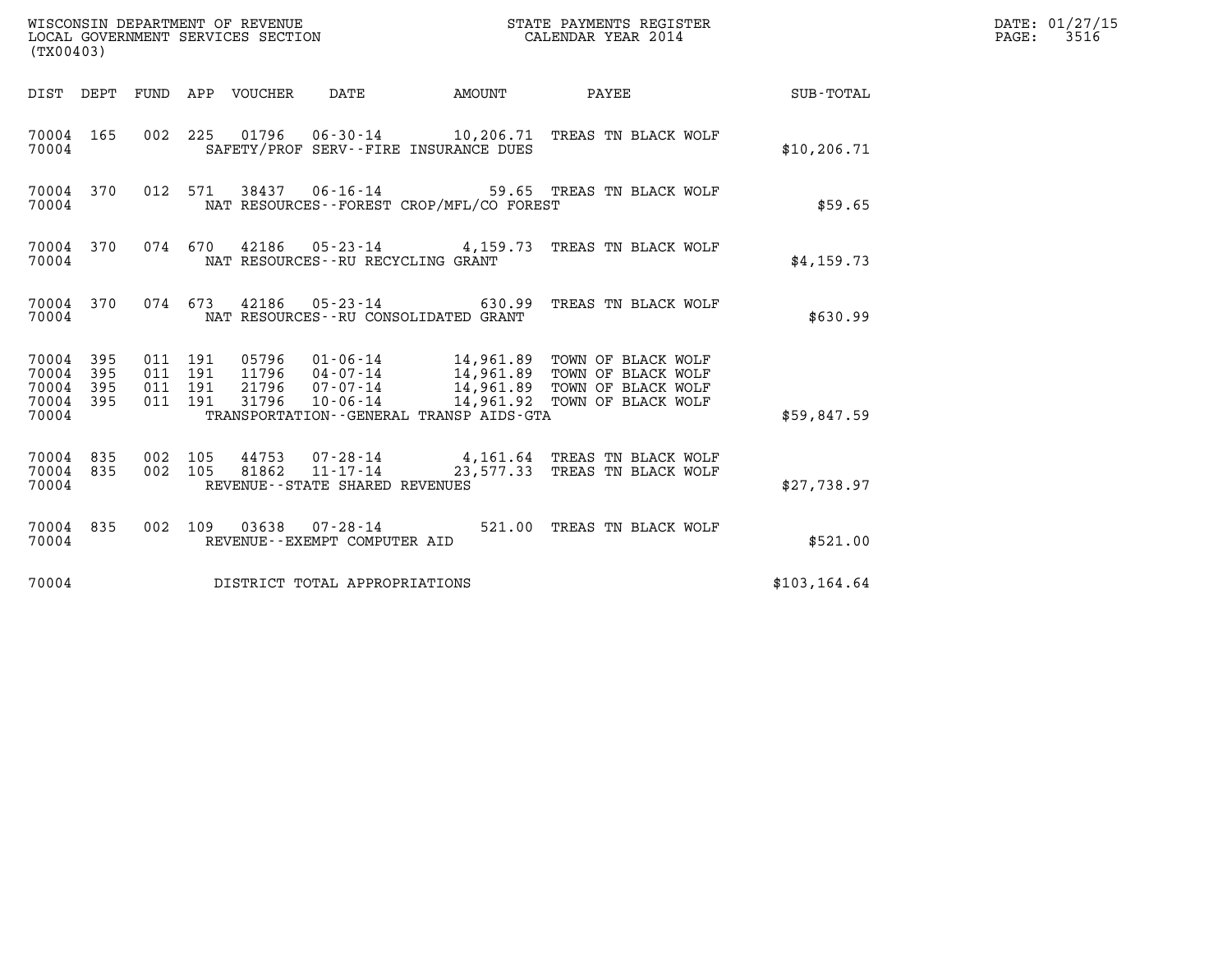| WISCONSIN DEPARTMENT OF REVENUE   | STATE PAYMENTS REGISTER | DATE: 01/27/15 |
|-----------------------------------|-------------------------|----------------|
| LOCAL GOVERNMENT SERVICES SECTION | CALENDAR YEAR 2014      | 3517<br>PAGE:  |

| (TX00403)                                         |            |                                          |                               |                                       | WISCONSIN DEPARTMENT OF REVENUE                               STATE PAYMENTS REGISTER LOCAL GOVERNMENT SERVICES SECTION                               CALENDAR YEAR 2014 |                                                                                                                                                      | DATE: 01/27/15<br>$\mathtt{PAGE:}$<br>3517 |  |
|---------------------------------------------------|------------|------------------------------------------|-------------------------------|---------------------------------------|--------------------------------------------------------------------------------------------------------------------------------------------------------------------------|------------------------------------------------------------------------------------------------------------------------------------------------------|--------------------------------------------|--|
|                                                   |            |                                          | DIST DEPT FUND APP VOUCHER    | DATE                                  | <b>AMOUNT</b>                                                                                                                                                            | PAYEE                                                                                                                                                | SUB-TOTAL                                  |  |
| 70006 165<br>70006                                |            | 002 225                                  |                               |                                       | SAFETY/PROF SERV--FIRE INSURANCE DUES                                                                                                                                    | 01797   06-30-14   19,047.73   TREAS TN CLAYTON                                                                                                      | \$19,047.73                                |  |
| 70006 370<br>70006                                |            | 002 503                                  | 17164                         | NAT RESOURCES--AIDS IN LIEU OF TAXES  |                                                                                                                                                                          | 02-14-14 7,647.97 TREAS TN CLAYTON<br>TOWN SHARE 995.60                                                                                              | \$7,647.97                                 |  |
| 70006 370<br>70006                                |            |                                          | 012 571 38438                 |                                       | NAT RESOURCES--FOREST CROP/MFL/CO FOREST                                                                                                                                 | 06-16-14 32.80 TREAS TN CLAYTON                                                                                                                      | \$32.80                                    |  |
| 70006 370<br>70006<br>70006                       | 370        | 012 579<br>012 579                       | 19935<br>19935                | NAT RESOURCES - AIDS IN LIEU OF TAXES |                                                                                                                                                                          | 04-16-14 61.49 TREAS TN CLAYTON<br>04-16-14 623.02 TREAS TN CLAYTON                                                                                  | \$684.51                                   |  |
| 70006 370<br>70006                                |            |                                          | 074 670                       | NAT RESOURCES -- RU RECYCLING GRANT   |                                                                                                                                                                          | 42187 05-23-14 6,119.95 TREAS TN CLAYTON                                                                                                             | \$6,119.95                                 |  |
| 70006 370<br>70006                                |            |                                          |                               | NAT RESOURCES--RU CONSOLIDATED GRANT  |                                                                                                                                                                          | 074  673  42187  05-23-14  1,040.63  TREAS TN CLAYTON                                                                                                | \$1,040.63                                 |  |
| 70006 395<br>70006<br>70006 395<br>70006<br>70006 | 395<br>395 | 011 191<br>011 191<br>011 191<br>011 191 | 31797                         | 21797 07-07-14<br>10-06-14            | TRANSPORTATION--GENERAL TRANSP AIDS-GTA                                                                                                                                  | 05797  01-06-14  38,958.09  TOWN OF CLAYTON<br>11797  04-07-14  38,958.09  TOWN OF CLAYTON<br>38,958.09 TOWN OF CLAYTON<br>38,958.10 TOWN OF CLAYTON | \$155,832.37                               |  |
| 70006<br>70006<br>70006                           | 835<br>835 | 002 105<br>002 105                       | 44754<br>81863                | REVENUE - - STATE SHARED REVENUES     |                                                                                                                                                                          | 07-28-14 2,623.84 TREAS TN CLAYTON<br>11-17-14 28,669.08 TREAS TN CLAYTON                                                                            | \$31,292.92                                |  |
| 70006 835<br>70006                                |            |                                          |                               | REVENUE--EXEMPT COMPUTER AID          |                                                                                                                                                                          | 002 109 03639 07-28-14 947.00 TREAS TN CLAYTON                                                                                                       | \$947.00                                   |  |
| 70006 835<br>70006                                |            |                                          | 021 363 36423 03-24-14        | REVENUE--LOTTERY CREDIT -             |                                                                                                                                                                          | 3,983.71 TREAS TN CLAYTON                                                                                                                            | \$3,983.71                                 |  |
| 70006                                             |            |                                          | DISTRICT TOTAL APPROPRIATIONS |                                       |                                                                                                                                                                          |                                                                                                                                                      | \$226,629.59                               |  |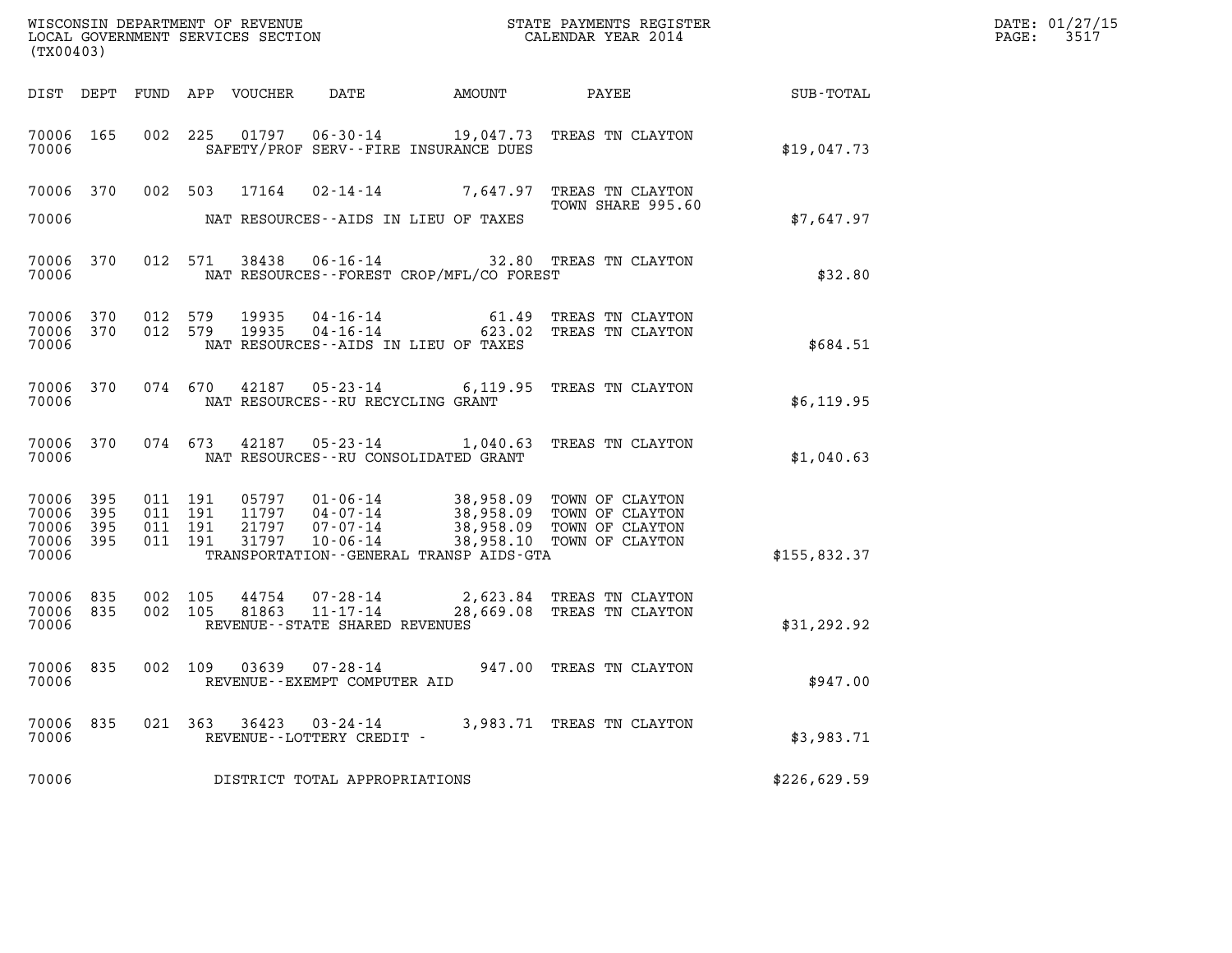| (TX00403)                                                                         |                                                      |                                                                                                 |                    |                                                                               |                                                                |                                             |                                                                                                                                                                                                                                            |               | DATE: 01/27/15<br>3518<br>$\mathtt{PAGE:}$ |
|-----------------------------------------------------------------------------------|------------------------------------------------------|-------------------------------------------------------------------------------------------------|--------------------|-------------------------------------------------------------------------------|----------------------------------------------------------------|---------------------------------------------|--------------------------------------------------------------------------------------------------------------------------------------------------------------------------------------------------------------------------------------------|---------------|--------------------------------------------|
|                                                                                   |                                                      |                                                                                                 |                    | DIST DEPT FUND APP VOUCHER                                                    | DATE                                                           | AMOUNT                                      | PAYEE SUB-TOTAL                                                                                                                                                                                                                            |               |                                            |
| 70008                                                                             | 70008 165                                            |                                                                                                 |                    |                                                                               |                                                                | SAFETY/PROF SERV--FIRE INSURANCE DUES       | 002 225 01798 06-30-14 57,808.08 TREAS TN MENASHA                                                                                                                                                                                          | \$57,808.08   |                                            |
|                                                                                   |                                                      |                                                                                                 |                    |                                                                               |                                                                |                                             | 70008 370 002 503 17165 02-14-14 2,489.52 TREAS TN MENASHA<br>TOWN SHARE 584.79                                                                                                                                                            |               |                                            |
| 70008                                                                             |                                                      |                                                                                                 |                    |                                                                               |                                                                | NAT RESOURCES--AIDS IN LIEU OF TAXES        |                                                                                                                                                                                                                                            | \$2,489.52    |                                            |
| 70008                                                                             | 70008 370                                            |                                                                                                 |                    |                                                                               |                                                                | NAT RESOURCES - - URBAN NON-POINT GRANTS    | 074 658 02382 04-25-14 47,719.83 TREAS TN MENASHA                                                                                                                                                                                          | \$47,719.83   |                                            |
| 70008                                                                             | 70008 370                                            |                                                                                                 |                    |                                                                               | NAT RESOURCES--RU RECYCLING GRANT                              |                                             | 074 670 42188 05-23-14 54,869.61 TREAS TN MENASHA                                                                                                                                                                                          | \$54,869.61   |                                            |
| 70008                                                                             | 70008 370                                            |                                                                                                 |                    |                                                                               |                                                                | NAT RESOURCES - - RU CONSOLIDATED GRANT     | 074 673 42188 05-23-14 4,839.07 TREAS TN MENASHA                                                                                                                                                                                           | \$4,839.07    |                                            |
| 70008                                                                             | 70008 370                                            |                                                                                                 | 095 519            |                                                                               |                                                                | NAT RESOURCES - - URBAN NON-POINT GRANTS    | 02383  04-25-14  76,680.00  TREAS TN MENASHA                                                                                                                                                                                               | \$76,680.00   |                                            |
| 70008<br>70008<br>70008<br>70008<br>70008<br>70008<br>70008<br>70008<br>70008 395 | 395<br>395<br>395<br>395<br>395<br>395<br>395<br>395 | 011 185<br>011 185<br>011 185<br>011 185<br>011 185<br>011 185<br>011 185<br>011 185<br>011 185 |                    | 04778<br>05888<br>09354<br>12512<br>14221<br>17159<br>22940<br>27432<br>27432 |                                                                |                                             | 02-24-14 1,332.88 TREAS TN MENASHA<br>03-10-14 901.90 TREAS TN MENASHA<br>04-14-14 1,281.71 TREAS TN MENASHA<br>05-19-14 761.96 TREAS TN MENASHA<br>07-09-14 1,177.52 TREAS TN MENASHA<br>07-09-14 1,322.88 TREAS TN MENASHA<br>09-02-14 1 |               |                                            |
| 70008                                                                             |                                                      |                                                                                                 |                    |                                                                               |                                                                | TRANSPORTATION - - HIGHWAY SAFETY - FEDERAL |                                                                                                                                                                                                                                            | \$11,870.79   |                                            |
| 70008 395<br>70008 395<br>70008 395<br>70008 395<br>70008                         |                                                      | 011 191<br>011 191                                                                              | 011 191<br>011 191 | 05798<br>11798<br>21798<br>31798                                              | 01-06-14<br>$04 - 07 - 14$<br>$07 - 07 - 14$<br>$10 - 06 - 14$ | TRANSPORTATION--GENERAL TRANSP AIDS-GTA     | 141,205.05 TOWN OF MENASHA<br>141,205.05 TOWN OF MENASHA<br>141,205.05 TOWN OF MENASHA<br>141,205.05 TOWN OF MENASHA                                                                                                                       | \$564,820.20  |                                            |
| 70008 455<br>70008                                                                |                                                      |                                                                                                 | 002 231            |                                                                               | $01561$ $02 - 21 - 14$<br>JUSTICE -- LAW ENFORCEMENT TRAINING  |                                             | 4,160.00 TREAS TN MENASHA                                                                                                                                                                                                                  | \$4,160.00    |                                            |
| 70008 835<br>70008 835<br>70008                                                   |                                                      | 002 105<br>002 105                                                                              |                    | 44755<br>81864                                                                | 07-28-14<br>$11 - 17 - 14$<br>REVENUE--STATE SHARED REVENUES   |                                             | 121,557.95 TREAS TN MENASHA<br>290,698.84 TREAS TN MENASHA                                                                                                                                                                                 | \$412, 256.79 |                                            |
| 70008 835                                                                         |                                                      |                                                                                                 |                    |                                                                               | 002 109 03640 07-28-14                                         |                                             | 196,115.00 TREAS TN MENASHA                                                                                                                                                                                                                |               |                                            |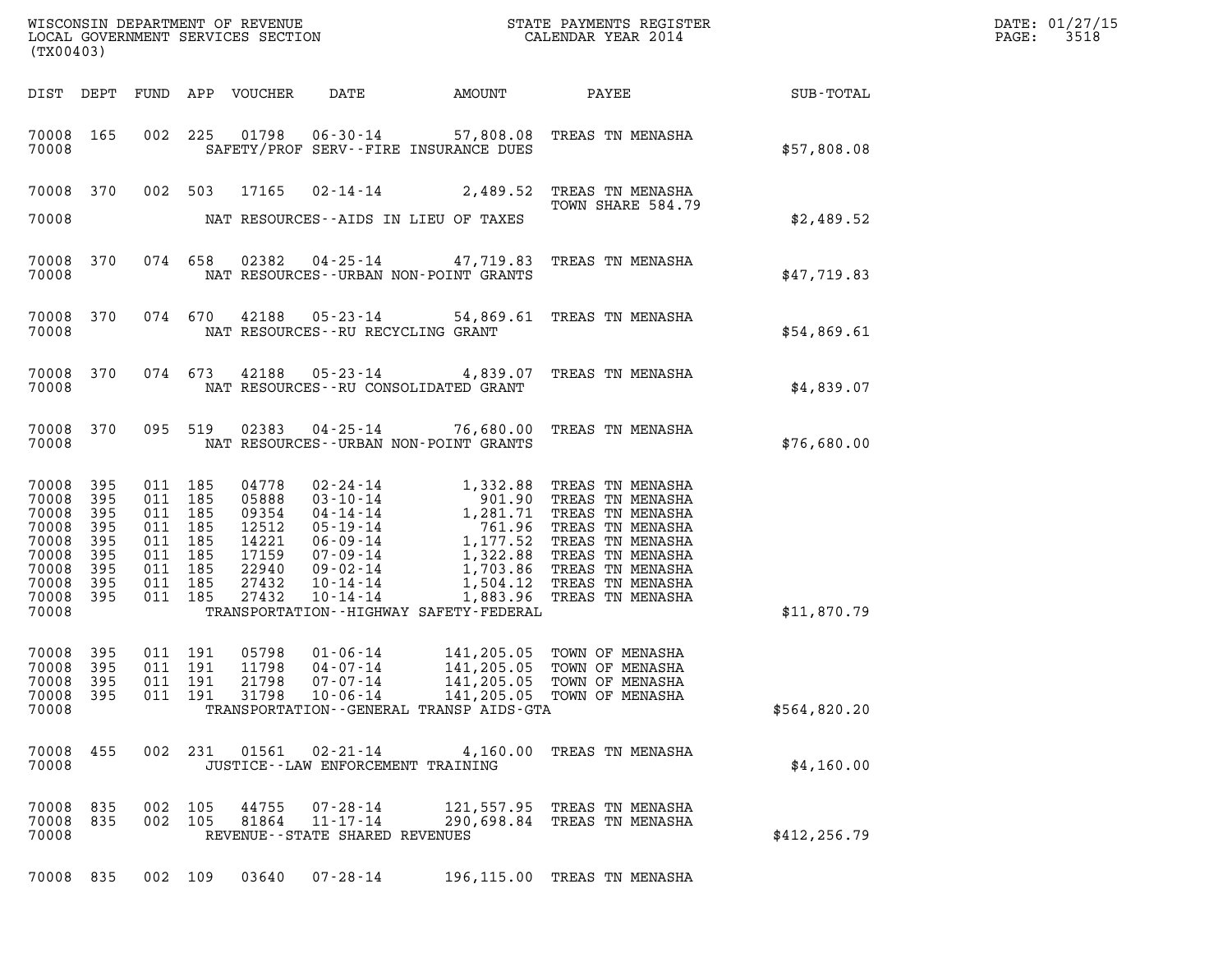| (TX00403)      |      |      |     | WISCONSIN DEPARTMENT OF REVENUE<br>LOCAL GOVERNMENT SERVICES SECTION |                                          |           | STATE PAYMENTS REGISTER<br>CALENDAR YEAR 2014 |                | DATE: 01/27/15<br>3519<br>$\mathtt{PAGE}$ : |
|----------------|------|------|-----|----------------------------------------------------------------------|------------------------------------------|-----------|-----------------------------------------------|----------------|---------------------------------------------|
| DIST           | DEPT | FUND | APP | VOUCHER                                                              | DATE                                     | AMOUNT    | PAYEE                                         | SUB-TOTAL      |                                             |
| 70008          |      |      |     |                                                                      | REVENUE--EXEMPT COMPUTER AID             |           |                                               | \$196, 115.00  |                                             |
| 70008<br>70008 | 835  | 021  | 363 | 36424                                                                | 03-24-14<br>REVENUE - - LOTTERY CREDIT - | 22,692.84 | TREAS TN MENASHA                              | \$22,692.84    |                                             |
| 70008          |      |      |     |                                                                      | DISTRICT TOTAL APPROPRIATIONS            |           |                                               | \$1,456,321.73 |                                             |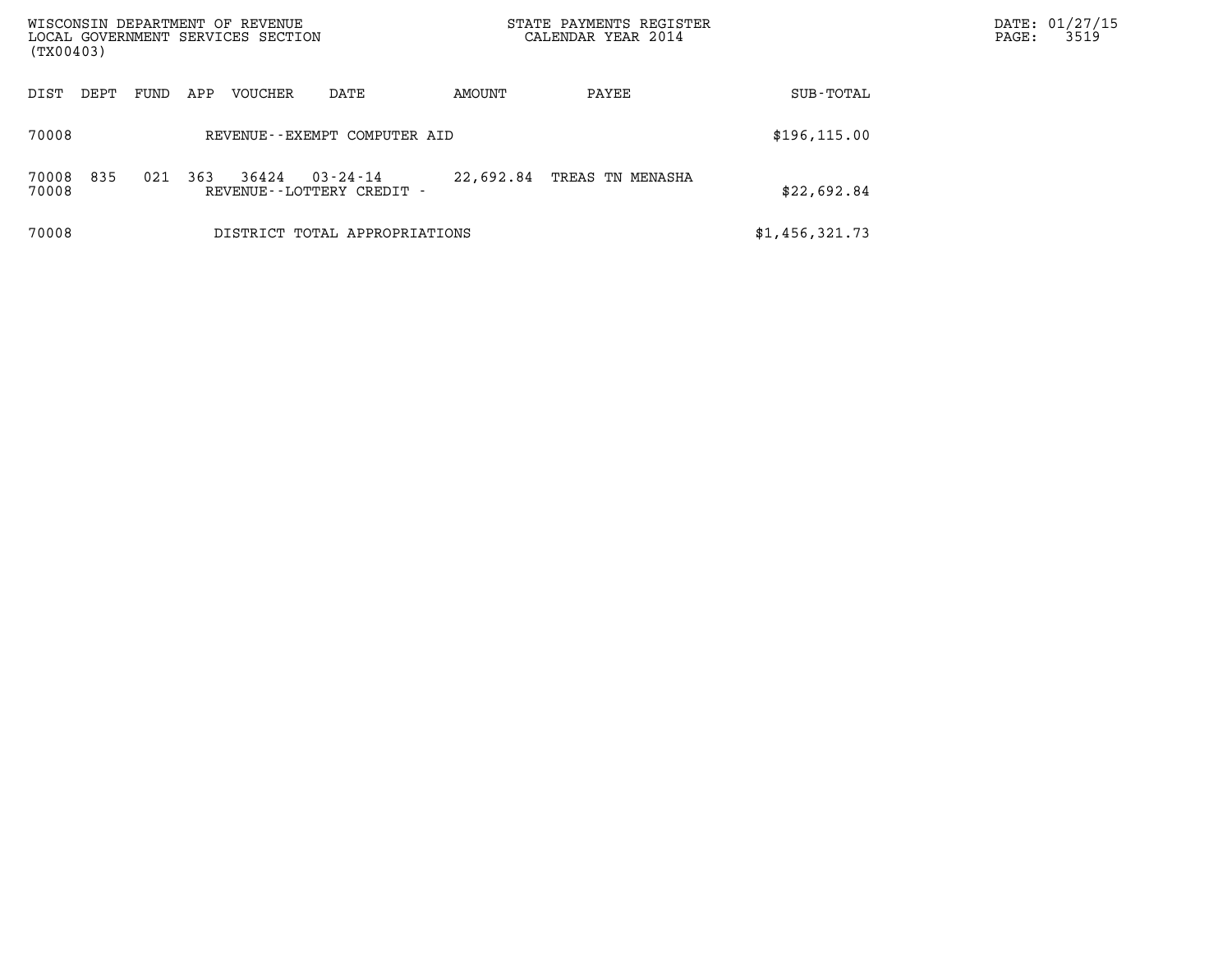| (TX00403)                                                            | WISCONSIN DEPARTMENT OF REVENUE<br>LOCAL GOVERNMENT SERVICES SECTION                                                                | STATE PAYMENTS REGISTER<br>CALENDAR YEAR 2014                                                                                                    |               | DATE: 01/27/15<br>$\mathtt{PAGE:}$<br>3520 |
|----------------------------------------------------------------------|-------------------------------------------------------------------------------------------------------------------------------------|--------------------------------------------------------------------------------------------------------------------------------------------------|---------------|--------------------------------------------|
| DIST DEPT                                                            | FUND APP VOUCHER<br>DATE                                                                                                            | AMOUNT PAYEE SUB-TOTAL                                                                                                                           |               |                                            |
| 70010 165<br>70010                                                   | 002 225<br>SAFETY/PROF SERV--FIRE INSURANCE DUES                                                                                    | 01799   06-30-14   14,896.77   TREAS TN NEENAH                                                                                                   | \$14,896.77   |                                            |
| 70010 370<br>70010                                                   | 012 571<br>38439 06-16-14<br>NAT RESOURCES--FOREST CROP/MFL/CO FOREST                                                               | 2.60 TREAS TN NEENAH                                                                                                                             | \$2.60        |                                            |
| 70010 370<br>70010                                                   | 074 658<br>NAT RESOURCES - - URBAN NON-POINT GRANTS                                                                                 | 00644 09-23-14 32,930.00 TREAS TN NEENAH                                                                                                         | \$32,930.00   |                                            |
| 70010 370<br>70010                                                   | 074 670 42189 05-23-14 8,531.01 TREAS TN NEENAH<br>NAT RESOURCES -- RU RECYCLING GRANT                                              |                                                                                                                                                  | \$8,531.01    |                                            |
| 70010 370<br>70010                                                   | 074 673 42189 05-23-14 877.87<br>NAT RESOURCES - - RU CONSOLIDATED GRANT                                                            | TREAS TN NEENAH                                                                                                                                  | \$877.87      |                                            |
| 70010 395<br>395<br>70010<br>70010<br>395<br>70010<br>- 395<br>70010 | 011 191<br>011 191<br>$07 - 07 - 14$<br>21799<br>011 191<br>011 191<br>31799<br>10-06-14<br>TRANSPORTATION--GENERAL TRANSP AIDS-GTA | 05799  01-06-14  14,469.69  TOWN OF NEENAH<br>11799  04-07-14  14,469.69  TOWN OF NEENAH<br>14,469.69 TOWN OF NEENAH<br>14,469.71 TOWN OF NEENAH | \$57,878.78   |                                            |
| 70010 835<br>70010<br>835<br>70010                                   | 002 105<br>002 105<br>REVENUE - - STATE SHARED REVENUES                                                                             | 44756  07-28-14  39,808.82  TREAS TN NEENAH<br>81865  11-17-14  244,656.93  TREAS TN NEENAH                                                      | \$284, 465.75 |                                            |
| 70010 835<br>70010                                                   | 002 109<br>REVENUE--EXEMPT COMPUTER AID                                                                                             | 03641  07-28-14  1,758.00 TREAS TN NEENAH                                                                                                        | \$1,758.00    |                                            |
| 70010                                                                | DISTRICT TOTAL APPROPRIATIONS                                                                                                       |                                                                                                                                                  | \$401,340.78  |                                            |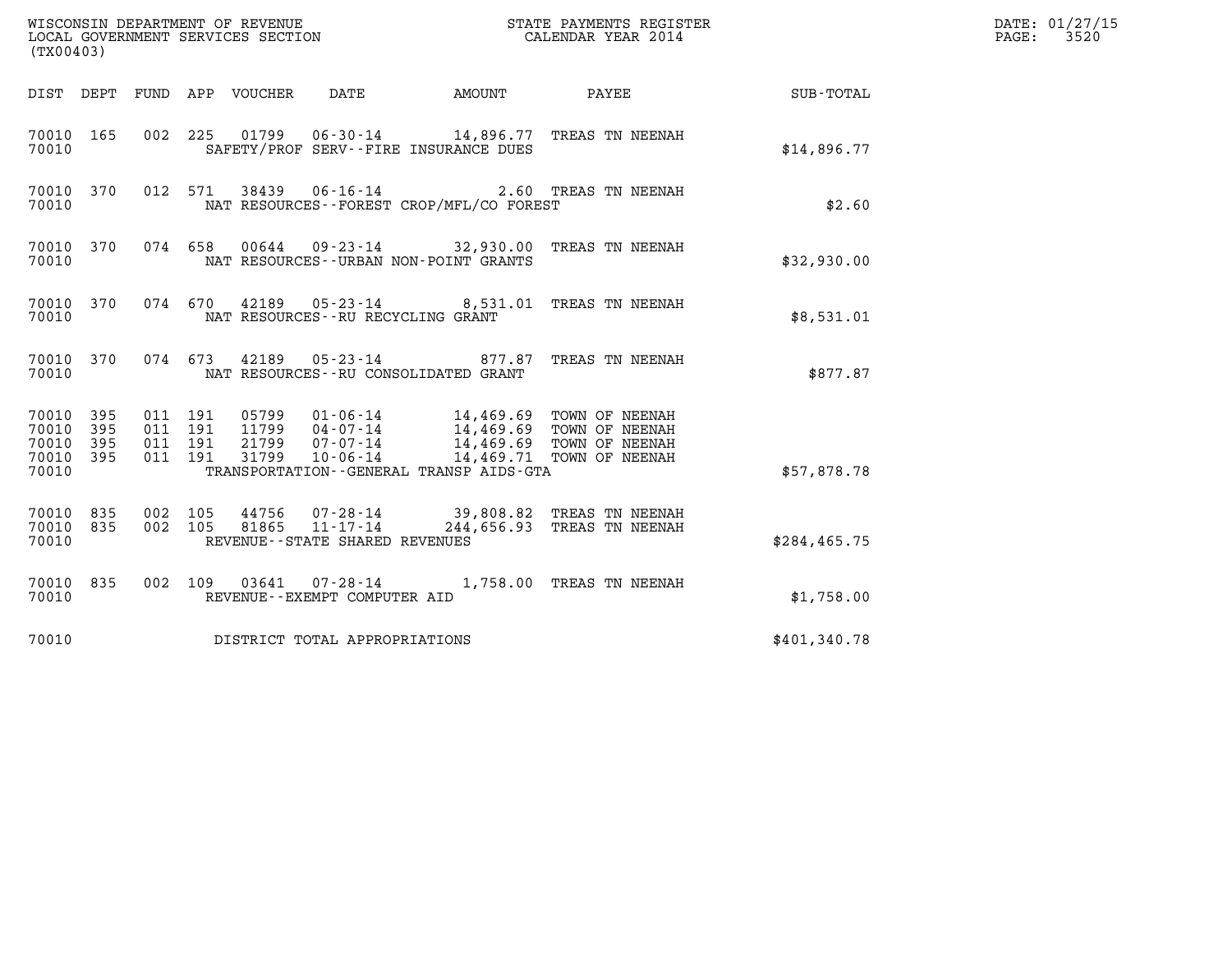| (TX00403)                                         |            |                                          |                                  | WISCONSIN DEPARTMENT OF REVENUE<br>LOCAL GOVERNMENT SERVICES SECTION |                                          | STATE PAYMENTS REGISTER<br>CALENDAR YEAR 2014                                                                         |              | DATE: 01/27/15<br>$\mathtt{PAGE}$ :<br>3521 |
|---------------------------------------------------|------------|------------------------------------------|----------------------------------|----------------------------------------------------------------------|------------------------------------------|-----------------------------------------------------------------------------------------------------------------------|--------------|---------------------------------------------|
|                                                   |            |                                          | DIST DEPT FUND APP VOUCHER       | DATE                                                                 | <b>AMOUNT</b>                            | PAYEE                                                                                                                 | SUB-TOTAL    |                                             |
| 70012 165<br>70012                                |            |                                          |                                  |                                                                      | SAFETY/PROF SERV--FIRE INSURANCE DUES    | 002 225 01800 06-30-14 5,606.50 TREAS TN NEKIMI                                                                       | \$5,606.50   |                                             |
| 70012 370<br>70012                                |            |                                          |                                  |                                                                      | NAT RESOURCES--FOREST CROP/MFL/CO FOREST | 012 571 38440 06-16-14 2.40 TREAS TN NEKIMI                                                                           | \$2.40       |                                             |
| 70012 370<br>70012                                |            |                                          | 074 670                          | NAT RESOURCES--RU RECYCLING GRANT                                    |                                          | 42190  05-23-14  2,483.95  TREAS TN NEKIMI                                                                            | \$2,483.95   |                                             |
| 70012 370<br>70012                                |            |                                          |                                  | NAT RESOURCES - - RU CONSOLIDATED GRANT                              |                                          | 074 673 42190 05-23-14 370.57 TREAS TN NEKIMI                                                                         | \$370.57     |                                             |
| 70012 395<br>70012<br>70012<br>70012 395<br>70012 | 395<br>395 | 011 191<br>011 191<br>011 191<br>011 191 | 05800<br>11800<br>21800<br>31800 | 04-07-14<br>07-07-14<br>$10 - 06 - 14$                               | TRANSPORTATION--GENERAL TRANSP AIDS-GTA  | 01-06-14 24,848.28 TOWN OF NEKIMI<br>24,848.28 TOWN OF NEKIMI<br>24,848.28 TOWN OF NEKIMI<br>24,848.31 TOWN OF NEKIMI | \$99,393.15  |                                             |
| 70012 835<br>70012<br>70012                       | 835        | 002 105<br>002 105                       | 81866                            | 44757 07-28-14<br>11-17-14<br>REVENUE--STATE SHARED REVENUES         |                                          | 6,092.74 TREAS TN NEKIMI<br>34,813.25 TREAS TN NEKIMI                                                                 | \$40,905.99  |                                             |
| 70012 835<br>70012                                |            |                                          |                                  | REVENUE--EXEMPT COMPUTER AID                                         |                                          | 002 109 03642 07-28-14 92.00 TREAS TN NEKIMI                                                                          | \$92.00      |                                             |
| 70012                                             |            |                                          |                                  | DISTRICT TOTAL APPROPRIATIONS                                        |                                          |                                                                                                                       | \$148,854.56 |                                             |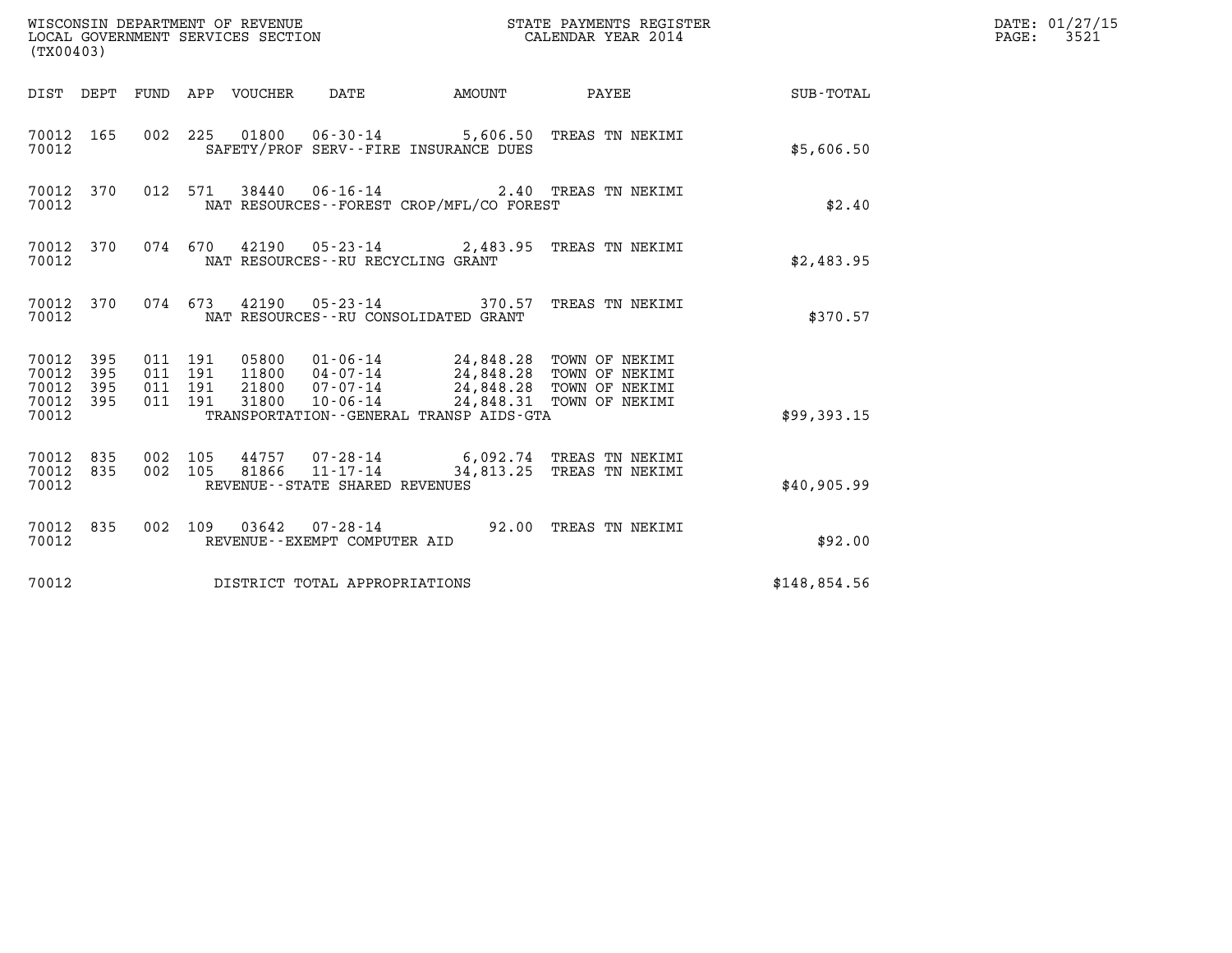| WISCONSIN DEPARTMENT OF REVENUE   | STATE PAYMENTS REGISTER | DATE: 01/27/15 |
|-----------------------------------|-------------------------|----------------|
| LOCAL GOVERNMENT SERVICES SECTION | CALENDAR YEAR 2014      | 3522<br>PAGE:  |

| (TX00403)                       |     |                    |  |                                          | WISCONSIN DEPARTMENT OF REVENUE<br>LOCAL GOVERNMENT SERVICES SECTION<br>CALENDAR YEAR 2014                                                                                                   |              | DATE: 01/27/15<br>$\mathtt{PAGE}$ :<br>3522 |
|---------------------------------|-----|--------------------|--|------------------------------------------|----------------------------------------------------------------------------------------------------------------------------------------------------------------------------------------------|--------------|---------------------------------------------|
|                                 |     |                    |  |                                          | DIST DEPT FUND APP VOUCHER DATE AMOUNT PAYEE                                                                                                                                                 | SUB-TOTAL    |                                             |
| 70014 165<br>70014              |     |                    |  | SAFETY/PROF SERV--FIRE INSURANCE DUES    | 002 225 01801 06-30-14 2,174.32 TREAS TN NEPEUSKUN                                                                                                                                           | \$2,174.32   |                                             |
|                                 |     |                    |  |                                          | 70014 370 002 503 16719 01-30-14 23,928.15 TREAS TN NEPEUSKUN<br>TOWN SHARE 3773.82                                                                                                          |              |                                             |
| 70014                           |     |                    |  | NAT RESOURCES--AIDS IN LIEU OF TAXES     |                                                                                                                                                                                              | \$23,928.15  |                                             |
| 70014                           |     |                    |  | NAT RESOURCES--FOREST CROP/MFL/CO FOREST | 70014 370 012 571 38441 06-16-14 2.80 TREAS TN NEPEUSKUN                                                                                                                                     | \$2.80       |                                             |
| 70014 370<br>70014 370          |     |                    |  |                                          | 012 579 19936 04-16-14 1.48 TREAS TN NEPEUSKUN<br>012 579 19936 04-16-14 131.14 TREAS TN NEPEUSKUN<br>012 579 19936 04-16-14 228.27 TREAS TN NEPEUSKUN                                       |              |                                             |
| 70014 370<br>70014              |     |                    |  | NAT RESOURCES--AIDS IN LIEU OF TAXES     |                                                                                                                                                                                              | \$360.89     |                                             |
| 70014                           |     |                    |  | NAT RESOURCES - - RU RECYCLING GRANT     | 70014 370 074 670 42191 05-23-14 722.60 TREAS TN NEPEUSKUN                                                                                                                                   | \$722.60     |                                             |
| 70014 395<br>70014 395          |     | 011 191<br>011 191 |  |                                          |                                                                                                                                                                                              |              |                                             |
| 70014<br>70014 395              | 395 | 011 191<br>011 191 |  |                                          | 05801  01-06-14  21,815.68 TOWN OF NEPEUSKUN<br>11801  04-07-14  21,815.68 TOWN OF NEPEUSKUN<br>21801  07-07-14  21,815.68 TOWN OF NEPEUSKUN<br>31801  10-06-14  21,815.70 TOWN OF NEPEUSKUN |              |                                             |
| 70014                           |     |                    |  | TRANSPORTATION--GENERAL TRANSP AIDS-GTA  |                                                                                                                                                                                              | \$87, 262.74 |                                             |
| 70014 835<br>70014 835<br>70014 |     |                    |  | REVENUE--STATE SHARED REVENUES           | 002 105 44758 07-28-14 2,728.22 TREAS TN NEPEUSKUN<br>002 105 81867 11-17-14 15,462.45 TREAS TN NEPEUSKUN                                                                                    | \$18, 190.67 |                                             |
|                                 |     |                    |  |                                          |                                                                                                                                                                                              |              |                                             |
| 70014                           |     |                    |  | DISTRICT TOTAL APPROPRIATIONS            |                                                                                                                                                                                              | \$132,642.17 |                                             |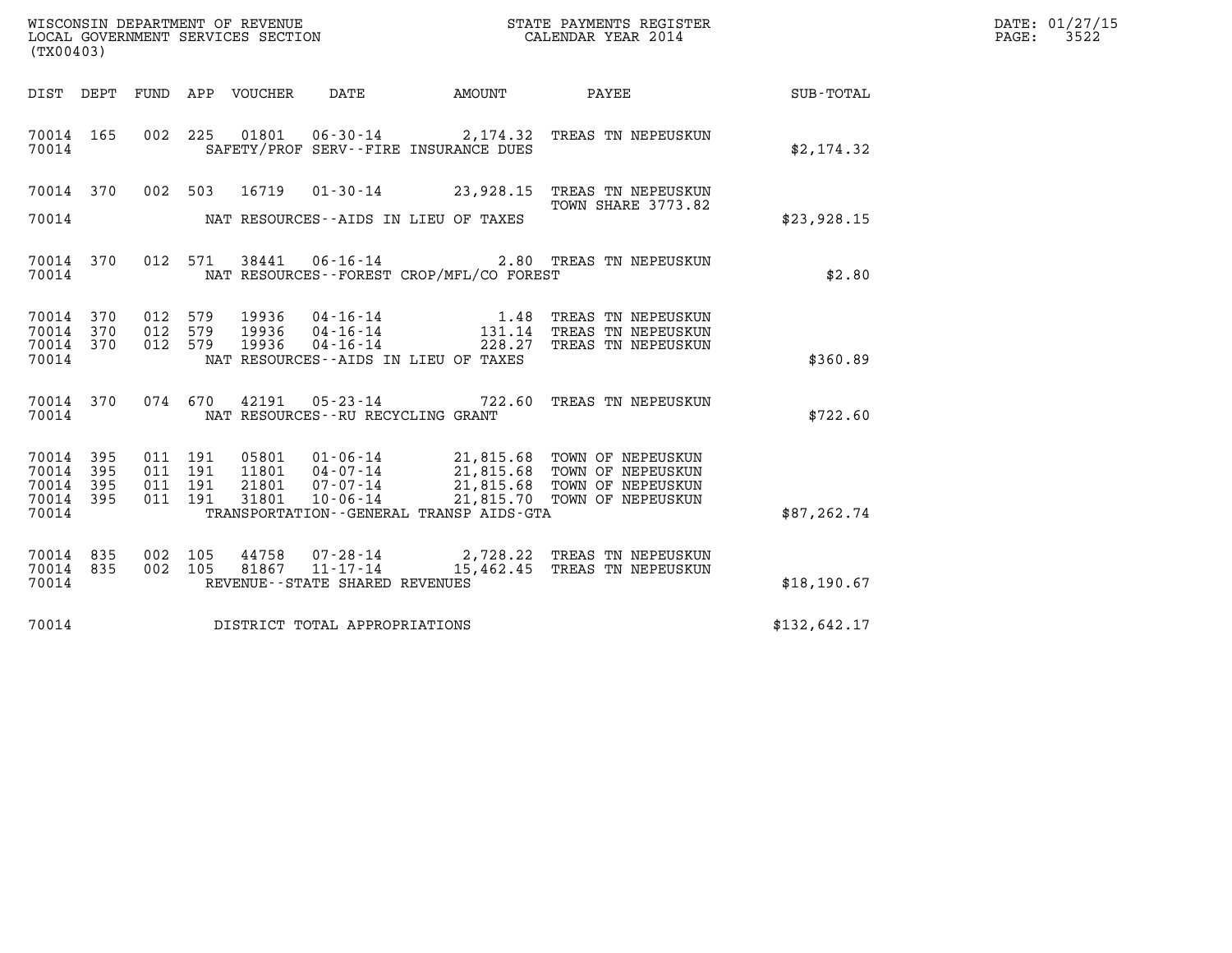| (TX00403)                                         |              |                                          | WISCONSIN DEPARTMENT OF REVENUE<br>LOCAL GOVERNMENT SERVICES SECTION |                                                                                                                                                                                     | STATE PAYMENTS REGISTER<br>CALENDAR YEAR 2014              |              | DATE: 01/27/15<br>$\mathtt{PAGE:}$<br>3523 |
|---------------------------------------------------|--------------|------------------------------------------|----------------------------------------------------------------------|-------------------------------------------------------------------------------------------------------------------------------------------------------------------------------------|------------------------------------------------------------|--------------|--------------------------------------------|
|                                                   |              |                                          | DIST DEPT FUND APP VOUCHER                                           |                                                                                                                                                                                     |                                                            |              |                                            |
| 70016 165<br>70016                                |              | 002 225                                  | 01802                                                                | SAFETY/PROF SERV--FIRE INSURANCE DUES                                                                                                                                               | 06-30-14 7,762.85 TREAS TN OMRO                            | \$7,762.85   |                                            |
| 70016 370                                         |              |                                          |                                                                      |                                                                                                                                                                                     | 002 503 17166 02-14-14 11,513.14 TREAS TN OMRO             |              |                                            |
| 70016                                             |              |                                          |                                                                      | NAT RESOURCES--AIDS IN LIEU OF TAXES                                                                                                                                                | <b>TOWN SHARE 1077.79</b>                                  | \$11,513.14  |                                            |
| 70016 370<br>70016                                |              |                                          |                                                                      | NAT RESOURCES--FOREST CROP/MFL/CO FOREST                                                                                                                                            | 012 571 38442 06-16-14 24.40 TREAS TN OMRO                 | \$24.40      |                                            |
| 70016 370<br>70016                                |              | 012 579                                  | 19937                                                                | $04 - 16 - 14$<br>NAT RESOURCES--AIDS IN LIEU OF TAXES                                                                                                                              | 26.32 TREAS TN OMRO                                        | \$26.32      |                                            |
| 70016 370<br>70016                                |              | 074 670                                  |                                                                      | NAT RESOURCES -- RU RECYCLING GRANT                                                                                                                                                 | 42192  05-23-14  2,716.11  TREAS TN OMRO                   | \$2,716.11   |                                            |
| 70016 370<br>70016                                |              |                                          |                                                                      | NAT RESOURCES--RU CONSOLIDATED GRANT                                                                                                                                                | 074  673  42192  05-23-14  555.73  TREAS TN OMRO           | \$555.73     |                                            |
| 70016 370<br>70016                                |              | 095 512                                  |                                                                      | NAT RESOURCES - - STEWARDSHIP 2000                                                                                                                                                  | 02455  04-30-14  19,350.00  TREAS  TN   OMRO               | \$19,350.00  |                                            |
| 70016<br>70016 395<br>70016<br>70016 395<br>70016 | 395<br>- 395 | 011 191<br>011 191<br>011 191<br>011 191 | 05802<br>11802<br>21802<br>31802                                     | 01-06-14 21,117.07 TOWN OF OMRO<br>04-07-14 21,117.07 TOWN OF OMRO<br>07-07-14 21,117.07 TOWN OF OMRO<br>10-06-14 21,117.09 TOWN OF OMRO<br>TRANSPORTATION--GENERAL TRANSP AIDS-GTA |                                                            | \$84,468.30  |                                            |
| 70016 835<br>70016 835<br>70016                   |              | 002 105<br>002 105                       | 44759<br>81868                                                       | 11-17-14<br>REVENUE - - STATE SHARED REVENUES                                                                                                                                       | 07-28-14 1,812.18 TREAS TN OMRO<br>19,329.99 TREAS TN OMRO | \$21,142.17  |                                            |
| 70016 835<br>70016                                |              |                                          |                                                                      | REVENUE--EXEMPT COMPUTER AID                                                                                                                                                        | 002 109 03643 07-28-14 53.00 TREAS TN OMRO                 | \$53.00      |                                            |
| 70016                                             |              |                                          |                                                                      | DISTRICT TOTAL APPROPRIATIONS                                                                                                                                                       |                                                            | \$147,612.02 |                                            |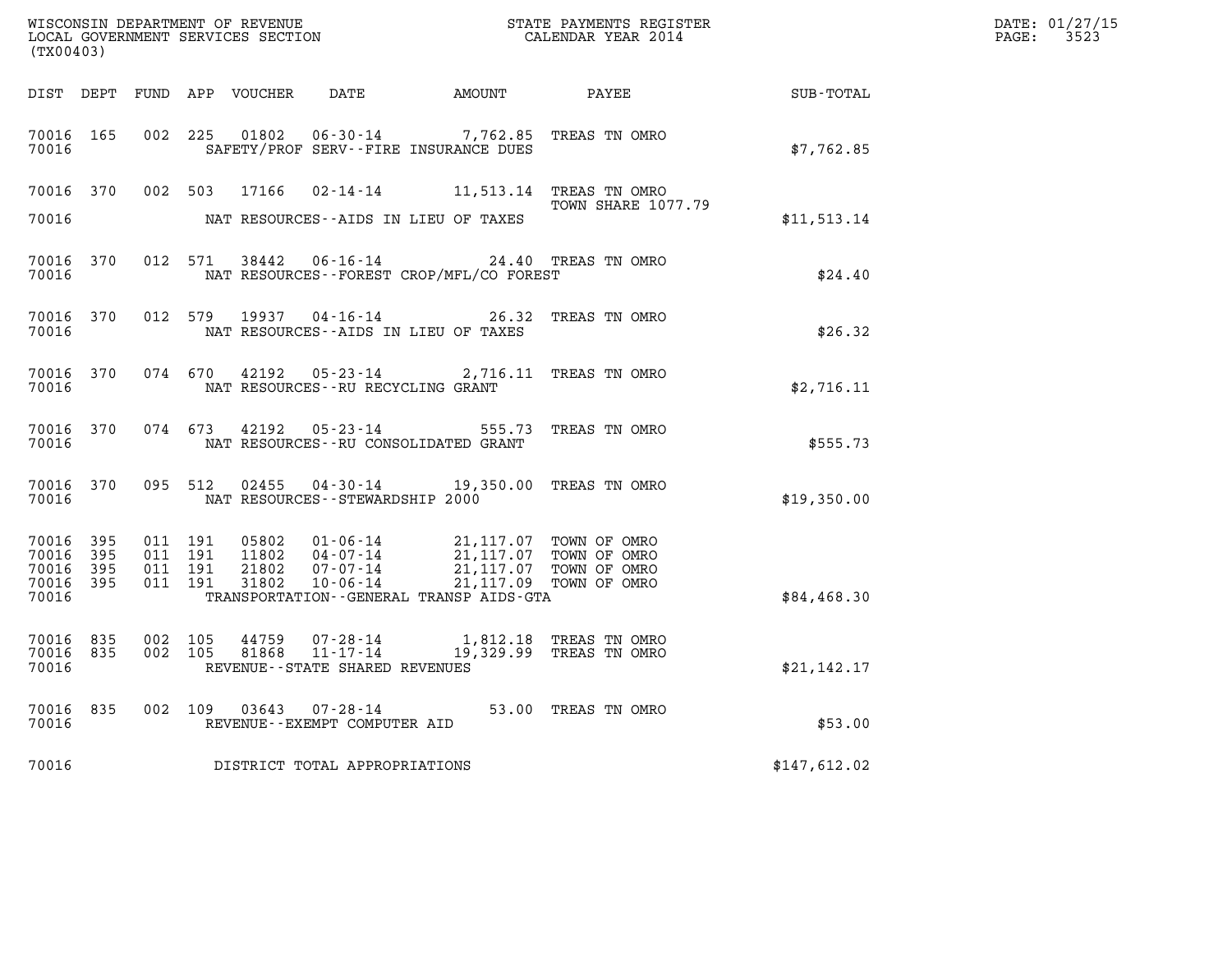| (TX00403)                                                 |           |                                          |         |                                 |                                                                 |                                              |                                                                                                                                                                                                                                                                                                                                                                                                       |                  | DATE: 01/27/15<br>$\mathtt{PAGE:}$<br>3524 |
|-----------------------------------------------------------|-----------|------------------------------------------|---------|---------------------------------|-----------------------------------------------------------------|----------------------------------------------|-------------------------------------------------------------------------------------------------------------------------------------------------------------------------------------------------------------------------------------------------------------------------------------------------------------------------------------------------------------------------------------------------------|------------------|--------------------------------------------|
|                                                           |           |                                          |         | DIST DEPT FUND APP VOUCHER DATE |                                                                 | AMOUNT PAYEE                                 |                                                                                                                                                                                                                                                                                                                                                                                                       | <b>SUB-TOTAL</b> |                                            |
| 70018 165<br>70018                                        |           | 002 225                                  |         | 01803                           | $06 - 30 - 14$                                                  | SAFETY/PROF SERV--FIRE INSURANCE DUES        | 10,620.01 TREAS TN OSHKOSH                                                                                                                                                                                                                                                                                                                                                                            | \$10,620.01      |                                            |
| 70018                                                     |           |                                          |         |                                 |                                                                 | NAT RESOURCES--AIDS IN LIEU OF TAXES         | 70018 370 002 503 17167 02-14-14 25,856.09 TREAS TN OSHKOSH<br>TOWN SHARE 938.24                                                                                                                                                                                                                                                                                                                      | \$25,856.09      |                                            |
| 70018 370<br>70018                                        | 70018 370 | 012 579<br>012 579                       |         | 19938<br>19938                  |                                                                 | NAT RESOURCES - AIDS IN LIEU OF TAXES        | 04-16-14   02 TREAS TN OSHKOSH   04-16-14   02 TREAS TN OSHKOSH                                                                                                                                                                                                                                                                                                                                       | \$14.19          |                                            |
| 70018                                                     | 70018 370 |                                          | 074 670 |                                 | NAT RESOURCES--RU RECYCLING GRANT                               |                                              | 42193  05-23-14  9,599.07  TREAS TN OSHKOSH                                                                                                                                                                                                                                                                                                                                                           | \$9,599.07       |                                            |
| 70018 395<br>70018 395<br>70018 395<br>70018 395<br>70018 |           | 011 191<br>011 191<br>011 191<br>011 191 |         |                                 |                                                                 | TRANSPORTATION - - GENERAL TRANSP AIDS - GTA | $\begin{array}{cccc} 05803 & 01\textnormal{-}06\textnormal{-}14 & 14,766.07 & \textnormal{TOWN OF OSHKOSH} \\ 11803 & 04\textnormal{-}07\textnormal{-}14 & 14,766.07 & \textnormal{TOWN OF OSHKOSH} \\ 21803 & 07\textnormal{-}07\textnormal{-}14 & 14,766.07 & \textnormal{TOWN OF OSHKOSH} \\ 31803 & 10\textnormal{-}06\textnormal{-}14 & 14,766.09 & \textnormal{TOWN OF OSHKOSH} \\ \end{array}$ | \$59,064.30      |                                            |
| 70018                                                     | 70018 437 |                                          |         | 005 000 00000                   |                                                                 | CHILDREN & FAMILIES -- STATE/FEDERAL AIDS    | 05-30-14 2,889.00 CITY OF OSHKOSH HEALTH DE                                                                                                                                                                                                                                                                                                                                                           | \$2,889.00       |                                            |
| 70018 835<br>70018 835<br>70018                           |           | 002 105<br>002 105                       |         | 44760<br>81869                  | 07-28-14<br>$11 - 17 - 14$<br>REVENUE - - STATE SHARED REVENUES |                                              | 10,729.58 TREAS TN OSHKOSH<br>60,898.36 TREAS TN OSHKOSH                                                                                                                                                                                                                                                                                                                                              | \$71,627.94      |                                            |
| 70018                                                     | 70018 835 |                                          |         | 002 109 03644                   | REVENUE--EXEMPT COMPUTER AID                                    |                                              | 07-28-14 87.00 TREAS TN OSHKOSH                                                                                                                                                                                                                                                                                                                                                                       | \$87.00          |                                            |
| 70018 835<br>70018                                        |           |                                          |         | 002 501 00004                   |                                                                 | DOA-PAYMENT FOR MUNICIPAL SERVICES AID       | 02-03-14 67.56 TREAS TN OSHKOSH                                                                                                                                                                                                                                                                                                                                                                       | \$67.56          |                                            |
| 70018                                                     |           |                                          |         |                                 | DISTRICT TOTAL APPROPRIATIONS                                   |                                              |                                                                                                                                                                                                                                                                                                                                                                                                       | \$179,825.16     |                                            |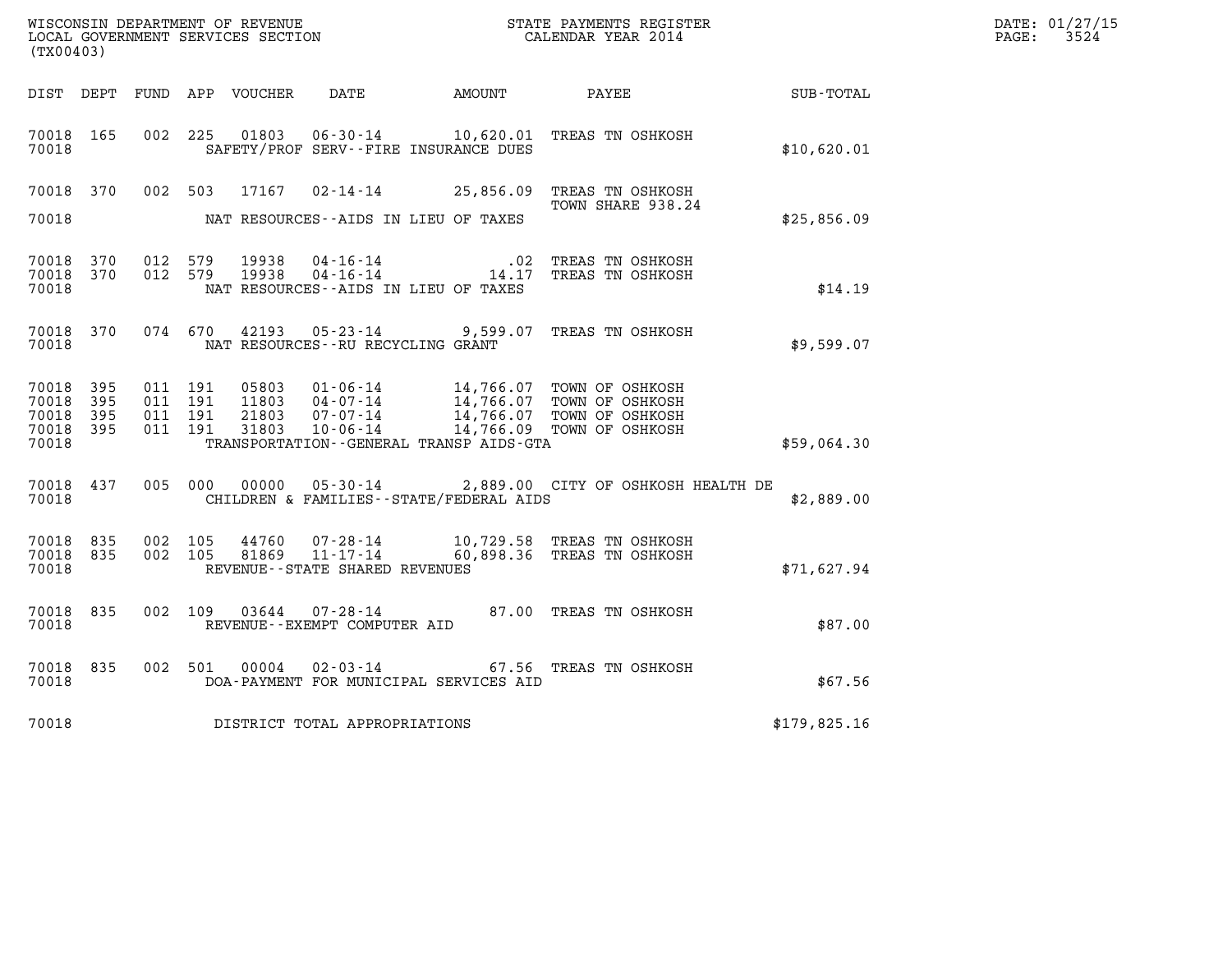| (TX00403)                                 |                          |                                      |         |                         |                                                                 |                                                                   |                                                                                                                  |              | DATE: 01/27/15<br>$\mathtt{PAGE:}$<br>3525 |
|-------------------------------------------|--------------------------|--------------------------------------|---------|-------------------------|-----------------------------------------------------------------|-------------------------------------------------------------------|------------------------------------------------------------------------------------------------------------------|--------------|--------------------------------------------|
| DIST DEPT                                 |                          |                                      |         | FUND APP VOUCHER        | DATE                                                            | AMOUNT                                                            | PAYEE                                                                                                            | SUB-TOTAL    |                                            |
| 70020 165<br>70020                        |                          | 002 225                              |         | 01804                   |                                                                 | $06 - 30 - 14$ 5, 444.78<br>SAFETY/PROF SERV--FIRE INSURANCE DUES | TREAS TN POYGAN                                                                                                  | \$5,444.78   |                                            |
| 70020 370<br>70020                        |                          | 002 503                              |         | 17168                   |                                                                 | NAT RESOURCES -- AIDS IN LIEU OF TAXES                            | 02-14-14 39,917.50 TREAS TN POYGAN<br>TOWN SHARE 3725.18                                                         | \$39,917.50  |                                            |
| 70020 370<br>70020                        |                          |                                      | 012 571 |                         | 38443 06-16-14                                                  | NAT RESOURCES--FOREST CROP/MFL/CO FOREST                          | 26.00 TREAS TN POYGAN                                                                                            | \$26.00      |                                            |
| 70020 370<br>70020<br>70020               | 370                      | 012 579<br>012 579                   |         | 19939<br>19939          | 04-16-14<br>$04 - 16 - 14$                                      | 40.00<br>NAT RESOURCES - AIDS IN LIEU OF TAXES                    | 175.78 TREAS TN POYGAN<br>TREAS TN POYGAN                                                                        | \$215.78     |                                            |
| 70020 370<br>70020                        |                          |                                      | 074 670 | 42194                   | NAT RESOURCES - - RU RECYCLING GRANT                            |                                                                   | 05-23-14 1,822.36 TREAS TN POYGAN                                                                                | \$1,822.36   |                                            |
| 70020<br>70020<br>70020<br>70020<br>70020 | 395<br>395<br>395<br>395 | 011 191<br>011 191<br>011<br>011 191 | 191     | 05804<br>21804<br>31804 | 01-06-14<br>11804  04-07-14<br>07-07-14<br>$10 - 06 - 14$       | TRANSPORTATION - - GENERAL TRANSP AIDS - GTA                      | 18,359.68   TOWN OF POYGAN<br>18,359.68   TOWN OF POYGAN<br>18,359.68 TOWN OF POYGAN<br>18,359.69 TOWN OF POYGAN | \$73,438.73  |                                            |
| 70020<br>70020<br>70020                   | 835<br>835               | 002 105<br>002 105                   |         | 44761<br>81870          | 07-28-14<br>$11 - 17 - 14$<br>REVENUE - - STATE SHARED REVENUES |                                                                   | 1,734.46 TREAS TN POYGAN<br>9,828.63 TREAS TN POYGAN                                                             | \$11,563.09  |                                            |
| 70020<br>70020                            | 835                      |                                      | 002 109 | 03645                   | 07-28-14<br>REVENUE--EXEMPT COMPUTER AID                        |                                                                   | 5.00 TREAS TN POYGAN                                                                                             | \$5.00       |                                            |
| 70020                                     |                          |                                      |         |                         | DISTRICT TOTAL APPROPRIATIONS                                   |                                                                   |                                                                                                                  | \$132,433.24 |                                            |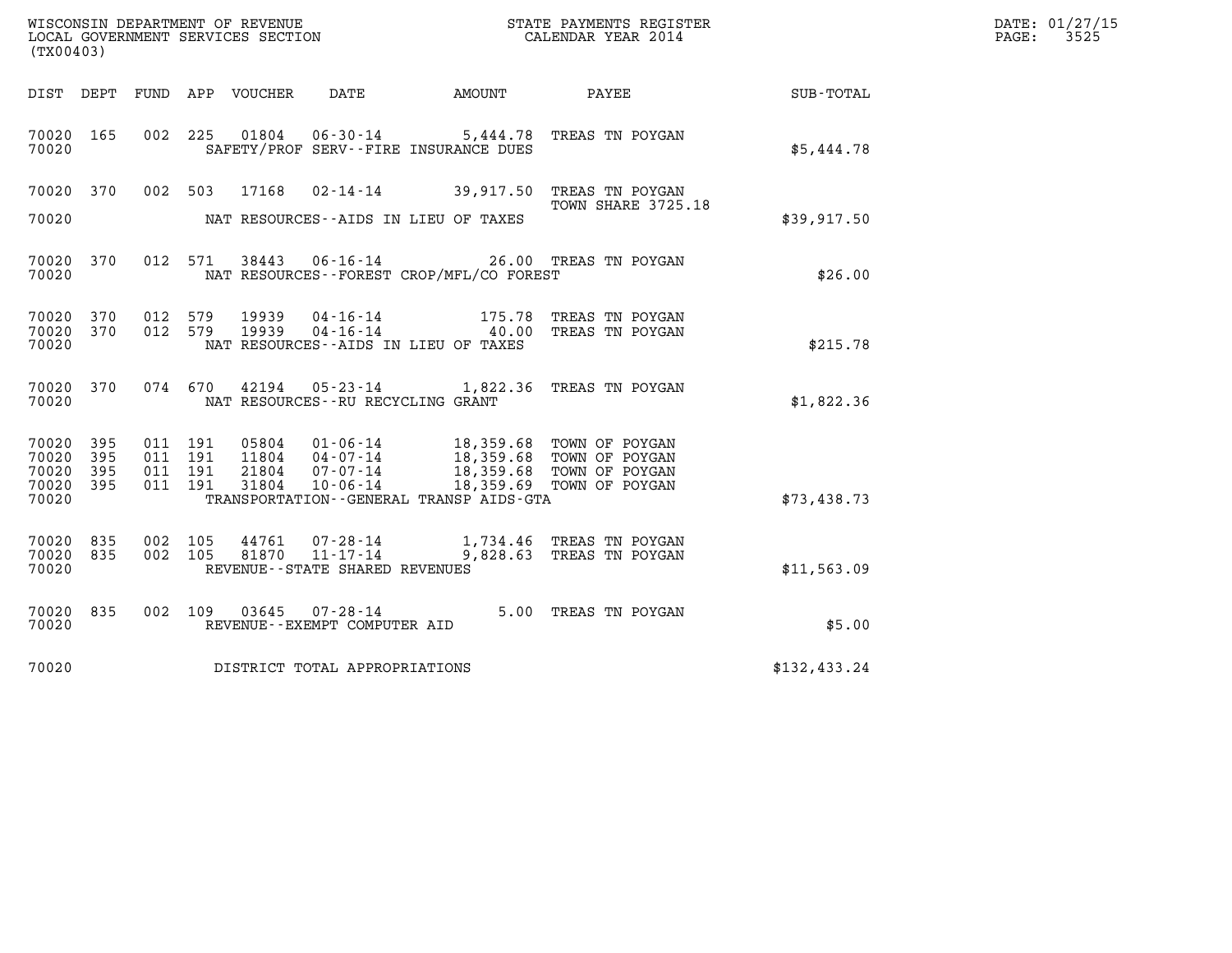| (TX00403)          |            |                    |         |                  |                                              |                                             |                                                                   |              | DATE: 01/27/15<br>$\mathtt{PAGE}$ :<br>3526 |
|--------------------|------------|--------------------|---------|------------------|----------------------------------------------|---------------------------------------------|-------------------------------------------------------------------|--------------|---------------------------------------------|
| DIST DEPT          |            |                    |         | FUND APP VOUCHER | DATE                                         | AMOUNT PAYEE                                |                                                                   | SUB-TOTAL    |                                             |
| 70022 165<br>70022 |            | 002 225            |         | 01805            |                                              | SAFETY/PROF SERV--FIRE INSURANCE DUES       | 06-30-14 4,546.30 TREAS TN RUSHFORD                               | \$4,546.30   |                                             |
| 70022 370          |            |                    | 002 503 | 16720            |                                              |                                             | 01-30-14 15,710.67 TREAS TN RUSHFORD<br>TOWN SHARE 1899.25        |              |                                             |
| 70022              |            |                    |         |                  |                                              | NAT RESOURCES - AIDS IN LIEU OF TAXES       |                                                                   | \$15,710.67  |                                             |
| 70022 370<br>70022 |            |                    | 012 571 | 38444            | $06 - 16 - 14$                               | NAT RESOURCES - - FOREST CROP/MFL/CO FOREST | 9.00 TREAS TN RUSHFORD                                            | \$9.00       |                                             |
| 70022 370<br>70022 | 370        | 012 579<br>012 579 |         | 19940<br>19940   | 04 - 16 - 14<br>04 - 16 - 14<br>04 - 16 - 14 |                                             | 37.23 TREAS TN RUSHFORD<br>1.79 TREAS TN RUSHFORD                 |              |                                             |
| 70022 370<br>70022 |            | 012 579            |         | 19940            |                                              | NAT RESOURCES--AIDS IN LIEU OF TAXES        | 259.21 TREAS TN RUSHFORD                                          | \$298.23     |                                             |
| 70022 370<br>70022 |            |                    | 074 670 | 42195            | NAT RESOURCES--RU RECYCLING GRANT            |                                             | 05-23-14 2,884.87 TREAS TN RUSHFORD                               | \$2,884.87   |                                             |
| 70022 395<br>70022 | 395        | 011 191<br>011 191 |         | 05805<br>11805   | 04-07-14                                     |                                             | 01-06-14 24,837.70 TOWN OF RUSHFORD<br>24,837.70 TOWN OF RUSHFORD |              |                                             |
| 70022<br>70022     | 395<br>395 | 011 191<br>011 191 |         | 21805<br>31805   | 07-07-14<br>10-06-14                         |                                             | 24,837.70 TOWN OF RUSHFORD<br>24,837.71 TOWN OF RUSHFORD          |              |                                             |
| 70022              |            |                    |         |                  |                                              | TRANSPORTATION--GENERAL TRANSP AIDS-GTA     |                                                                   | \$99,350.81  |                                             |
| 70022 835<br>70022 | 835        | 002 105            | 002 105 | 44762<br>81871   | 07-28-14<br>11-17-14                         |                                             | 4,659.25 TREAS TN RUSHFORD<br>26,402.41 TREAS TN RUSHFORD         |              |                                             |
| 70022              |            |                    |         |                  | REVENUE--STATE SHARED REVENUES               |                                             |                                                                   | \$31,061.66  |                                             |
| 70022 835<br>70022 |            |                    | 002 109 | 03646            | REVENUE--EXEMPT COMPUTER AID                 |                                             | 07-28-14 21.00 TREAS TN RUSHFORD                                  | \$21.00      |                                             |
| 70022              |            |                    |         |                  | DISTRICT TOTAL APPROPRIATIONS                |                                             |                                                                   | \$153,882.54 |                                             |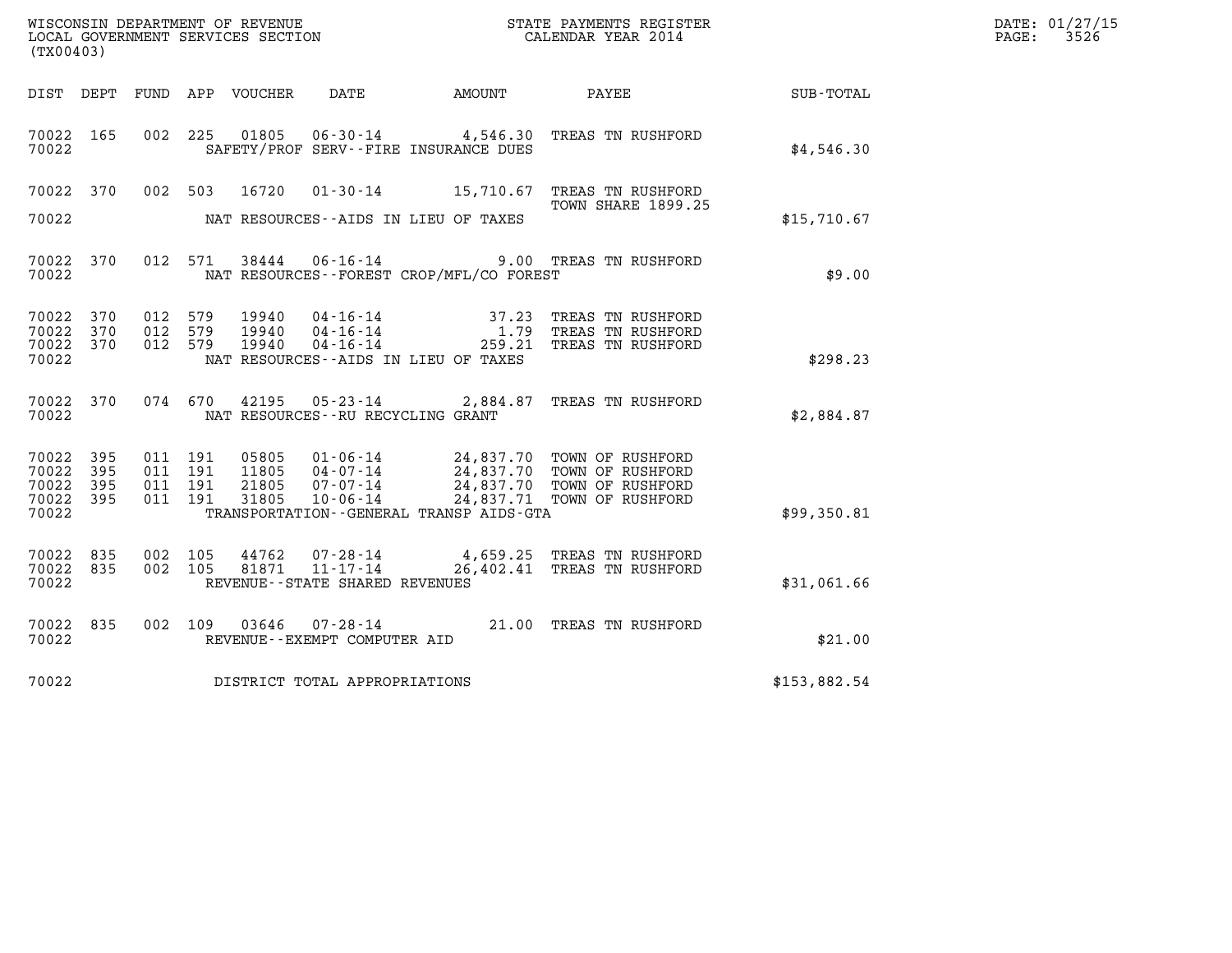|                                               |                    |                               |         | WISCONSIN DEPARTMENT OF REVENUE<br>LOCAL GOVERNMENT SERVICES SECTION |                                      |                                                                                                                                                                                                                 | STATE PAYMENTS REGISTER<br>CALENDAR YEAR 2014                               |              | DATE: 01/27/15<br>PAGE: 3527 |
|-----------------------------------------------|--------------------|-------------------------------|---------|----------------------------------------------------------------------|--------------------------------------|-----------------------------------------------------------------------------------------------------------------------------------------------------------------------------------------------------------------|-----------------------------------------------------------------------------|--------------|------------------------------|
| (TX00403)                                     |                    |                               |         |                                                                      |                                      |                                                                                                                                                                                                                 |                                                                             |              |                              |
|                                               |                    |                               |         |                                                                      |                                      | DIST DEPT FUND APP VOUCHER DATE AMOUNT PAYEE                                                                                                                                                                    |                                                                             | SUB-TOTAL    |                              |
| 70024 165<br>70024                            |                    |                               |         |                                                                      |                                      | SAFETY/PROF SERV--FIRE INSURANCE DUES                                                                                                                                                                           | 002 225 01806 06-30-14 5,283.05 TREAS TN UTICA                              | \$5,283.05   |                              |
|                                               |                    |                               |         |                                                                      |                                      |                                                                                                                                                                                                                 | 70024 370 002 503 17248 03-31-14 2,583.67 TREAS TN UTICA                    |              |                              |
| 70024                                         |                    |                               |         |                                                                      |                                      | NAT RESOURCES--AIDS IN LIEU OF TAXES                                                                                                                                                                            | TOWN SHARE 398.30                                                           | \$2,583.67   |                              |
| 70024 370<br>70024                            |                    |                               |         |                                                                      |                                      | NAT RESOURCES - - FOREST CROP/MFL/CO FOREST                                                                                                                                                                     | 012 571 38445 06-16-14 9.20 TREAS TN UTICA                                  | \$9.20       |                              |
| 70024                                         |                    |                               |         |                                                                      |                                      | NAT RESOURCES--AIDS IN LIEU OF TAXES                                                                                                                                                                            | 70024 370 012 579 19941 04-16-14 36.00 TREAS TN UTICA                       | \$36.00      |                              |
| 70024 370<br>70024                            |                    |                               |         |                                                                      | NAT RESOURCES - - RU RECYCLING GRANT |                                                                                                                                                                                                                 | 074 670 42196 05-23-14 2,893.59 TREAS TN UTICA                              | \$2,893.59   |                              |
| 70024 395<br>70024<br>70024<br>70024<br>70024 | -395<br>395<br>395 | 011 191<br>011 191<br>011 191 | 011 191 |                                                                      |                                      | 05806 01-06-14 24,271.40 TOWN OF UTICA<br>11806 04-07-14 24,271.40 TOWN OF UTICA<br>21806 07-07-14 24,271.40 TOWN OF UTICA<br>31806 10-06-14 24,271.42 TOWN OF UTICA<br>TRANSPORTATION--GENERAL TRANSP AIDS-GTA |                                                                             | \$97,085.62  |                              |
| 70024 395<br>70024                            |                    |                               |         |                                                                      |                                      | TRANSPORTATION - - LRIP/TRIP/MSIP GRANTS                                                                                                                                                                        | 011 278 31041 11-12-14 50,494.97 TREAS TN UTICA                             | \$50,494.97  |                              |
| 70024 835<br>70024 835<br>70024               |                    |                               | 002 105 | 002 105 81872                                                        | REVENUE - - STATE SHARED REVENUES    |                                                                                                                                                                                                                 | 44763 07-28-14 2,161.25 TREAS TN UTICA<br>11-17-14 12,247.07 TREAS TN UTICA | \$14,408.32  |                              |
| 70024 835<br>70024                            |                    |                               |         |                                                                      | REVENUE--EXEMPT COMPUTER AID         |                                                                                                                                                                                                                 | 002 109 03647 07-28-14 303.00 TREAS TN UTICA                                | \$303.00     |                              |
| 70024                                         |                    |                               |         |                                                                      | DISTRICT TOTAL APPROPRIATIONS        |                                                                                                                                                                                                                 |                                                                             | \$173,097.42 |                              |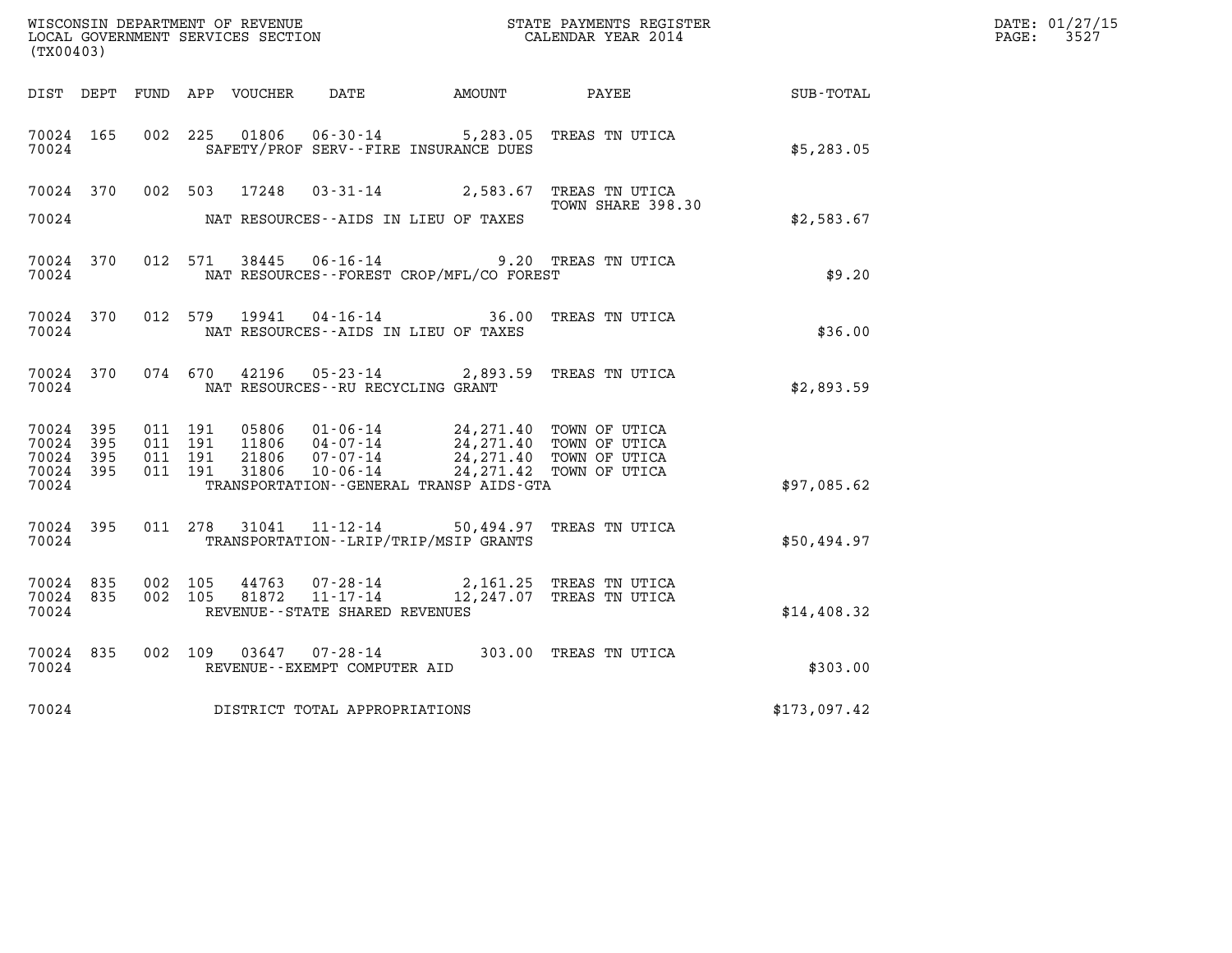| (TX00403)                                                       |                                                                                                                                  | STATE PAYMENTS REGISTER                                                                                                                              |              | DATE: 01/27/15<br>$\mathtt{PAGE:}$<br>3528 |
|-----------------------------------------------------------------|----------------------------------------------------------------------------------------------------------------------------------|------------------------------------------------------------------------------------------------------------------------------------------------------|--------------|--------------------------------------------|
|                                                                 | DIST DEPT FUND APP VOUCHER DATE                                                                                                  | <b>EXAMPLE THE AMOUNT</b><br>PAYEE                                                                                                                   | SUB-TOTAL    |                                            |
| 70026 165<br>70026                                              | 002 225 01807 06-30-14 8,571.48 TREAS TN VINLAND<br>SAFETY/PROF SERV--FIRE INSURANCE DUES                                        |                                                                                                                                                      | \$8,571.48   |                                            |
| 70026 370<br>70026                                              | 012 571 38446 06-16-14 2.40 TREAS TN VINLAND<br>NAT RESOURCES--FOREST CROP/MFL/CO FOREST                                         |                                                                                                                                                      | \$2.40       |                                            |
| 70026 370<br>70026                                              | 074 670 42197 05-23-14 2,694.71 TREAS TN VINLAND<br>NAT RESOURCES--RU RECYCLING GRANT                                            |                                                                                                                                                      | \$2,694.71   |                                            |
| 70026 370<br>70026                                              | 074 673 42197 05-23-14 455.21 TREAS TN VINLAND<br>NAT RESOURCES -- RU CONSOLIDATED GRANT                                         |                                                                                                                                                      | \$455.21     |                                            |
| 70026 395<br>70026<br>395<br>70026<br>395<br>70026 395<br>70026 | 011 191<br>011 191<br>21807 07-07-14<br>011 191<br>$10 - 06 - 14$<br>011 191<br>31807<br>TRANSPORTATION--GENERAL TRANSP AIDS-GTA | 05807  01-06-14  18,502.58  TOWN OF VINLAND<br>11807  04-07-14  18,502.58  TOWN OF VINLAND<br>18,502.58 TOWN OF VINLAND<br>18,502.58 TOWN OF VINLAND | \$74,010.32  |                                            |
| 70026 835<br>835<br>70026<br>70026                              | 002 105<br>44764 07-28-14<br>002 105<br>81873<br>11-17-14<br>REVENUE--STATE SHARED REVENUES                                      | 5,143.39 TREAS TN VINLAND<br>29,389.88 TREAS TN VINLAND                                                                                              | \$34,533.27  |                                            |
| 70026 835<br>70026                                              | 002 109 03648 07-28-14 16,466.00 TREAS TN VINLAND<br>REVENUE--EXEMPT COMPUTER AID                                                |                                                                                                                                                      | \$16,466.00  |                                            |
| 70026                                                           | DISTRICT TOTAL APPROPRIATIONS                                                                                                    |                                                                                                                                                      | \$136,733.39 |                                            |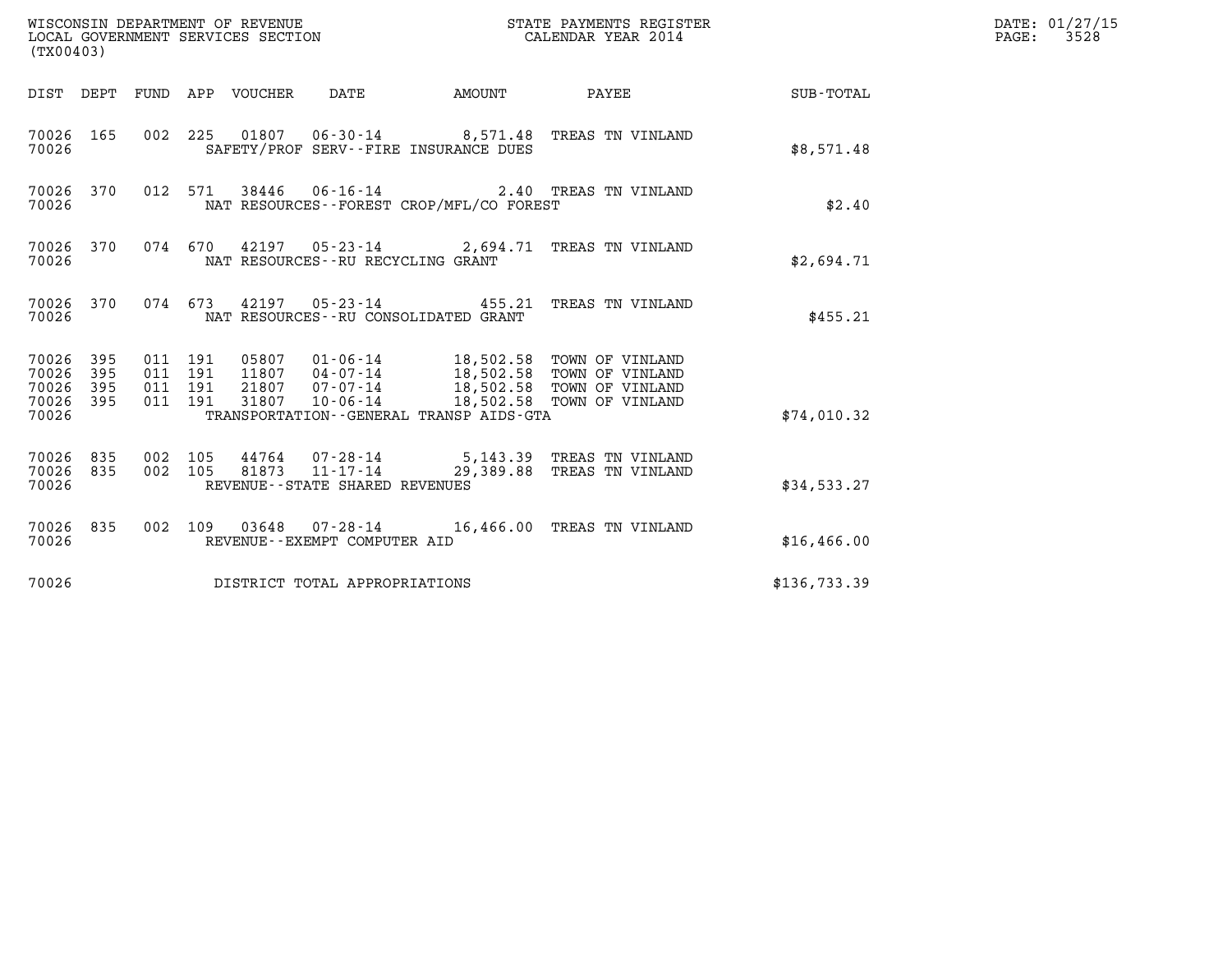| (TX00403)                                     |                            |                                          |         |                                  |                                      |                                              |                                                                                                                                                                                                      |                  | DATE: 01/27/15<br>PAGE: 3529 |
|-----------------------------------------------|----------------------------|------------------------------------------|---------|----------------------------------|--------------------------------------|----------------------------------------------|------------------------------------------------------------------------------------------------------------------------------------------------------------------------------------------------------|------------------|------------------------------|
|                                               |                            |                                          |         |                                  |                                      | DIST DEPT FUND APP VOUCHER DATE AMOUNT PAYEE |                                                                                                                                                                                                      | <b>SUB-TOTAL</b> |                              |
| 70028 165<br>70028                            |                            |                                          |         |                                  |                                      | SAFETY/PROF SERV--FIRE INSURANCE DUES        | 002 225 01808 06-30-14 5,588.53 TREAS TN WINCHESTER                                                                                                                                                  | \$5,588.53       |                              |
| 70028 370                                     |                            |                                          |         |                                  |                                      |                                              | 002 503 17169 02-14-14 19,528.82 TREAS TN WINCHESTER                                                                                                                                                 |                  |                              |
| 70028                                         |                            |                                          |         |                                  |                                      | NAT RESOURCES--AIDS IN LIEU OF TAXES         | TOWN SHARE 1144.98                                                                                                                                                                                   | \$19,528.82      |                              |
| 70028 370<br>70028                            |                            |                                          |         |                                  |                                      | NAT RESOURCES--FOREST CROP/MFL/CO FOREST     | 012 571 38447 06-16-14 67.28 TREAS TN WINCHESTER                                                                                                                                                     | \$67.28          |                              |
| 70028 370<br>70028<br>70028<br>70028<br>70028 | 370<br>370<br>370          | 012 579<br>012 579<br>012 579<br>012 579 |         | 19942<br>19942<br>19942<br>19942 |                                      | NAT RESOURCES--AIDS IN LIEU OF TAXES         | 04-16-14 99 TREAS TN WINCHESTER<br>04-16-14 972.60 TREAS TN WINCHESTER<br>04-16-14 1,230.43 TREAS TN WINCHESTER<br>04-16-14 12.42 TREAS TN WINCHESTER                                                | \$2,216.44       |                              |
| 70028 370<br>70028                            |                            | 074 670                                  |         | 42198                            | NAT RESOURCES - - RU RECYCLING GRANT |                                              | 05-23-14 2,018.86 TREAS TN WINCHESTER                                                                                                                                                                | \$2,018.86       |                              |
| 70028<br>70028<br>70028<br>70028<br>70028     | 395<br>395<br>395<br>- 395 | 011 191<br>011 191<br>011 191<br>011 191 |         |                                  |                                      | TRANSPORTATION - - GENERAL TRANSP AIDS - GTA | 05808  01-06-14  25,806.23  TOWN OF WINCHESTER<br>11808  04-07-14  25,806.23  TOWN OF WINCHESTER<br>21808  07-07-14  25,806.23  TOWN OF WINCHESTER<br>31808  10-06-14  25,806.23  TOWN OF WINCHESTER | \$103, 224.92    |                              |
| 70028 835<br>70028 835<br>70028               |                            | 002 105<br>002 105                       |         |                                  | REVENUE--STATE SHARED REVENUES       |                                              | $44765$ 07-28-14 5,030.19 TREAS TN WINCHESTER<br>81874 11-17-14 28,504.44 TREAS TN WINCHESTER                                                                                                        | \$33,534.63      |                              |
| 70028 835<br>70028                            |                            |                                          |         |                                  | REVENUE--EXEMPT COMPUTER AID         |                                              | 002 109 03649 07-28-14 18.00 TREAS TN WINCHESTER                                                                                                                                                     | \$18.00          |                              |
| 70028 835<br>70028                            |                            |                                          | 021 363 | 36425                            | REVENUE--LOTTERY CREDIT -            |                                              | 03-24-14 2,517.85 TREAS TN WINCHESTER                                                                                                                                                                | \$2,517.85       |                              |

70028 REVENUE - LOTTERY CREDIT -<br>
70028 DISTRICT TOTAL APPROPRIATIONS \$168,715.33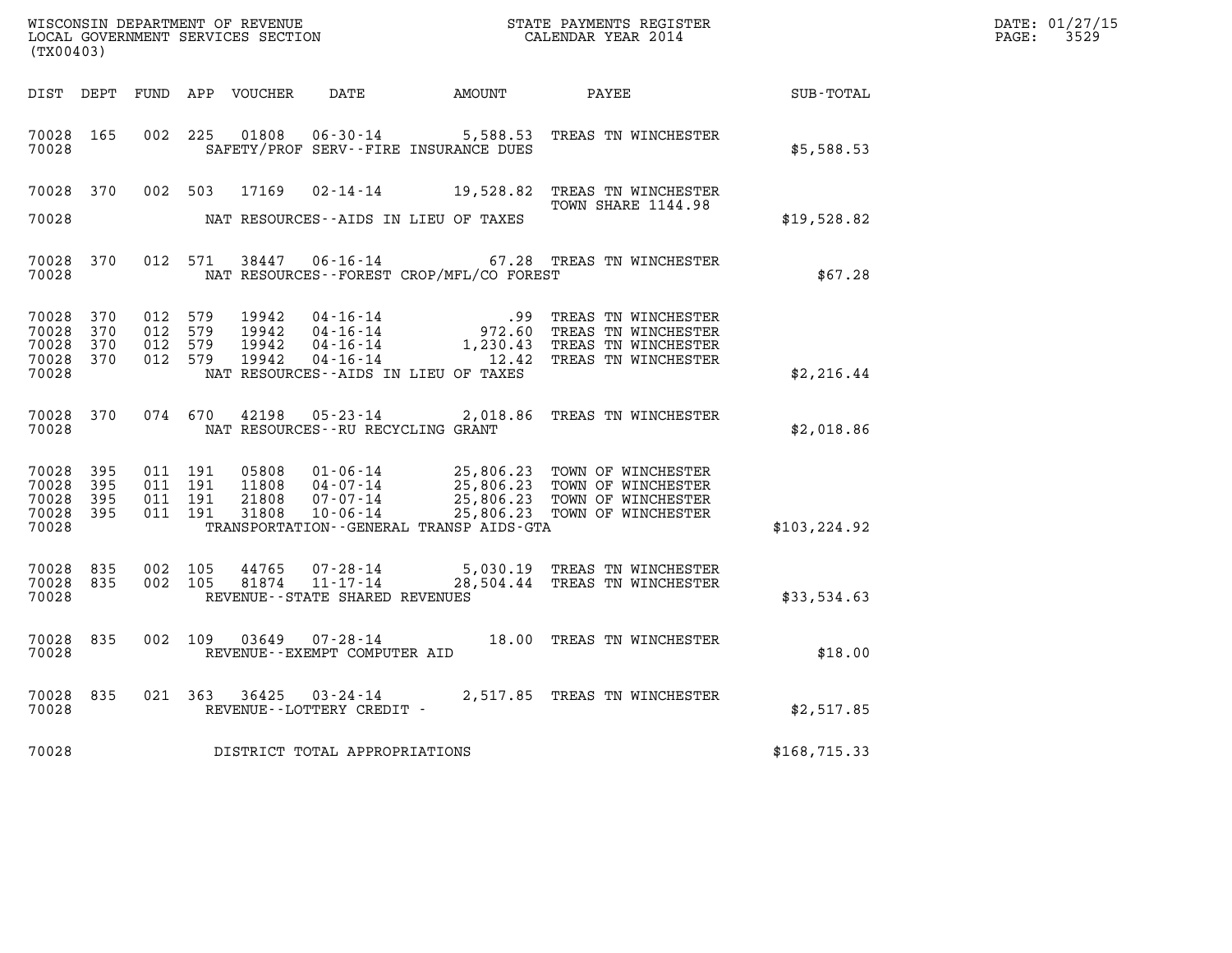|                                 |              |                               |                                                                                                                                                                |                  | DATE: 01/27/15                                            |                                                                                   |                                                               |               |                          |
|---------------------------------|--------------|-------------------------------|----------------------------------------------------------------------------------------------------------------------------------------------------------------|------------------|-----------------------------------------------------------|-----------------------------------------------------------------------------------|---------------------------------------------------------------|---------------|--------------------------|
| (TX00403)                       |              |                               |                                                                                                                                                                |                  |                                                           |                                                                                   |                                                               |               | $\mathtt{PAGE:}$<br>3530 |
| DIST DEPT                       |              |                               |                                                                                                                                                                | FUND APP VOUCHER | DATE                                                      | AMOUNT                                                                            | PAYEE                                                         | SUB-TOTAL     |                          |
| 70030 165<br>70030              |              | 002 225                       |                                                                                                                                                                | 01809            | $06 - 30 - 14$                                            | SAFETY/PROF SERV--FIRE INSURANCE DUES                                             | 9,739.50 TREAS TN WINNECONNE                                  | \$9,739.50    |                          |
| 70030 370                       |              | 002 503                       |                                                                                                                                                                | 17170            |                                                           | $02 - 14 - 14$ 176.02                                                             | TREAS TN WINNECONNE<br>TOWN SHARE 13.62                       |               |                          |
| 70030                           |              |                               |                                                                                                                                                                |                  |                                                           | NAT RESOURCES--AIDS IN LIEU OF TAXES                                              | \$176.02                                                      |               |                          |
| 70030 370<br>70030              |              | 012 571                       |                                                                                                                                                                | 38448            |                                                           | 06-16-14 14.29 TREAS TN WINNECONNE<br>NAT RESOURCES - - FOREST CROP/MFL/CO FOREST | \$14.29                                                       |               |                          |
| 70030 370<br>70030              |              |                               |                                                                                                                                                                | 012 579 19943    |                                                           | NAT RESOURCES - AIDS IN LIEU OF TAXES                                             | 04-16-14 34.55 TREAS TN WINNECONNE                            | \$34.55       |                          |
| 70030 370<br>70030              |              | 074 670                       |                                                                                                                                                                | 42199            | NAT RESOURCES - - RU RECYCLING GRANT                      |                                                                                   | 05-23-14 6,597.73 TREAS TN WINNECONNE                         | \$6,597.73    |                          |
| 70030 395<br>70030<br>70030     | 395<br>- 395 | 011 191<br>011 191<br>011 191 | 01-06-14 23,990.90 TOWN OF WINNECONNE<br>05809<br>23,990.90 TOWN OF WINNECONNE<br>11809<br>04-07-14<br>23,990.90 TOWN OF WINNECONNE<br>21809<br>$07 - 07 - 14$ |                  |                                                           |                                                                                   |                                                               |               |                          |
| 70030 395<br>70030              |              | 011 191                       |                                                                                                                                                                | 31809            | 10-06-14                                                  | TRANSPORTATION--GENERAL TRANSP AIDS-GTA                                           | 23,990.91 TOWN OF WINNECONNE                                  | \$95,963.61   |                          |
| 70030 455<br>70030              |              | 002 231                       |                                                                                                                                                                |                  | JUSTICE - - LAW ENFORCEMENT TRAINING                      |                                                                                   | 01846  02-26-14  160.00 TREAS TN WINNECONNE                   | \$160.00      |                          |
| 70030 835<br>70030 835<br>70030 |              | 002<br>002 105                | 105                                                                                                                                                            | 44766<br>81875   | 07-28-14<br>11-17-14<br>REVENUE - - STATE SHARED REVENUES |                                                                                   | 3,537.39 TREAS TN WINNECONNE<br>20,045.19 TREAS TN WINNECONNE | \$23,582.58   |                          |
| 70030 835<br>70030              |              | 002 109                       |                                                                                                                                                                | 03650            | REVENUE--EXEMPT COMPUTER AID                              |                                                                                   | 07-28-14 20.00 TREAS TN WINNECONNE                            | \$20.00       |                          |
| 70030                           |              |                               |                                                                                                                                                                |                  | DISTRICT TOTAL APPROPRIATIONS                             |                                                                                   |                                                               | \$136, 288.28 |                          |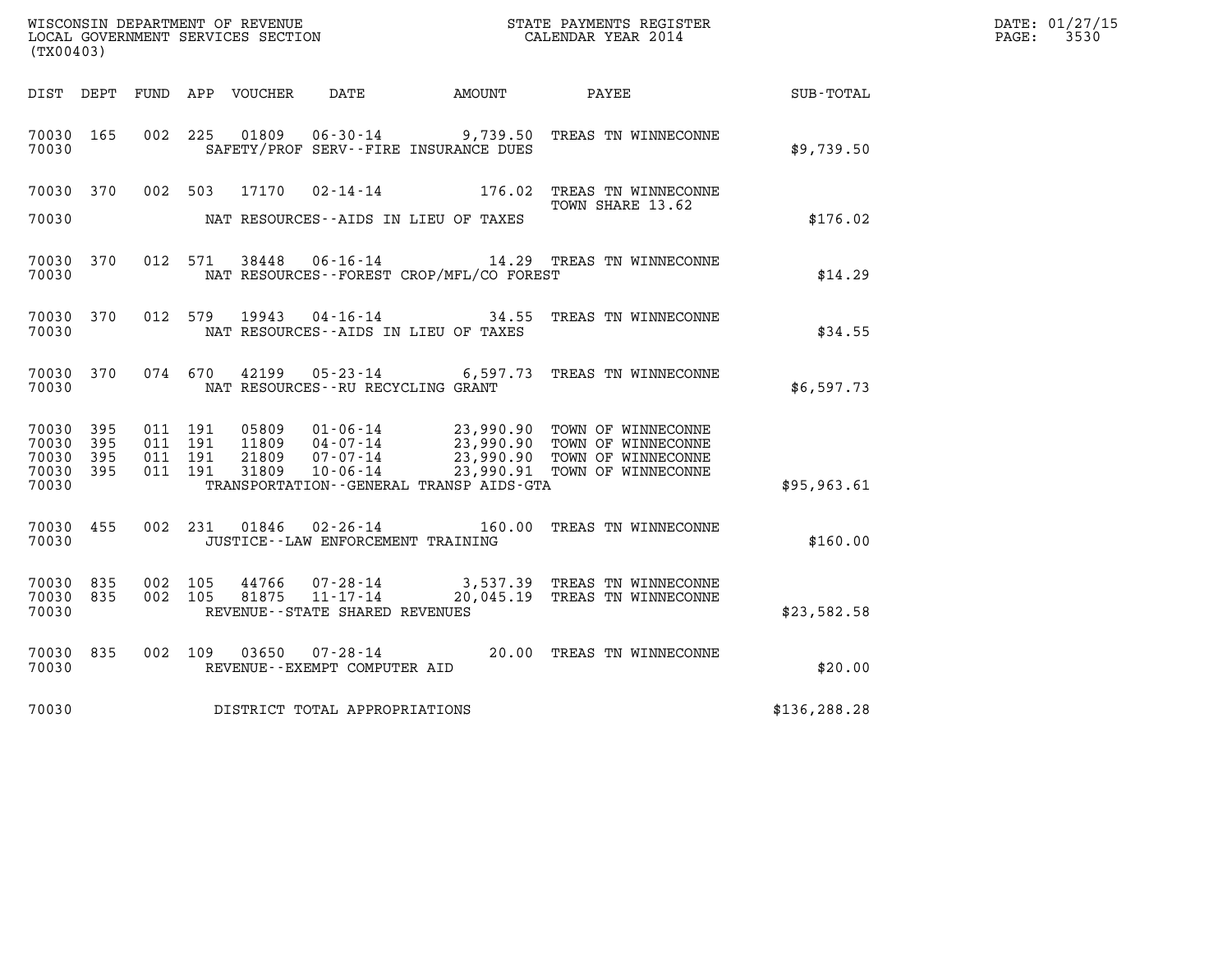| (TX00403)                                         |              |                                          |         |                                  |                                               |                                                                                      |                                                                                                                                                |              | DATE: 01/27/15<br>$\mathtt{PAGE:}$<br>3531 |
|---------------------------------------------------|--------------|------------------------------------------|---------|----------------------------------|-----------------------------------------------|--------------------------------------------------------------------------------------|------------------------------------------------------------------------------------------------------------------------------------------------|--------------|--------------------------------------------|
|                                                   |              |                                          |         | DIST DEPT FUND APP VOUCHER       |                                               | DATE AMOUNT PAYEE                                                                    |                                                                                                                                                | SUB-TOTAL    |                                            |
| 70032 165<br>70032                                |              | 002 225                                  |         | 01810                            | $06 - 30 - 14$                                | SAFETY/PROF SERV--FIRE INSURANCE DUES                                                | 5,516.66 TREAS TN WOLF RIVER                                                                                                                   | \$5,516.66   |                                            |
| 70032 370<br>70032                                |              |                                          | 002 503 | 17249                            |                                               | NAT RESOURCES--AIDS IN LIEU OF TAXES                                                 | <b>TOWN SHARE 1509.74</b>                                                                                                                      | \$14, 236.74 |                                            |
| 70032 370<br>70032                                |              |                                          | 012 571 |                                  |                                               | NAT RESOURCES - - FOREST CROP/MFL/CO FOREST                                          | 38449   06-16-14   114.87   TREAS TN WOLF RIVER                                                                                                | \$114.87     |                                            |
| 70032 370<br>70032 370<br>70032                   |              | 012 579<br>012 579                       |         | 19944<br>19944                   |                                               | 04 - 16 - 14 499.61<br>04 - 16 - 14 811.58<br>NAT RESOURCES -- AIDS IN LIEU OF TAXES | TREAS TN WOLF RIVER<br>TREAS TN WOLF RIVER                                                                                                     | \$1,311.19   |                                            |
| 70032 370<br>70032                                |              |                                          |         |                                  | NAT RESOURCES - - RU RECYCLING GRANT          |                                                                                      | 074 670 42200 05-23-14 3,136.04 TREAS TN WOLF RIVER                                                                                            | \$3,136.04   |                                            |
| 70032 370<br>70032                                |              | 074 673                                  |         | 42200                            | $05 - 23 - 14$                                | NAT RESOURCES - - RU CONSOLIDATED GRANT                                              | 309.38 TREAS TN WOLF RIVER                                                                                                                     | \$309.38     |                                            |
| 70032 395<br>70032<br>70032<br>70032 395<br>70032 | 395<br>- 395 | 011 191<br>011 191<br>011 191<br>011 191 |         | 05810<br>11810<br>21810<br>31810 | 07-07-14<br>10-06-14                          | TRANSPORTATION - - GENERAL TRANSP AIDS - GTA                                         | 01-06-14 18,873.05 TOWN OF WOLF RIVER<br>04-07-14 18,873.05 TOWN OF WOLF RIVER<br>18,873.05 TOWN OF WOLF RIVER<br>18,873.07 TOWN OF WOLF RIVER | \$75,492.22  |                                            |
| 70032 835<br>70032 835<br>70032                   |              | 002 105<br>002 105                       |         | 44767<br>81876                   | 07-28-14<br>REVENUE - - STATE SHARED REVENUES |                                                                                      | 2,142.33 TREAS TN WOLF RIVER<br>11-17-14 12,139.88 TREAS TN WOLF RIVER                                                                         | \$14, 282.21 |                                            |
| 70032 835<br>70032                                |              | 002 109                                  |         | 03651                            | REVENUE--EXEMPT COMPUTER AID                  |                                                                                      | 07-28-14 10.00 TREAS TN WOLF RIVER                                                                                                             | \$10.00      |                                            |
| 70032                                             |              |                                          |         |                                  | DISTRICT TOTAL APPROPRIATIONS                 |                                                                                      |                                                                                                                                                | \$114,409.31 |                                            |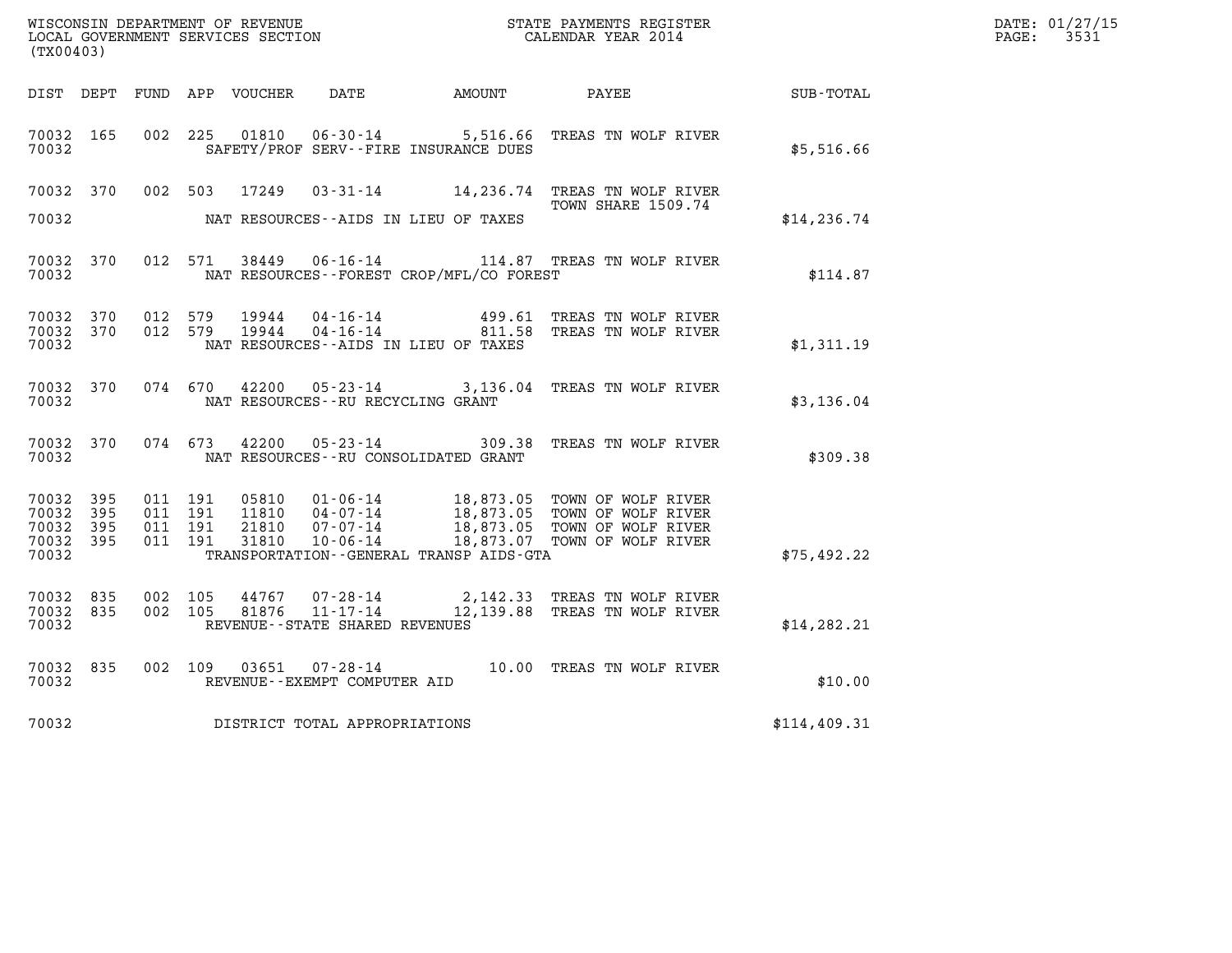| (TX00403)                                    |           |                                          |                            |                                                                       |                                          |                                                                                                                                                                                                                  |               | DATE: 01/27/15<br>3532<br>$\mathtt{PAGE:}$ |
|----------------------------------------------|-----------|------------------------------------------|----------------------------|-----------------------------------------------------------------------|------------------------------------------|------------------------------------------------------------------------------------------------------------------------------------------------------------------------------------------------------------------|---------------|--------------------------------------------|
|                                              |           |                                          | DIST DEPT FUND APP VOUCHER | DATE                                                                  | AMOUNT                                   | PAYEE                                                                                                                                                                                                            | SUB-TOTAL     |                                            |
| 70191                                        | 70191 165 |                                          |                            |                                                                       | SAFETY/PROF SERV--FIRE INSURANCE DUES    | 002 225 01811 06-30-14 7,780.82 TREAS VIL WINNECONNE                                                                                                                                                             | \$7,780.82    |                                            |
| 70191                                        |           |                                          |                            |                                                                       | NAT RESOURCES--URBAN FORESTRY GRANTS     | 70191 370 012 587 02252 04-08-14 14,371.03 TREAS VIL WINNECONNE                                                                                                                                                  | \$14,371.03   |                                            |
| 70191                                        |           |                                          |                            |                                                                       | NAT RESOURCES -- RU RECYCLING GRANT      | 70191 370 074 670 42201 05-23-14 7,968.46 TREAS VIL WINNECONNE                                                                                                                                                   | \$7,968.46    |                                            |
| 70191                                        |           |                                          |                            |                                                                       | NAT RESOURCES--RU CONSOLIDATED GRANT     | 70191 370 074 673 42201 05-23-14 623.44 TREAS VIL WINNECONNE                                                                                                                                                     | \$623.44      |                                            |
| 70191                                        |           |                                          |                            | NAT RESOURCES--STEWARDSHIP 2000                                       |                                          | 70191 370 095 512 01001 10-29-14 23,283.50 TREAS VIL WINNECONNE                                                                                                                                                  | \$23, 283.50  |                                            |
| 70191                                        | 70191 395 |                                          |                            |                                                                       | TRANSPORTATION--HIGHWAY SAFETY-FEDERAL   | 011 185 25649 09-29-14 3,533.95 TREAS VIL WINNECONNE                                                                                                                                                             | \$3,533.95    |                                            |
| 70191 395<br>70191 395<br>70191 395<br>70191 | 70191 395 | 011 191<br>011 191<br>011 191<br>011 191 |                            |                                                                       | TRANSPORTATION--GENERAL TRANSP AIDS-GTA  | 05811  01-06-14  37,530.51  VILLAGE OF WINNECONNE<br>11811  04-07-14  37,530.51  VILLAGE OF WINNECONNE<br>21811  07-07-14  37,530.51  VILLAGE OF WINNECONNE<br>31811  10-06-14  37,530.51  VILLAGE OF WINNECONNE | \$150, 122.04 |                                            |
| 70191                                        | 70191 395 |                                          |                            |                                                                       | TRANSPORTATION - - LRIP/TRIP/MSIP GRANTS | 011 278  05985  03-06-14  49,604.50  TREAS VIL WINNECONNE                                                                                                                                                        | \$49,604.50   |                                            |
| 70191                                        | 70191 455 |                                          |                            |                                                                       | JUSTICE -- LAW ENFORCEMENT TRAINING      | 002 231 01845 02-26-14 1,600.00 TREAS VIL WINNECONNE                                                                                                                                                             | \$1,600.00    |                                            |
| 70191 835<br>70191 835<br>70191              |           | 002 105<br>002 105                       | 44768<br>81877             | $07 - 28 - 14$<br>$11 - 17 - 14$<br>REVENUE - - STATE SHARED REVENUES |                                          | 73,003.03 TREAS VIL WINNECONNE<br>125,002.45 TREAS VIL WINNECONNE                                                                                                                                                | \$198,005.48  |                                            |
| 70191 835<br>70191 835<br>70191              |           | 002 109<br>002 109                       | 03652<br>05371             | $07 - 28 - 14$<br>$07 - 28 - 14$<br>REVENUE--EXEMPT COMPUTER AID      |                                          | 1,179.00 TREAS VIL WINNECONNE<br>6,765.00 TREAS VIL WINNECONNE                                                                                                                                                   | \$7,944.00    |                                            |
| 70191                                        |           |                                          |                            | DISTRICT TOTAL APPROPRIATIONS                                         |                                          |                                                                                                                                                                                                                  | \$464,837.22  |                                            |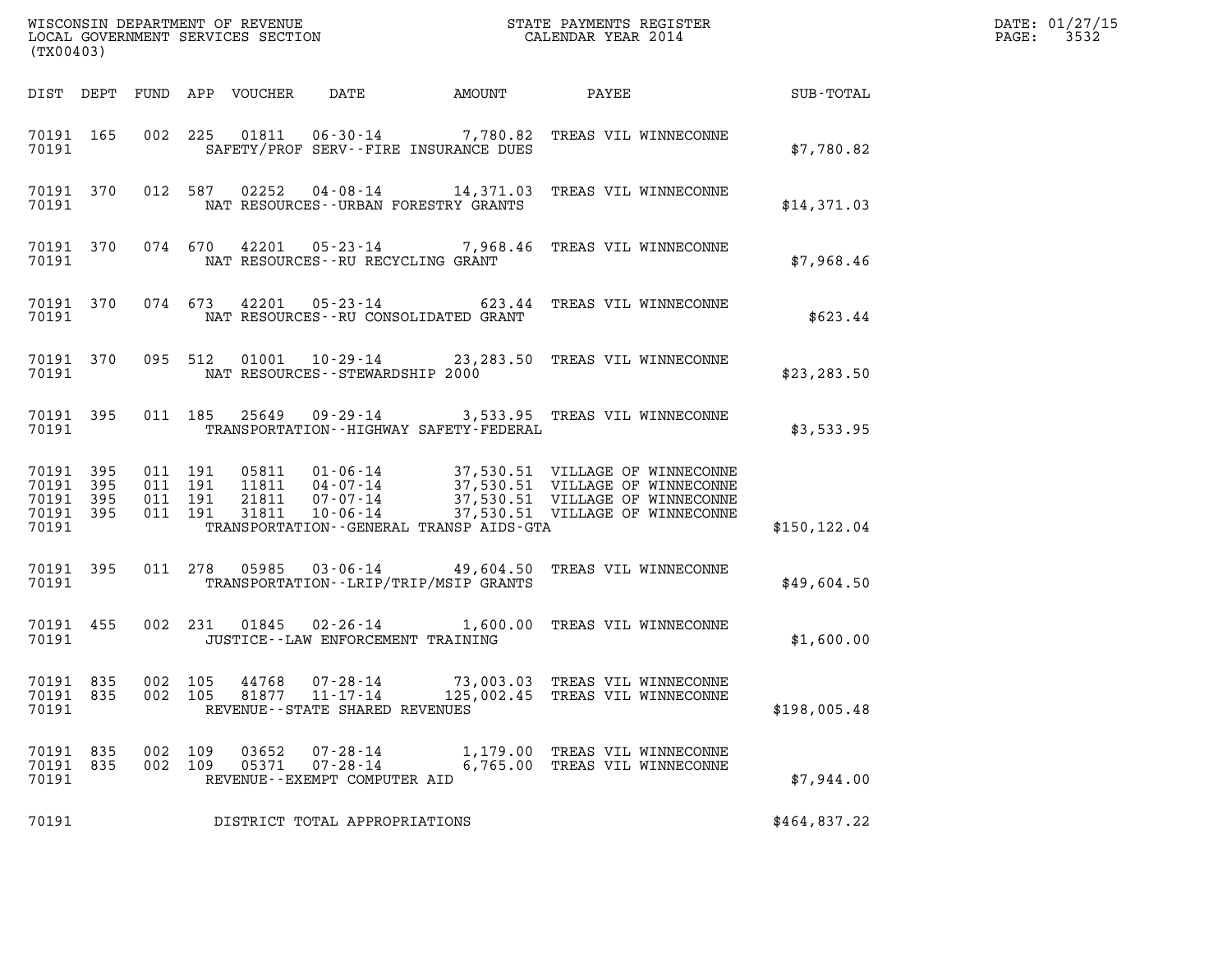| (TX00403)                                                                                                                     |                                                             |                                 |                                                                                                              |                                                                                                          |                                                                                                          |                                                                                                     | WISCONSIN DEPARTMENT OF REVENUE<br>LOCAL GOVERNMENT SERVICES SECTION CALENDAR YEAR 2014                                                                                                                                                                                                                                                                                               |              | DATE: 01/27/15<br>3533<br>$\mathtt{PAGE:}$ |
|-------------------------------------------------------------------------------------------------------------------------------|-------------------------------------------------------------|---------------------------------|--------------------------------------------------------------------------------------------------------------|----------------------------------------------------------------------------------------------------------|----------------------------------------------------------------------------------------------------------|-----------------------------------------------------------------------------------------------------|---------------------------------------------------------------------------------------------------------------------------------------------------------------------------------------------------------------------------------------------------------------------------------------------------------------------------------------------------------------------------------------|--------------|--------------------------------------------|
|                                                                                                                               |                                                             |                                 |                                                                                                              | DIST DEPT FUND APP VOUCHER                                                                               |                                                                                                          |                                                                                                     | DATE AMOUNT PAYEE SUB-TOTAL                                                                                                                                                                                                                                                                                                                                                           |              |                                            |
| 70251                                                                                                                         | 70251 165                                                   |                                 |                                                                                                              |                                                                                                          |                                                                                                          | SAFETY/PROF SERV--FIRE INSURANCE DUES                                                               | 002 225 01812 06-30-14 41,509.69 TREAS CITY MENASHA                                                                                                                                                                                                                                                                                                                                   | \$41,509.69  |                                            |
|                                                                                                                               |                                                             |                                 |                                                                                                              |                                                                                                          |                                                                                                          |                                                                                                     | 70251 370 002 503 16721 01-30-14 328.43 TREAS CITY MENASHA<br>CITY SHARE 120.96                                                                                                                                                                                                                                                                                                       |              |                                            |
| 70251                                                                                                                         |                                                             |                                 |                                                                                                              |                                                                                                          |                                                                                                          | NAT RESOURCES--AIDS IN LIEU OF TAXES                                                                |                                                                                                                                                                                                                                                                                                                                                                                       | \$328.43     |                                            |
| 70251                                                                                                                         | 70251 370                                                   |                                 |                                                                                                              |                                                                                                          | NAT RESOURCES - - PECFA AIDS                                                                             |                                                                                                     | 072 667 00500 03-21-14 53.20 TREAS CITY MENASHA                                                                                                                                                                                                                                                                                                                                       | \$53.20      |                                            |
| 70251                                                                                                                         | 70251 370                                                   |                                 |                                                                                                              |                                                                                                          | NAT RESOURCES--RU RECYCLING GRANT                                                                        |                                                                                                     | 074 670 42202 05-23-14 65,791.87 TREAS CITY MENASHA                                                                                                                                                                                                                                                                                                                                   | \$65,791.87  |                                            |
|                                                                                                                               | 70251 370<br>70251                                          |                                 |                                                                                                              |                                                                                                          |                                                                                                          | NAT RESOURCES--RU CONSOLIDATED GRANT                                                                | 074 673 42202 05-23-14 4,545.32 TREAS CITY MENASHA                                                                                                                                                                                                                                                                                                                                    | \$4,545.32   |                                            |
|                                                                                                                               | 70251 370                                                   |                                 |                                                                                                              |                                                                                                          | 70251 NAT RESOURCES--STEWARDSHIP 2000                                                                    |                                                                                                     | 095 512 02614 05-08-14 119,000.00 TREAS CITY MENASHA                                                                                                                                                                                                                                                                                                                                  | \$119,000.00 |                                            |
| 70251 395<br>70251 395<br>70251 395<br>70251 395<br>70251                                                                     |                                                             |                                 | 011 162<br>011 162<br>011 162<br>011 162                                                                     |                                                                                                          |                                                                                                          | TRANSPORTATION--CONNECTING HIGHWAY AIDS                                                             | 06116  01-06-14  15,275.81  CITY OF MENASHA<br>12116  04-07-14  15,275.81  CITY OF MENASHA<br>22116  07-07-14  15,275.81  CITY OF MENASHA<br>32116  10-06-14  15,275.84  CITY OF MENASHA                                                                                                                                                                                              | \$61,103.27  |                                            |
| 70251 395<br>70251<br>70251 395<br>70251<br>70251<br>70251<br>70251 395<br>70251<br>70251<br>70251<br>70251<br>70251<br>70251 | 395<br>395<br>395<br>395<br>395<br>395<br>395<br>395<br>395 | 011<br>011<br>011<br>011<br>011 | 011 185<br>011 185<br>011 185<br>011 185<br>011 185<br>011 185<br>011 185<br>185<br>185<br>185<br>185<br>185 | 03290<br>07480<br>12513<br>12513<br>16074<br>18988<br>22941<br>24368<br>31466<br>35008<br>35008<br>98526 | $09 - 02 - 14$<br>$09 - 17 - 14$<br>$11 - 19 - 14$<br>$12 - 26 - 14$<br>$12 - 26 - 14$<br>$01 - 06 - 14$ | 2,201.44<br>724.01<br>1,141.85<br>1,092.95<br>204.20<br>TRANSPORTATION - - HIGHWAY SAFETY - FEDERAL | 02-10-14 1,004.91 TREAS CITY MENASHA<br>03-24-14 1,056.95 TREAS CITY MENASHA<br>05-19-14 1,201.10 TREAS CITY MENASHA<br>06-26-14 1,003.28 TREAS CITY MENASHA<br>07-24-14 79.03.28 TREAS CITY MENASHA<br>07-44 79.03.28 TREAS CITY MENASH<br>1,076.44 TREAS CITY MENASHA<br>TREAS CITY MENASHA<br>TREAS CITY MENASHA<br>TREAS CITY MENASHA<br>TREAS CITY MENASHA<br>TREAS CITY MENASHA | \$11,665.53  |                                            |
| 70251<br>70251<br>70251<br>70251 395<br>70251                                                                                 | 395<br>395<br>395                                           | 011<br>011<br>011<br>011        | 191<br>191<br>191<br>191                                                                                     | 05812<br>11812<br>21812<br>31812                                                                         | $01 - 06 - 14$<br>$04 - 07 - 14$<br>$07 - 07 - 14$<br>$10 - 06 - 14$                                     | TRANSPORTATION - - GENERAL TRANSP AIDS - GTA                                                        | 130,308.56 CITY OF MENASHA<br>130,308.56 CITY OF MENASHA<br>130,308.56 CITY OF MENASHA<br>130,308.58 CITY OF MENASHA                                                                                                                                                                                                                                                                  | \$521,234.26 |                                            |
| 70251 435                                                                                                                     |                                                             |                                 | 005 000                                                                                                      | 90412                                                                                                    | $01 - 01 - 14$                                                                                           |                                                                                                     | 3,834.00 CITY OF MENASHA                                                                                                                                                                                                                                                                                                                                                              |              |                                            |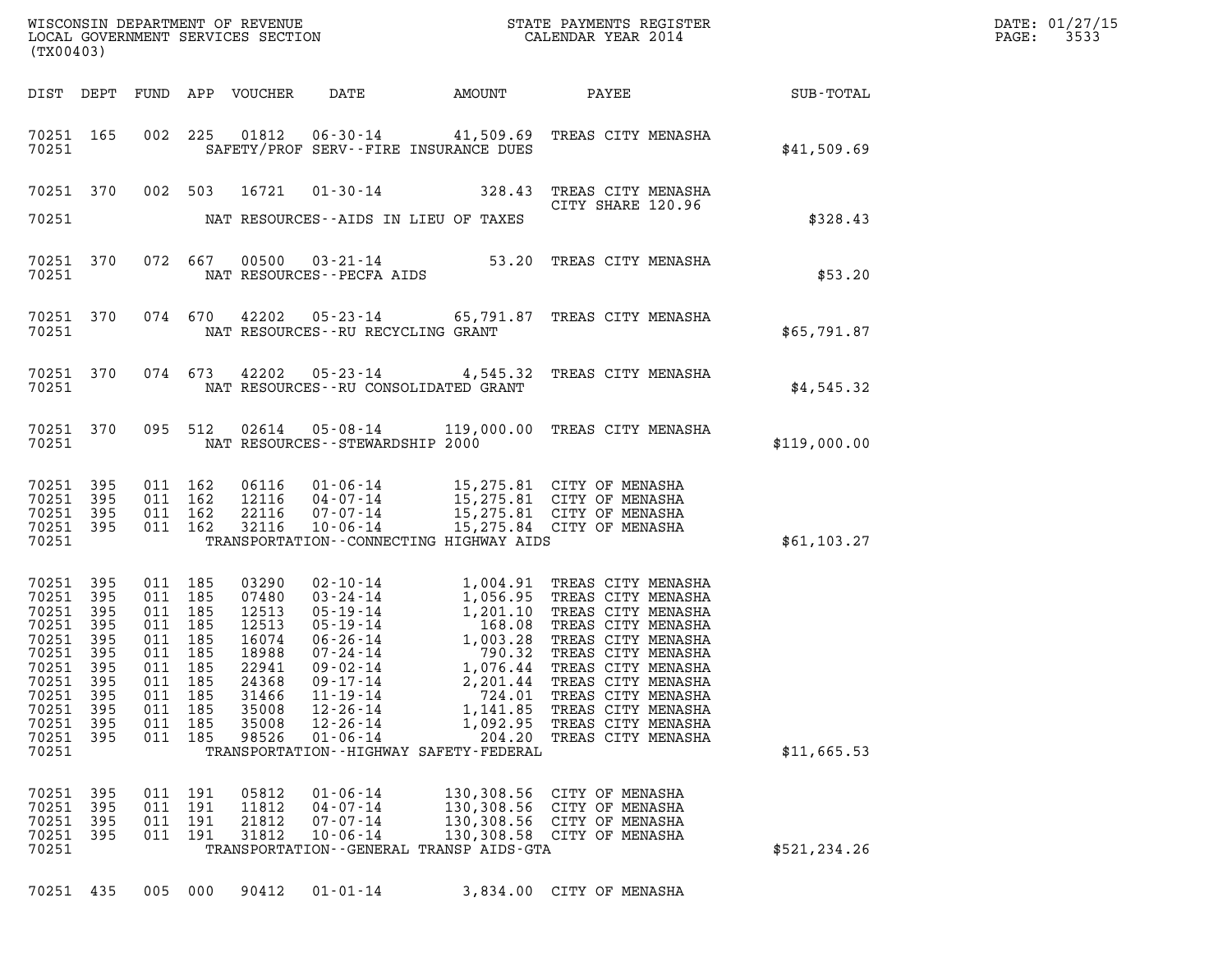| (TX00403)                                                                                       |                                                                    |                                                                    |                                                                    |                                                                                        |                                                                                                                                                                                                                     |                                                                                                        |                                                                                                                                                                                                     |                  |  |
|-------------------------------------------------------------------------------------------------|--------------------------------------------------------------------|--------------------------------------------------------------------|--------------------------------------------------------------------|----------------------------------------------------------------------------------------|---------------------------------------------------------------------------------------------------------------------------------------------------------------------------------------------------------------------|--------------------------------------------------------------------------------------------------------|-----------------------------------------------------------------------------------------------------------------------------------------------------------------------------------------------------|------------------|--|
| DIST                                                                                            | DEPT                                                               | FUND                                                               | APP                                                                | <b>VOUCHER</b>                                                                         | <b>DATE</b>                                                                                                                                                                                                         | <b>AMOUNT</b>                                                                                          | PAYEE                                                                                                                                                                                               | <b>SUB-TOTAL</b> |  |
| 70251<br>70251<br>70251<br>70251<br>70251<br>70251<br>70251<br>70251<br>70251<br>70251<br>70251 | 435<br>435<br>435<br>435<br>435<br>435<br>435<br>435<br>435<br>435 | 005<br>005<br>005<br>005<br>005<br>005<br>005<br>005<br>005<br>005 | 000<br>000<br>000<br>000<br>000<br>000<br>000<br>000<br>000<br>000 | 90415<br>90416<br>90417<br>90419<br>90420<br>90500<br>90502<br>90506<br>90508<br>90509 | $02 - 01 - 14$<br>$03 - 01 - 14$<br>$04 - 01 - 14$<br>$05 - 01 - 14$<br>$06 - 01 - 14$<br>$07 - 01 - 14$<br>$08 - 01 - 14$<br>$09 - 01 - 14$<br>$10 - 01 - 14$<br>$11 - 01 - 14$<br>HEALTH SERVICES--STATE/FED AIDS | 763.00<br>1,638.00<br>7,010.00<br>6,139.00<br>5,245.00<br>5,363.00<br>6,777.00<br>6,507.00<br>2,689.00 | CITY OF MENASHA<br>CITY OF MENASHA<br>CITY OF MENASHA<br>CITY OF MENASHA<br>CITY OF MENASHA<br>CITY OF MENASHA<br>CITY OF MENASHA<br>CITY OF MENASHA<br>2,922.00 CITY OF MENASHA<br>CITY OF MENASHA | \$48,887.00      |  |
| 70251<br>70251                                                                                  | 455                                                                | 002                                                                | 231                                                                | 01560                                                                                  | $02 - 21 - 14$<br>JUSTICE -- LAW ENFORCEMENT TRAINING                                                                                                                                                               | 4,480.00                                                                                               | TREAS CITY OF MENASHA                                                                                                                                                                               | \$4,480.00       |  |
| 70251<br>70251<br>70251                                                                         | 835<br>835                                                         | 002<br>002                                                         | 105<br>105                                                         | 44769<br>81878                                                                         | $07 - 28 - 14$<br>$11 - 17 - 14$<br>REVENUE - - STATE SHARED REVENUES                                                                                                                                               | 2,828,457.87                                                                                           | 891,530.29 TREAS CITY MENASHA<br>TREAS CITY MENASHA                                                                                                                                                 | \$3,719,988.16   |  |
| 70251<br>70251<br>70251<br>70251<br>70251                                                       | 835<br>835<br>835<br>835                                           | 002<br>002<br>002<br>002                                           | 109<br>109<br>109<br>109                                           | 02164<br>03654<br>05036<br>05373                                                       | $07 - 28 - 14$<br>$07 - 28 - 14$<br>$07 - 28 - 14$<br>$07 - 28 - 14$<br>REVENUE--EXEMPT COMPUTER AID                                                                                                                | 13, 275.00<br>333,812.00                                                                               | 1,606.00 TREAS CITY MENASHA<br>TREAS CITY MENASHA<br>1,247.00 TREAS CITY MENASHA<br>TREAS CITY MENASHA                                                                                              | \$349,940.00     |  |
| 70251<br>70251<br>70251<br>70251<br>70251                                                       | 835<br>835<br>835<br>835                                           | 002<br>002<br>002<br>002                                           | 302<br>302<br>302<br>302                                           | 10014<br>10139<br>11014<br>11138                                                       | $07 - 28 - 14$<br>$07 - 28 - 14$<br>$07 - 28 - 14$<br>$07 - 28 - 14$                                                                                                                                                | 246,222.26<br>1,219,437.63<br>54,445.26<br>337,493.16<br>REVENUE-FIRST DOLLAR/SCHOOL LEVY CREDITS      | TREAS CITY MENASHA<br>TREAS CITY MENASHA<br>TREAS CITY MENASHA<br>TREAS CITY MENASHA                                                                                                                | \$1,857,598.31   |  |
| 70251<br>70251                                                                                  | 835                                                                | 002                                                                | 501                                                                | 00004                                                                                  | $02 - 03 - 14$                                                                                                                                                                                                      | 130,287.42<br>DOA-PAYMENT FOR MUNICIPAL SERVICES AID                                                   | TREAS CITY MENASHA                                                                                                                                                                                  | \$130,287.42     |  |
| 70251<br>70251<br>70251<br>70251                                                                | 835<br>835<br>835                                                  | 021<br>021<br>021                                                  | 363<br>363<br>363                                                  | 36426<br>37295<br>37418                                                                | $03 - 24 - 14$<br>$03 - 24 - 14$<br>$03 - 24 - 14$<br>REVENUE--LOTTERY CREDIT -                                                                                                                                     | 27,409.45<br>68,734.15<br>428,853.16                                                                   | TREAS CITY MENASHA<br>TREAS CITY MENASHA<br>TREAS CITY MENASHA                                                                                                                                      | \$524,996.76     |  |
| 70251                                                                                           |                                                                    |                                                                    |                                                                    |                                                                                        | DISTRICT TOTAL APPROPRIATIONS                                                                                                                                                                                       |                                                                                                        |                                                                                                                                                                                                     | \$7,461,409.22   |  |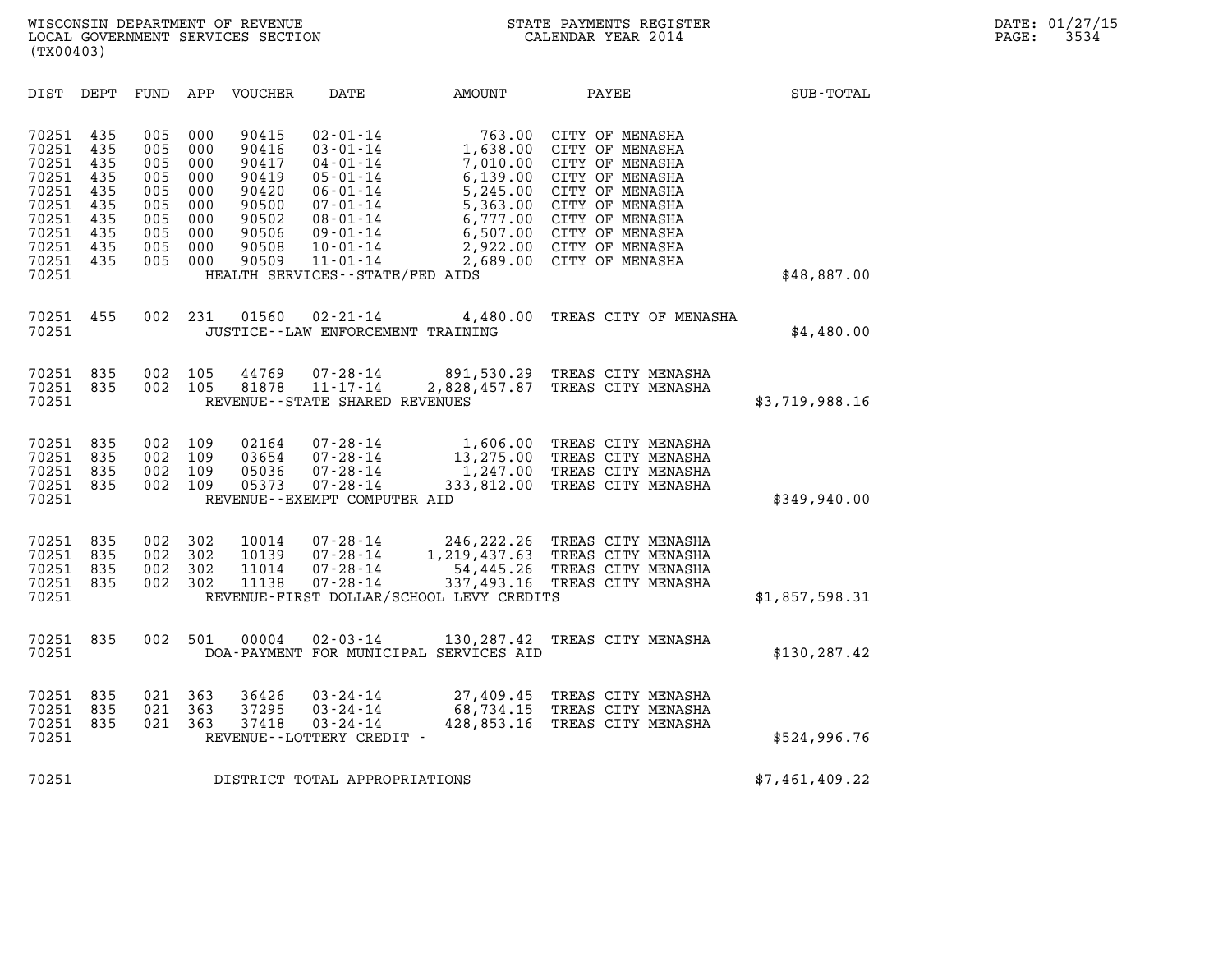| (TX00403)                                                           |                          |                                                            |            | LOCAL GOVERNMENT SERVICES SECTION                  |                                                                                        |                                                         |                                                                                                                                                                   |                | DATE: 01/27/15<br>3535<br>PAGE: |
|---------------------------------------------------------------------|--------------------------|------------------------------------------------------------|------------|----------------------------------------------------|----------------------------------------------------------------------------------------|---------------------------------------------------------|-------------------------------------------------------------------------------------------------------------------------------------------------------------------|----------------|---------------------------------|
| DIST DEPT                                                           |                          | FUND                                                       |            | APP VOUCHER                                        | DATE                                                                                   | AMOUNT                                                  | PAYEE                                                                                                                                                             | SUB-TOTAL      |                                 |
| 70261 165<br>70261                                                  |                          | 002                                                        | 225        | 01813                                              | $06 - 30 - 14$                                                                         | SAFETY/PROF SERV--FIRE INSURANCE DUES                   | 77,951.95 TREAS CITY NEENAH                                                                                                                                       | \$77,951.95    |                                 |
| 70261 370<br>70261                                                  |                          |                                                            | 012 381    | 00844                                              | $10 - 07 - 14$<br>NAT RESOURCES - - BOAT PATROL                                        |                                                         | 2,500.00 TREAS CITY NEENAH                                                                                                                                        | \$2,500.00     |                                 |
| 70261 370<br>70261                                                  |                          |                                                            | 074 670    | 42203                                              | $05 - 23 - 14$<br>NAT RESOURCES - - RU RECYCLING GRANT                                 |                                                         | 195,870.18 TREAS CITY NEENAH                                                                                                                                      | \$195,870.18   |                                 |
| 70261 370<br>70261                                                  |                          |                                                            | 074 673    | 42203                                              | $05 - 23 - 14$                                                                         | NAT RESOURCES - - RU CONSOLIDATED GRANT                 | 6,705.74 TREAS CITY NEENAH                                                                                                                                        | \$6,705.74     |                                 |
| 70261 395<br>70261<br>70261 395<br>70261 395<br>70261               | 395                      | 011 162<br>011<br>011 162<br>011 162                       | 162        | 06117<br>12117<br>22117<br>32117                   | $01 - 06 - 14$<br>$04 - 07 - 14$<br>07-07-14<br>$10 - 06 - 14$                         | TRANSPORTATION--CONNECTING HIGHWAY AIDS                 | 13,107.99 CITY OF NEENAH<br>13,107.99 CITY OF NEENAH<br>13,107.99 CITY OF NEENAH<br>13,108.00 CITY OF NEENAH                                                      | \$52,431.97    |                                 |
| 70261<br>70261 395<br>70261<br>70261<br>70261<br>70261 395<br>70261 | 395<br>395<br>395<br>395 | 011 185<br>011 185<br>011 185<br>011 185<br>011<br>011 185 | 185        | 02565<br>14222<br>16075<br>18084<br>31227<br>31227 | $02 - 03 - 14$<br>06-09-14<br>06-26-14<br>07-16-14<br>$11 - 17 - 14$<br>$11 - 17 - 14$ | 1,809.00<br>TRANSPORTATION - - HIGHWAY SAFETY - FEDERAL | 653.74 TREAS CITY NEENAH<br>747.64 TREAS CITY NEENAH<br>1,517.58 TREAS CITY NEENAH<br>3,074.81 TREAS CITY NEENAH<br>TREAS CITY NEENAH<br>904.52 TREAS CITY NEENAH | \$8,707.29     |                                 |
| 70261 395<br>70261<br>70261<br>70261 395<br>70261                   | 395<br>395               | 011 191<br>011 191<br>011 191<br>011 191                   |            | 05813<br>11813<br>21813<br>31813                   | $01 - 06 - 14$<br>$04 - 07 - 14$<br>$07 - 07 - 14$<br>$10 - 06 - 14$                   | TRANSPORTATION - - GENERAL TRANSP AIDS - GTA            | 266,643.09 CITY OF NEENAH<br>266,643.09 CITY OF NEENAH<br>266,643.09 CITY OF NEENAH<br>266, 643.11 CITY OF NEENAH                                                 | \$1,066,572.38 |                                 |
| 70261 395<br>70261                                                  |                          | 011 278                                                    |            | 03329                                              | $02 - 06 - 14$                                                                         | 58,850.62<br>TRANSPORTATION - - LRIP/TRIP/MSIP GRANTS   | TREAS CITY NEENAH                                                                                                                                                 | \$58,850.62    |                                 |
| 70261 455<br>70261 455<br>70261                                     |                          | 002 231<br>002 231                                         |            | 01604<br>04076                                     | $02 - 24 - 14$<br>$07 - 11 - 14$<br>JUSTICE - - LAW ENFORCEMENT TRAINING               | 20,000.00                                               | 6,240.00 TREAS CITY NEENAH<br>TREAS CITY NEENAH                                                                                                                   | \$26, 240.00   |                                 |
| 70261 455<br>70261 455<br>70261 455<br>70261 455<br>70261 455       |                          | 002 542<br>002<br>002<br>002 542<br>002 542                | 542<br>542 | 00047<br>00126<br>00162<br>00203<br>00319          | $08 - 01 - 14$<br>$09 - 16 - 14$<br>$10 - 02 - 14$<br>$11 - 13 - 14$<br>$01 - 06 - 14$ | 5,291.00<br>3,124.00<br>5,639.00<br>3,065.00            | 2,946.00 TREAS CITY NEENAH<br>TREAS CITY NEENAH<br>TREAS CITY NEENAH<br>TREAS CITY NEENAH<br>TREAS CITY NEENAH                                                    |                |                                 |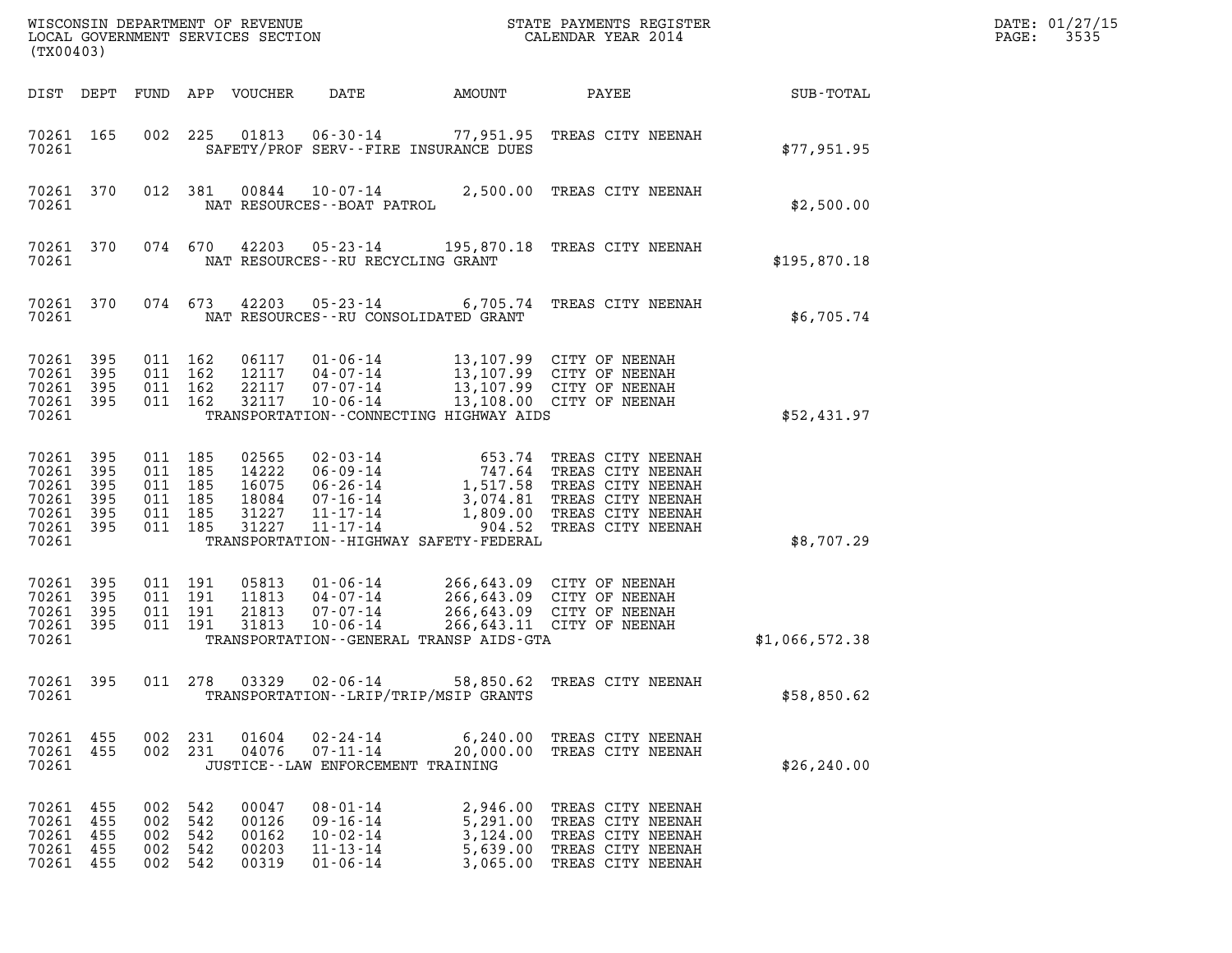|                                                             | (TX00403)                              |                                        |                                        |                                           |                                                                                                                               |                                                                                          |                                                                                                                            |  |                  |  |  |
|-------------------------------------------------------------|----------------------------------------|----------------------------------------|----------------------------------------|-------------------------------------------|-------------------------------------------------------------------------------------------------------------------------------|------------------------------------------------------------------------------------------|----------------------------------------------------------------------------------------------------------------------------|--|------------------|--|--|
| DIST                                                        | DEPT                                   | FUND                                   | APP                                    | <b>VOUCHER</b>                            | <b>DATE</b>                                                                                                                   | <b>AMOUNT</b>                                                                            | PAYEE                                                                                                                      |  | <b>SUB-TOTAL</b> |  |  |
| 70261<br>70261<br>70261<br>70261<br>70261<br>70261<br>70261 | 455<br>455<br>455<br>455<br>455<br>455 | 002<br>002<br>002<br>002<br>002<br>002 | 542<br>542<br>542<br>542<br>542<br>542 | 00381<br>00461<br>00512<br>00540<br>00669 | $02 - 04 - 14$<br>$03 - 10 - 14$<br>04-14-14<br>05-02-14<br>00631 06-09-14<br>$07 - 01 - 14$<br>JUSTICE - - VICTIM ASSISTANCE | 3,626.00<br>5,072.00<br>3,545.00<br>3,287.00<br>3,780.00<br>2,848.00                     | TREAS CITY NEENAH<br>TREAS CITY NEENAH<br>TREAS CITY NEENAH<br>TREAS CITY NEENAH<br>TREAS CITY NEENAH<br>TREAS CITY NEENAH |  | \$42, 223.00     |  |  |
| 70261<br>70261<br>70261                                     | 835<br>835                             | 002<br>002                             | 105<br>105                             | 44770<br>81879                            | 07-28-14<br>11-17-14<br>REVENUE - - STATE SHARED REVENUES                                                                     | 790,478.20 TREAS CITY NEENAH<br>1,298,436.67                                             | TREAS CITY NEENAH                                                                                                          |  | \$2,088,914.87   |  |  |
| 70261<br>70261<br>70261                                     | 835<br>835                             | 002<br>002                             | 109<br>109                             | 03655<br>05374                            | 07-28-14<br>07-28-14<br>REVENUE--EXEMPT COMPUTER AID                                                                          | 131,845.00<br>416,760.00                                                                 | TREAS CITY NEENAH<br>TREAS CITY NEENAH                                                                                     |  | \$548,605.00     |  |  |
| 70261<br>70261<br>70261                                     | 835<br>835                             | 002<br>002                             | 302<br>302                             | 10140<br>11139                            | 07-28-14<br>$07 - 28 - 14$                                                                                                    | 2,468,100.13 TREAS CITY NEENAH<br>509,247.62<br>REVENUE-FIRST DOLLAR/SCHOOL LEVY CREDITS | TREAS CITY NEENAH                                                                                                          |  | \$2,977,347.75   |  |  |
| 70261<br>70261                                              | 835                                    | 021                                    | 363                                    | 37419                                     | $03 - 24 - 14$<br>REVENUE - - LOTTERY CREDIT -                                                                                | 685,655.52                                                                               | TREAS CITY NEENAH                                                                                                          |  | \$685,655.52     |  |  |
| 70261                                                       |                                        |                                        |                                        | \$7,838,576.27                            |                                                                                                                               |                                                                                          |                                                                                                                            |  |                  |  |  |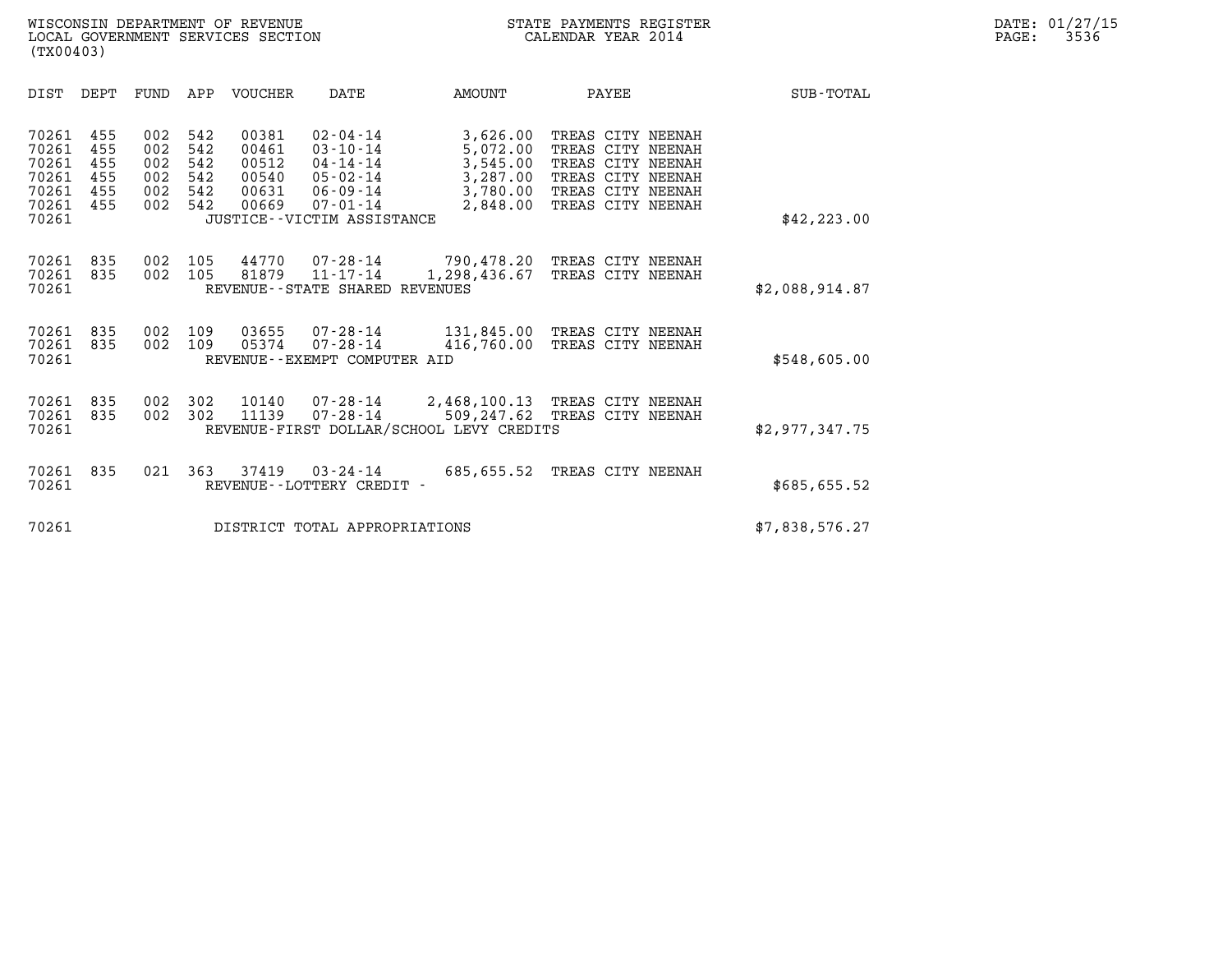| (TX00403)                                             |           |                    |                    | WISCONSIN DEPARTMENT OF REVENUE<br>LOCAL GOVERNMENT SERVICES SECTION |                                                                          |                                                                            | STATE PAYMENTS REGISTER<br>CALENDAR YEAR 2014                              |                | DATE: 01/27/15<br>$\mathtt{PAGE:}$<br>3537 |
|-------------------------------------------------------|-----------|--------------------|--------------------|----------------------------------------------------------------------|--------------------------------------------------------------------------|----------------------------------------------------------------------------|----------------------------------------------------------------------------|----------------|--------------------------------------------|
|                                                       |           |                    |                    | DIST DEPT FUND APP VOUCHER                                           |                                                                          | DATE AMOUNT PAYEE                                                          |                                                                            | SUB-TOTAL      |                                            |
| 70265 165<br>70265                                    |           | 002 225            |                    | 01814                                                                |                                                                          | SAFETY/PROF SERV--FIRE INSURANCE DUES                                      | 06-30-14 7,601.12 TREAS CITY OMRO                                          | \$7,601.12     |                                            |
| 70265 370<br>70265                                    |           |                    |                    | 074 670 42204                                                        | NAT RESOURCES - - RU RECYCLING GRANT                                     |                                                                            | 05-23-14 11,026.85 TREAS CITY OMRO                                         | \$11,026.85    |                                            |
| 70265                                                 | 70265 370 |                    |                    | 074 673 42204                                                        | $05 - 23 - 14$                                                           | NAT RESOURCES - - RU CONSOLIDATED GRANT                                    | 916.93 TREAS CITY OMRO                                                     | \$916.93       |                                            |
| 70265 395<br>70265                                    |           |                    |                    |                                                                      |                                                                          | TRANSPORTATION - - HIGHWAY SAFETY - FEDERAL                                | 011 185 13635 06-02-14 4,000.00 TREAS CITY OMRO                            | \$4,000.00     |                                            |
| 70265 395<br>70265 395<br>70265<br>70265 395<br>70265 | 395       | 011 191<br>011 191 | 011 191<br>011 191 | 05814<br>21814<br>31814                                              | 11814  04-07-14<br>07-07-14<br>$10 - 06 - 14$                            | 01-06-14 46,303.16 CITY OF OMRO<br>TRANSPORTATION--GENERAL TRANSP AIDS-GTA | 46,303.16 CITY OF OMRO<br>46,303.16 CITY OF OMRO<br>46,303.18 CITY OF OMRO | \$185, 212.66  |                                            |
| 70265 395<br>70265                                    |           |                    |                    |                                                                      |                                                                          | TRANSPORTATION - - LRIP/TRIP/MSIP GRANTS                                   | 011 278 29468 10-29-14 25,133.48 TREAS CITY OMRO                           | \$25,133.48    |                                            |
| 70265 455<br>70265                                    |           |                    |                    |                                                                      | JUSTICE -- LAW ENFORCEMENT TRAINING                                      |                                                                            | 002 231 01631 02-24-14 1,120.00 TREAS CITY OMRO                            | \$1,120.00     |                                            |
| 70265 835<br>70265 835<br>70265                       |           | 002 105<br>002 105 |                    |                                                                      | 44771 07-28-14<br>81880 11-17-14<br>REVENUE - - STATE SHARED REVENUES    |                                                                            | 165,285.23 TREAS CITY OMRO<br>654,110.14 TREAS CITY OMRO                   | \$819,395.37   |                                            |
| 70265 835<br>70265 835<br>70265                       |           | 002 109<br>002 109 |                    | 03656                                                                | $07 - 28 - 14$<br>$05375$ $07 - 28 - 14$<br>REVENUE--EXEMPT COMPUTER AID |                                                                            | 6,919.00 TREAS CITY OMRO<br>3,459.00 TREAS CITY OMRO                       | \$10,378.00    |                                            |
| 70265 835<br>70265                                    |           |                    |                    |                                                                      | REVENUE--LOTTERY CREDIT -                                                |                                                                            | 021  363  36427  03-24-14  3,289.08  TREAS CITY OMRO                       | \$3,289.08     |                                            |
| 70265                                                 |           |                    |                    |                                                                      | DISTRICT TOTAL APPROPRIATIONS                                            |                                                                            |                                                                            | \$1,068,073.49 |                                            |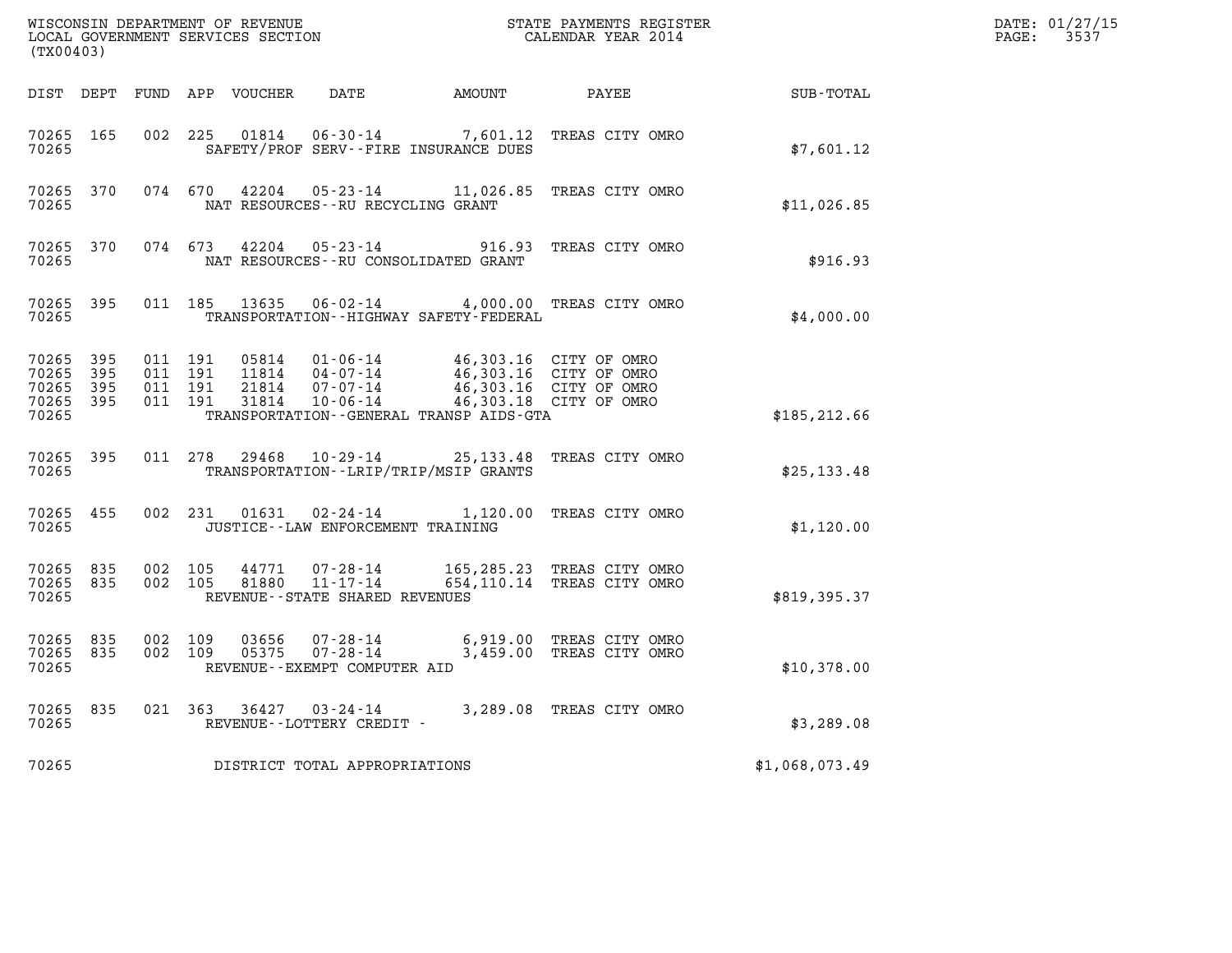| DATE: | 01/27/15 |
|-------|----------|
| PAGE: | 3538     |

| DATE<br>PAYEE SUB-TOTAL<br>DIST DEPT FUND APP VOUCHER<br>AMOUNT                                                                                                                                                                                                                                                                                     |  |
|-----------------------------------------------------------------------------------------------------------------------------------------------------------------------------------------------------------------------------------------------------------------------------------------------------------------------------------------------------|--|
|                                                                                                                                                                                                                                                                                                                                                     |  |
| 002 225 01815 06-30-14 160,054.88 TREAS CITY OSHKOSH<br>70266 165<br>70266<br>SAFETY/PROF SERV--FIRE INSURANCE DUES<br>\$160,054.88                                                                                                                                                                                                                 |  |
| 01-30-14 144.43 TREAS CITY OSHKOSH<br>70266 370 002 503 16722<br>CITY SHARE 51.27                                                                                                                                                                                                                                                                   |  |
| \$144.43<br>70266<br>NAT RESOURCES--AIDS IN LIEU OF TAXES                                                                                                                                                                                                                                                                                           |  |
| 012 580 00300 08-25-14 2,500.00 TREAS CITY OSHKOSH<br>70266 370<br>70266<br>NAT RESOURCES-WILDLIFE ABATEMENT/CONTROL<br>\$2,500.00                                                                                                                                                                                                                  |  |
| 074 670 42205 05-23-14 220,589.27 TREAS CITY OSHKOSH<br>70266 370<br>70266<br>NAT RESOURCES--RU RECYCLING GRANT<br>\$220,589.27                                                                                                                                                                                                                     |  |
| 074 673 42205 05-23-14 17,265.65 TREAS CITY OSHKOSH<br>70266 370<br>70266<br>NAT RESOURCES--RU CONSOLIDATED GRANT<br>\$17,265.65                                                                                                                                                                                                                    |  |
| 095 519 02058 03-27-14 150,000.00 TREAS CITY OSHKOSH<br>70266 370<br>70266<br>NAT RESOURCES - - URBAN NON - POINT GRANTS<br>\$150,000.00                                                                                                                                                                                                            |  |
| 70266 395<br>011 162<br>06118  01-06-14  72,276.87  CITY OF OSHKOSH<br>12118  04-07-14  72,276.87  CITY OF OSHKOSH<br>22118  07-07-14  72,276.87  CITY OF OSHKOSH<br>32118  10-06-14  72,276.87  CITY OF OSHKOSH<br>70266 395<br>011 162<br>70266 395<br>011 162                                                                                    |  |
| 70266 395<br>011 162<br>70266<br>TRANSPORTATION--CONNECTING HIGHWAY AIDS<br>\$289, 107.48                                                                                                                                                                                                                                                           |  |
| 70266 395<br>011 175 05675 03-06-14 70,794.00 CITY OF OSHKOSH<br>70266<br>TRANSPORTATION - - PARATRANSIT AIDS, STATE<br>\$70,794.00                                                                                                                                                                                                                 |  |
| 11593  05-09-14  38,466.00  CITY OF OSHKOSH<br>16070  06-04-14  274,809.00  CITY OF OSHKOSH<br>70266 395<br>011 176<br>011 176<br>70266<br>395<br>70266 395<br>011 176<br>24069<br>07-07-14<br>274,809.00 CITY OF OSHKOSH                                                                                                                           |  |
| 70266<br>395<br>011 176<br>26069<br>$09 - 30 - 14$<br>274,809.00 CITY OF OSHKOSH<br>70266<br>011 176<br>42069<br>$12 - 30 - 14$<br>164,886.00 CITY OF OSHKOSH<br>-395<br>70266<br>TRANSPORTATION--BICYCLE & PEDESTRIAN AID<br>\$1,027,779.00                                                                                                        |  |
| 70266<br>395<br>011 185<br>00384<br>$01 - 13 - 14$<br>3,530.32 CITY OF OSHKOSH<br>70266<br>395<br>011<br>185<br>04779<br>$02 - 24 - 14$<br>722.82<br>CITY OF OSHKOSH                                                                                                                                                                                |  |
| 70266<br>395<br>011 185<br>08605<br>$04 - 07 - 14$<br>1,990.77<br>CITY OF OSHKOSH<br>70266<br>185<br>08605<br>$04 - 07 - 14$<br>783.00<br>CITY OF OSHKOSH<br>395<br>011<br>70266<br>395<br>185<br>14588<br>$06 - 11 - 14$<br>789.43<br>CITY OF OSHKOSH<br>011                                                                                       |  |
| 70266<br>185<br>14588<br>$06 - 11 - 14$<br>3,710.36<br>CITY OF OSHKOSH<br>395<br>011<br>70266<br>395<br>011 185<br>19660<br>$07 - 30 - 14$<br>3,210.29<br>CITY OF OSHKOSH<br>70266<br>011 185<br>25931<br>$10 - 01 - 14$<br>3,096.08<br>CITY OF OSHKOSH<br>395<br>70266<br>395<br>011 185<br>25931<br>$10 - 01 - 14$<br>2,753.25<br>CITY OF OSHKOSH |  |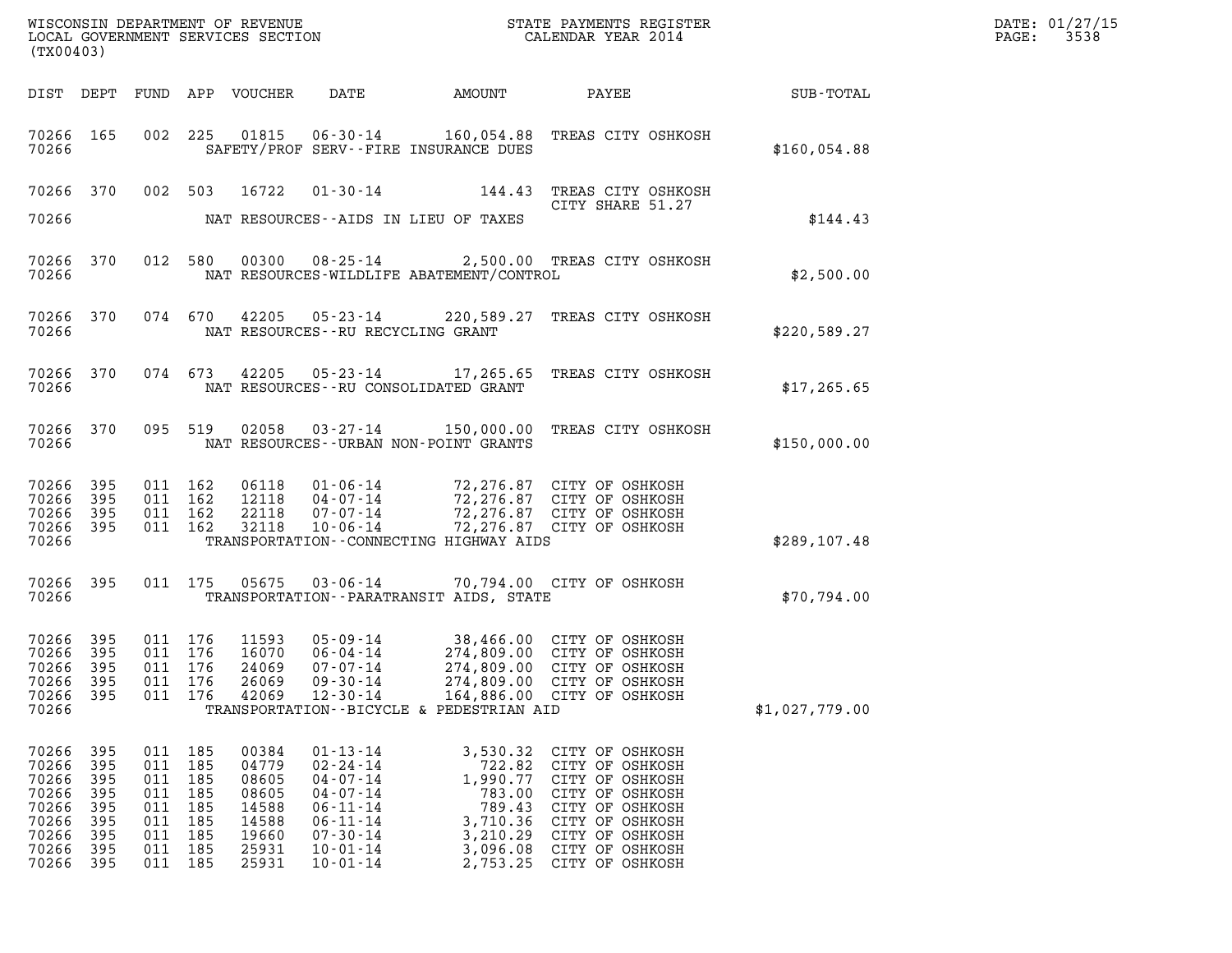| (TX00403)                                          |                                 |                                 |                                 |                                           |                                                                                        |                                                                                 |                                                                                                                      |                |
|----------------------------------------------------|---------------------------------|---------------------------------|---------------------------------|-------------------------------------------|----------------------------------------------------------------------------------------|---------------------------------------------------------------------------------|----------------------------------------------------------------------------------------------------------------------|----------------|
| DIST                                               | DEPT                            | FUND                            | APP                             | <b>VOUCHER</b>                            | DATE                                                                                   | AMOUNT                                                                          | PAYEE                                                                                                                | SUB-TOTAL      |
| 70266<br>70266<br>70266<br>70266<br>70266<br>70266 | 395<br>395<br>395<br>395<br>395 | 011<br>011<br>011<br>011<br>011 | 185<br>185<br>185<br>185<br>185 | 27433<br>29415<br>29497<br>35122<br>35122 | $10 - 14 - 14$<br>$10 - 31 - 14$<br>$10 - 31 - 14$<br>$12 - 29 - 14$<br>$12 - 29 - 14$ | 6,344.28<br>1,417.35<br>1,378.53<br>TRANSPORTATION - - HIGHWAY SAFETY - FEDERAL | CITY OF OSHKOSH<br>CITY OF OSHKOSH<br>CITY OF OSHKOSH<br>2,569.26 CITY OF OSHKOSH<br>1,050.98 CITY OF OSHKOSH        | \$33,346.72    |
| 70266<br>70266<br>70266<br>70266<br>70266          | 395<br>395<br>395<br>395        | 011<br>011<br>011<br>011        | 191<br>191<br>191<br>191        | 05815<br>11815<br>21815<br>31815          | $01 - 06 - 14$<br>$04 - 07 - 14$<br>$07 - 07 - 14$<br>$10 - 06 - 14$                   | TRANSPORTATION--GENERAL TRANSP AIDS-GTA                                         | 633,866.19 CITY OF OSHKOSH<br>633,866.19 CITY OF OSHKOSH<br>633,866.19 CITY OF OSHKOSH<br>633,866.22 CITY OF OSHKOSH | \$2,535,464.79 |
| 70266<br>70266                                     | 435                             | 005                             | 162                             | 01HSD                                     | $09 - 08 - 14$                                                                         | HS--AMBULANCE FUNDING ASSISTANCE GRANTS                                         | 14,441.12 TREAS CITY OSHKOSH                                                                                         | \$14,441.12    |
| 70266<br>70266                                     | 435                             | 005                             | 163                             | 01LGS                                     | $11 - 17 - 14$                                                                         | HS--PREPAID MEDICAL TRANSPORT REIMBURSE                                         | 78,600.00 CITY OF OSHKOSH AMBULANCE                                                                                  | \$78,600.00    |
| 70266<br>70266                                     | 455                             | 002                             | 231                             | 01649                                     | $02 - 24 - 14$                                                                         | JUSTICE - - LAW ENFORCEMENT TRAINING                                            | 15,360.00 TREAS CITY OSHKOSH POLICE                                                                                  | \$15,360.00    |
| 70266<br>70266                                     | 465                             | 002                             | 133                             | 00206                                     | $08 - 25 - 14$                                                                         | MILITARY AFFAIRS--L E COUNTER DRUG ACTIV                                        | 4,900.00 TREAS CITY OSHKOSH POLICE                                                                                   | \$4,900.00     |
| 70266<br>70266                                     | 465                             | 002                             | 305                             | 00060                                     | $08 - 11 - 14$                                                                         | MILITARY AFFAIRS-EMER MGMT-DISASTER RECO                                        | 42,513.90 TREAS CITY OSHKOSH                                                                                         | \$42,513.90    |
| 70266<br>70266<br>70266<br>70266<br>70266          | 465<br>465<br>465<br>465        | 002<br>002<br>002<br>002        | 306<br>306<br>306<br>306        | 00054<br>00795<br>00993<br>01396          | $10 - 29 - 14$<br>$02 - 25 - 14$<br>$04 - 14 - 14$<br>$07 - 25 - 14$                   | 11,268.85<br>11,268.85<br>11,268.85<br>MILITARY AFFAIRS-EMER MGMT--HAZMAT AIDS  | 11,268.85 TREAS CITY OSHKOSH<br>TREAS CITY OSHKOSH<br>TREAS CITY OSHKOSH<br>TREAS CITY OSHKOSH                       | \$45,075.40    |
| 70266<br>70266                                     | 465                             | 002                             | 342                             | 00060                                     | $08 - 11 - 14$                                                                         | 255,083.42<br>MILITARY AFFAIRS-EMERGENCY MGMT-FED FUND                          | TREAS CITY OSHKOSH                                                                                                   | \$255,083.42   |
| 70266<br>70266<br>70266                            | 505<br>505                      | 002<br>002                      | 745<br>745                      | 07545<br>07545                            | $04 - 11 - 14$<br>$04 - 11 - 14$<br>DOA--HOUSING ASSISTANCE GRANTS                     |                                                                                 | 3,116.00 TREAS CITY OSHKOSH<br>64,228.00 TREAS CITY OSHKOSH                                                          | \$67,344.00    |
| 70266<br>70266                                     | 835<br>835                      | 002<br>002                      | 105<br>105                      | 44772<br>81881                            | $07 - 28 - 14$<br>$11 - 17 - 14$                                                       | 2,511,247.07<br>8, 145, 635, 98                                                 | TREAS CITY OSHKOSH<br>TREAS CITY OSHKOSH                                                                             |                |